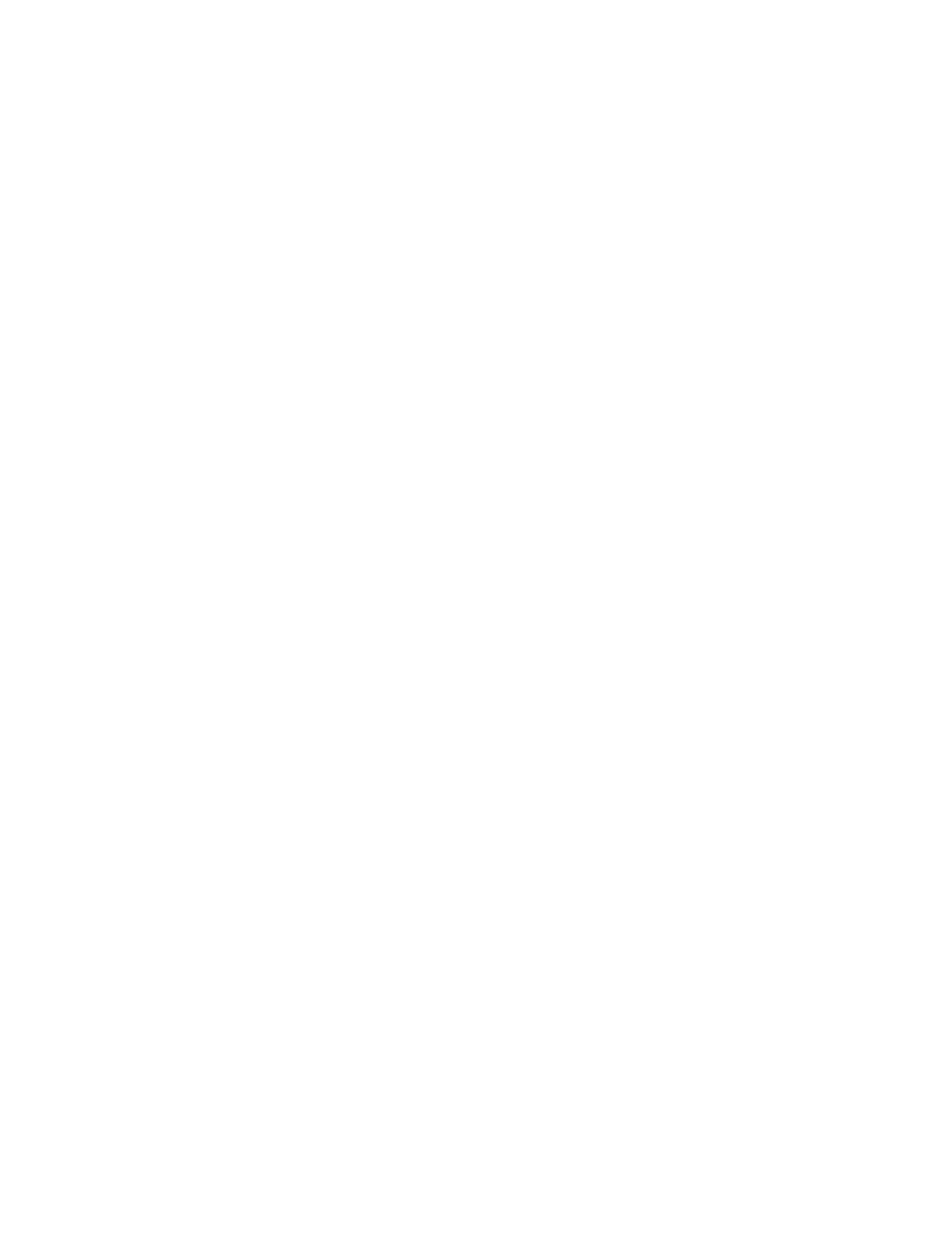### **Take Ownership of Your Profession!**

*by Diane Thériault, RDH*



### *Happy New Year to all!*

EFORE WE TURN THE PAGE ON 2005 AND PREPARE FOR<br>the new year and new beginnings, I would like to take<br>this opportunity to briefly bring you up to date on a<br>few of the many key achievements in dental hygiene in the new year and new beginnings, I would like to take this opportunity to briefly bring you up to date on a few of the many key achievements in dental hygiene in Canada and our hopes for the future.

One part of CDHA's mission is to contribute to the oral health and general well-being of the public. This year, we pressed for policy changes in both written and oral presentations to the House of Commons Standing Committee on Finance. We concentrated on how productivity in Canada could be increased through improving oral health and by instituting tax incentives for continuing education. (You can read what was said in this issue of the journal.) CDHA was also active this fall at a national conference, "Tobacco or Health," where we gave a talk on the role of the dental hygienist in tobacco cessation. These two activities raised the profile of dental hygienists and oral health within the context of general health.

> *It is through a strong and active membership that CDHA will be able to strengthen our profession. C'est au moyen d'un*

The self-governance front has also seen developments. At the time of writing, the bill for self-regulation in Manitoba has passed the Standing Committee Stage and is slated for third reading in the legislature. I applaud the courage and determination of all the volunteers involved in this endeavour. I suspect that a few more provinces will be following suit and I hope that we will all be soon celebrating another milestone in the profession of dental hygiene.

The Canadian Foundation for Dental Research and Education, launched at the June 2004 CDHA conference, has now funded two research projects. This was made possible by generous donations received from individuals, corporations, and provincial associations. The projects are headed by Dr. Lance Rucker with Dr. Susanne Sunell and Sandra Cobban with Dr. Profetta-McGrath. To read more about the foundation, to learn how you can help support

**Take Ownership of Your Profession!** *…continued on page 41*

### **Appropriez-vous votre profession!**

*par Diane Thériault, RDH*

### *Bonne année à toutes et à tous!*

VANT QUE NOUS TOURNIONS LA PAGE SUR 2005 ET<br>que nous nous préparions à la nouvelle année et à de<br>nouveaux débuts, j'aimerais profiter de l'occasion<br>pour faire brièvement le noint avec vous sur quelques-unes que nous nous préparions à la nouvelle année et à de nouveaux débuts, j'aimerais profiter de l'occasion pour faire brièvement le point avec vous sur quelques-unes des nombreuses réalisations importantes en hygiène dentaire au Canada ainsi que sur nos espoirs pour l'avenir.

Une partie de la mission de l'ACHD consiste à contribuer à la santé bucco-dentaire et au bien-être général du public. Cette année, nous avons fait des présentations, écrites aussi bien qu'orales, au Comité permanent des finances de la Chambre des communes afin d'exercer des pressions en faveur de modifications dans les politiques. Nous nous sommes concentrés sur les façons d'accroître la productivité au Canada grâce à l'amélioration de la santé bucco-dentaire et à l'établissement de stimulants fiscaux pour la formation continue. (Vous avez la possibilité de lire ce qui y a été dit dans le présent numéro du journal). L'ACHD est aussi intervenue cet automne lors d'une conférence nationale sur « Le tabac ou la santé »; nous y avons fait un exposé sur le rôle de l'hygiéniste dentaire dans le renoncement au tabac. Ces deux activités ont augmenté la visibilité des hygiénistes dentaires et de la santé bucco-dentaire dans le contexte de la santé générale.

> *effectif vigoureux et actif que l'ACHD sera en mesure de renforcer la profession.*

Il y a également eu des éléments nouveaux dans le dossier de l'autodétermination. Au moment où j'écris ces lignes, le projet de loi sur l'autoréglementation au Manitoba a franchi l'étape de l'étude en comité permanent et il devrait faire l'objet de la troisième lecture à l'Assemblée législative. Je félicite tous les bénévoles associés à cette cause pour leur courage et leur détermination. J'ai tout lieu de croire que quelques autres provinces emboîteront le pas et j'espère que nous soulignerons bientôt le franchissement d'une nouvelle étape au sein de la profession d'hygiéniste dentaire.

**Appropriez-vous votre profession!** *…suite page 15*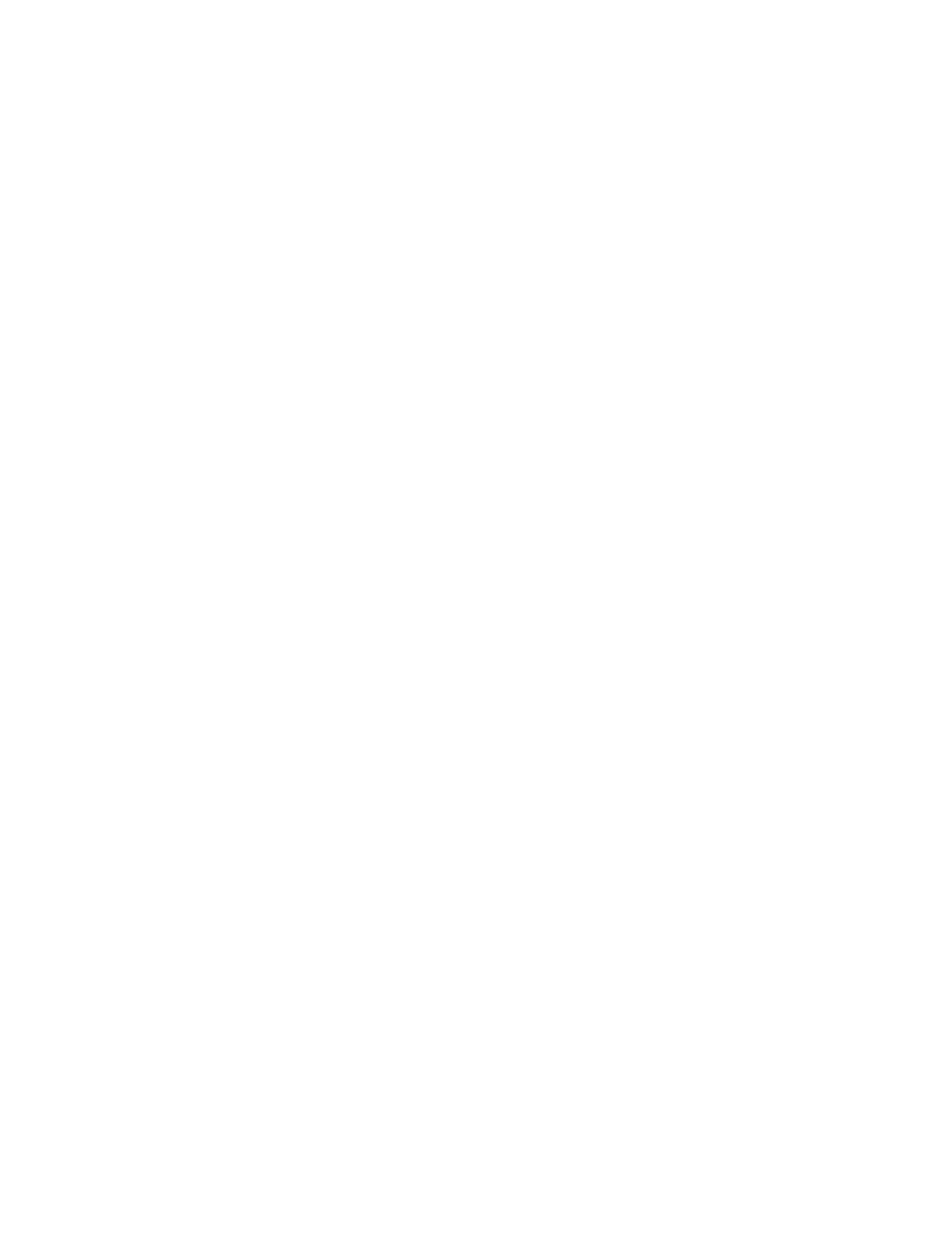Diane Thériault *New Brunswick – President*  $Dental$  *Hygiene Educators Canada; President Elect* Patty Wickstrom *Alberta – Past President* British *Columbia*<br>Saskatchewan Susan Vogt<br>
Carol Ann Yakiwchuk<br>
Manitoba Carol Ann Yakiwchuk *Manitob*<br>**Exic Jesin** *Ontario* Evie Jesin *Ontario* Anna Maria Cuzzolini *Quebec* Alison MacDougall *Prince Edwa*<br>Wanda Fedora *Nova Scotia*  $Newfoundland$  and Labrador

### RESEARCH ADVISORY COMMITTEE Susanne Sunell *(Scientific Editor)* Joanne Clovis Dianne Gallagher<br>Sandra Cobban Marilyn Goulding

Marilyn Goulding<br>Salme Lavigne Bonnie Craig Salme Lavigne<br>Shafik Dharamsi Barbara Long Shafik Dharamsi Indu Dhir Gladys Stewart

MANAGING EDITOR Patricia Buchanan

Wanda Fedora *Nova Scotia*

TRANSLATION AND REVISION Version Plus Louise Saint-André

GRAPHIC DESIGN AND PRODUCTION Mike Donnelly

Published six times a year, January/February, March/April, May/June, July/August, September/October, November/ December, by the Canadian Dental Hygienists Association, 96 Centrepointe Drive, Ottawa, ON K2G 6B1. Tel: (613) 224-5515

Canada Post #40063062.

CANADIAN POSTMASTER

Notice of change of address and undeliverables should be sent to:

Canadian Dental Hygienists Association 96 Centrepointe Drive, Ottawa, ON K2G 6B1

ADVERTISING Keith Health Care Inc. 1599 Hurontario Street, Suite 104 Mississauga, ON L5G 4S1 (905) 278-6700 1 800 661-5004

#### SUBSCRIPTIONS

\$90 plus GST for libraries and educational institutions in Canada; \$135 plus GST otherwise in Canada; C\$145 elsewhere. One dollar per issue is allocated from membership fees for journal productions. All statements are those of the authors and do not necessarily represent the CDHA, its board, or its staff.

CDHA 2006

**6176 CN ISSN 1712-171X** *(Print)* **ISSN 1712-1728** *(Online)* GST Registration No. R106845233

CDHA OFFICE STAFF

*Executive Director:* Susan A. Ziebarth *Health Policy Communications Specialist:* Judy Lux *Director of Strategic Partnerships:* Monica Helgoth *Director of Education:* Laura Myers *Executive Assistant:* Frances Patterson *Administrative Assistant:* Lythecia Blanchard

CDHA CORPORATE SPONSORS<br>Oral-B Procter and Gan Procter and Gamble

All CDHA members are invited to call the CDHA's Member/ Library Line toll-free, with their questions/inquiries

Monday to Friday, 8:30 a.m. - 5:00 p.m. ET: **Toll free: 1 800 267-5235, Fax: (613) 224-7283 Internet: http://www.cdha.ca E-mail: info@cdha.ca**

The Canadian Dental Hygienists Association journal, the *Canadian Journal of Dental Hygiene,* is the official publication of the CDHA. The CDHA invites submissions of original research, discussion papers, and statements of opinion pertinent to the dental hygiene profession. All manuscripts are refereed anonymously. Contributions to the journal do not necessarily represent the views of the CDHA, nor can the CDHA guarantee the authenticity of the reported research. Copyright 2006. All materials subject to this copyright may be photocopied or copied from the website for non-commercial purposes of scientific or educational advancement.

Cover image provided courtesy of the AADE Image Library

## CDHA BOARD OF DIRECTORS<br>
Diane Thériault<br>
Bonnie Blank<br>
Patty Wickstrom<br>
Alberta - Past President<br>
Alberta - Past President<br>
Patty Wickstrom<br>
Alberta - Past President



### EVIDENCE FOR PRACTICE

| "2 for 2 is what you do": A Study in Community Mobilization<br>by Joyce Sinton, BDS, BMSc, DDPH, and<br>Elizabeth McIntosh, BA, DipDH, GradDip(Adult Ed), RDH | 8 |
|---------------------------------------------------------------------------------------------------------------------------------------------------------------|---|
| Continuous Quality Improvement (CQI) through Accreditation:<br><b>Application to Dental Hygiene Practice</b>                                                  |   |
| The Theory and Method of Disciplined Inquiry<br>by Joanne B. Clovis, PhD, and                                                                                 |   |

### OBSERVATIONS

### **Investing in Oral Health – Enhancing Canadians' Productivity**

Oral presentation to the House of Commons Standing

| Committee on Finance Pre-Budget Consultations |    |
|-----------------------------------------------|----|
|                                               | 39 |

*Sandra J. Cobban, MDE, PhD student . . . . . . . . . . . . . . . . . . . . .* 26

### DEPARTMENTS

### **President's Message de la présidente**

| Take Ownership of Your Profession / Appropriez-vous votre | $\overline{3}$ |
|-----------------------------------------------------------|----------------|
| Executive Director's Message de la directrice générale    |                |
|                                                           | 24             |
|                                                           | 43             |
|                                                           | 45             |
|                                                           |                |
|                                                           |                |

*Please see our advertisement on page 6*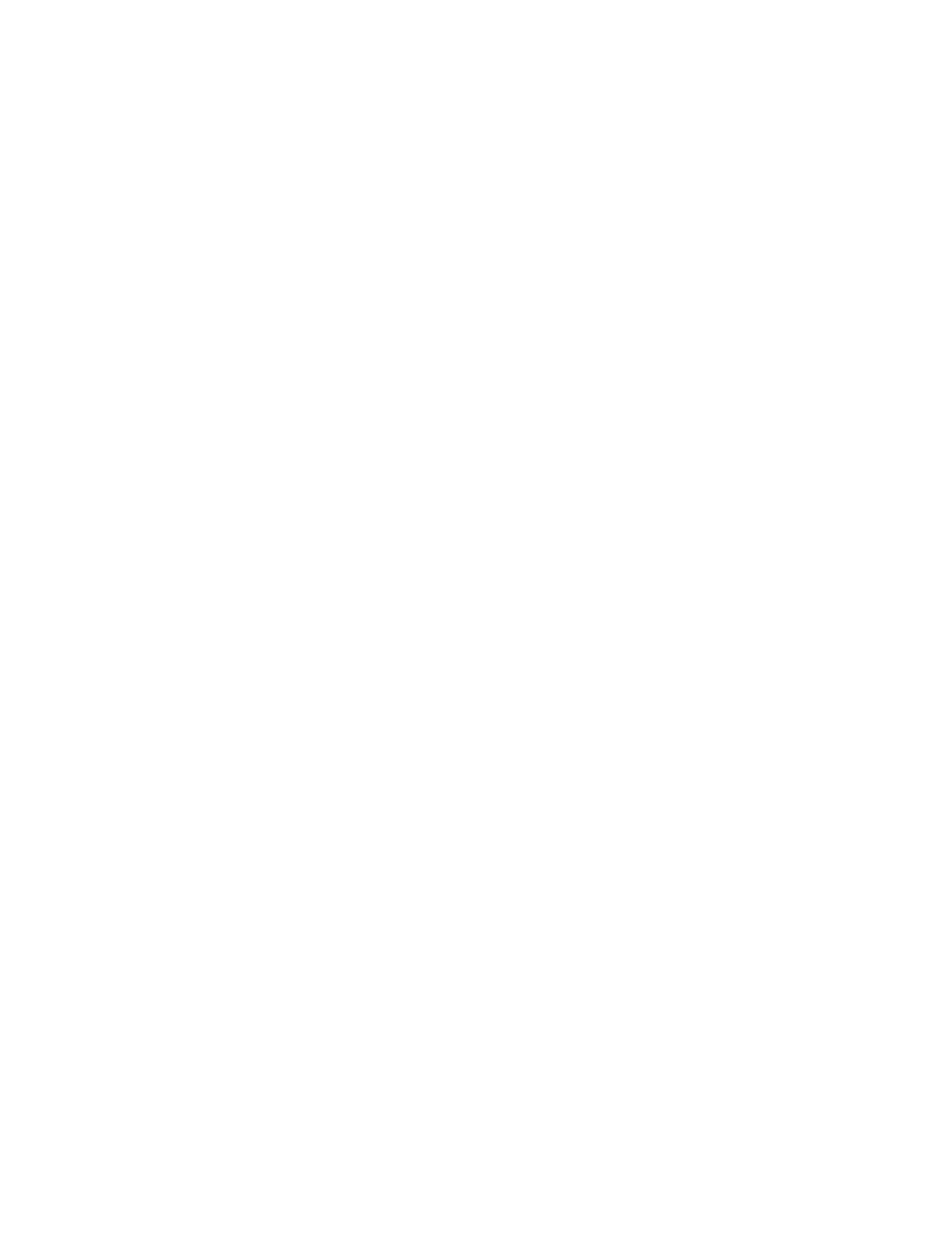### **Leadership and Energy**

*by Susan Ziebarth, BSc, MHA, CHE*

*Your first and foremost job as a leader is to take charge of your own energy and then to help orchestrate the energy of those around you.\**



– Peter F. Drucker

HESE ARE EXCITING TIMES FOR MANITOBA DENTAL<br>hygienists and for the dental hygiene profession. The<br>Manitoba Dental Hygienists Association has just<br>reported that their drive to achieve self-regulation for den-HESE ARE EXCITING TIMES FOR MANITOBA DENTAL hygienists and for the dental hygiene profession. The Manitoba Dental Hygienists Association has just tal hygienists has succeeded! The *Dental Hygienists Act* became law on December 8, 2005. What an achievement for this group of volunteers! The group, led by legislative chair Mickey Wener, has strategically and methodically persevered through what must have seemed like an endless uphill trod, through the snow, in –40 degree temperatures. If you listen really hard, I am sure you will hear a resounding cheer of support throughout the nation, recognizing the work of so few who will have an impact on so many.

> *Developing a critical mind, honing research skills, and practically incorporating these skills into practice is such an important skill to cultivate in this fast-paced world.*

Peter Drucker captured the essence of leadership and the core of leadership is energy. What I have observed in the Manitoba dental hygienists is an incredible passion and positive belief that they could achieve their goal. There were times when energy lagged, but they rallied and paced themselves, recognizing and celebrating milestones along the way. We can all thank the MDHA not only for achieving its goal but also for its great positive energy that will spread and renew the spirit of other dental hygiene leaders from coast to coast.

**Leadership and Energy** *…continued on page 36*

### **Leadership et énergie**

*par Susan Ziebarth, B.Sc., M.H.A., C.H.E.*

*Votre tâche primordiale, en tant que dirigeant, consiste à rassembler vos propres énergies puis à orchestrer celles des personnes qui vous entourent.\** – Peter F. Drucker

ES HYGIÉNISTES DENTAIRES DU MANITOBA ET LA profession d'hygiéniste dentaire vivent des heures passionnantes. La Manitoba Dental Hygienists Association vient tout juste de signaler que sa campagne ES HYGIÉNISTES DENTAIRES DU MANITOBA ET LA profession d'hygiéniste dentaire vivent des heures passionnantes. La Manitoba Dental Hygienists en faveur de l'autoréglementation des hygiénistes dentaires a été couronnée de succès! La *Loi sur les hygiénistes dentaires* a en effet été adoptée le 8 décembre 2005. Quel succès pour ce groupe de bénévoles! Sous la direction du président de l'Assemblée législative, Mickey Wener, ce groupe a persévéré stratégiquement et méthodiquement tout au long de ce qui semble avoir été une interminable ascension, dans la neige, par –40 degrés. Si vous tendez l'oreille très attentivement, je suis certaine que vous entendrez retentir des acclamations d'appui dans tout le pays; vous reconnaîtrez aussi que le travail d'un petit nombre de personnes aura des répercussions sur quantité de gens.

*Acquérir un esprit critique, roder ses compétences en recherche et pratiquement intégrer ces compétences dans la pratique est une habileté tellement importante à cultiver dans un monde au rythme très rapide.*

Peter Drucker a saisi l'essence du leadership; or l'énergie est à la base du leadership. Pour ma part, j'ai constaté, chez les hygiénistes du Manitoba, une incroyable passion et une croyance positive en leur capacité de parvenir au but. L'énergie a fait défaut par moments, mais les gens se sont ralliés et ils ont ménagé leurs forces tout en reconnaissant et en soulignant les étapes franchies. Nous pouvons tous remercier la MDHA, car non seulement a-t-elle atteint son but, mais elle a fait preuve d'une énergie positive considérable qui va se répandre d'un océan à l'autre et

**Leadership et énergie** *…suite page 36*

<sup>\*</sup> Cooper RK, Sawaf A. *Executive EQ. Emotional intelligence in leadership and organizations*. New York: Grosset/Putnam; c1997. p. 17.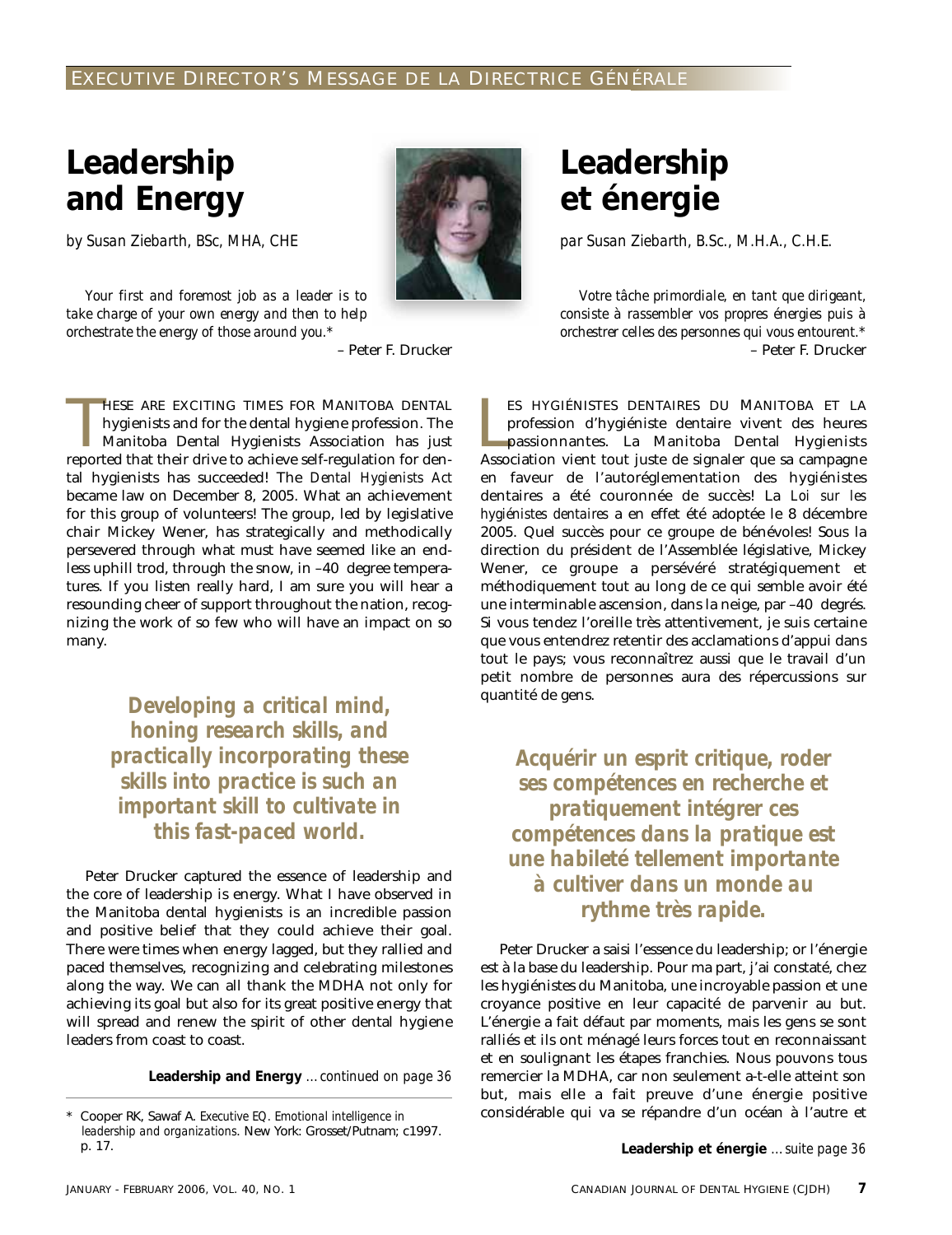### **"2 for 2 is what you do": A Study in Community Mobilization**

*by Joyce Sinton, BDS, BMSc, DDPH,\* and Elizabeth McIntosh, BA, DipDH, GradDip(Adult Ed), RDH\*\**

### **ABSTRACT**

"2 for 2 is what you do" was a health information campaign targeted at 7-year-old children in the spring of 2003 that was coordinated by the Ontario Association of Public Health Dentistry (OAPHD). **Objectives:** These were to (1) mobilize the diverse and geographically scattered public health dental community to undertake a province-wide health communication campaign; (2) provide training in health promotion to front-line staff; (3) increase public awareness that toothbrushing is an easy and effective way of preventing dental disease; (4) promote toothbrushing twice a day; and (5) encourage groups of people who do not normally brush often enough to change their behaviour. **Methods:** Using existing community supports, OAPHD raised \$17,000 in seed money, which was leveraged through local efforts to \$90,000 province-wide. A subcommittee coordinated the campaign, including design and focus testing of graphics, the message, and the evaluation tools as well as procurement of supplies. At a January 2003 training day, participants were briefed on the campaign and received a campaign kit. **Results:** Twenty-eight of the 37 Ontario Health Units were able to participate in the campaign. Staff learned skills in effective health communication. **Conclusions/outcomes:** The campaign proved that by working together and pooling resources and expertise, the public health dental community was able to organize and implement a large-scale, sophisticated health information campaign and mobilize the dental community on a common issue.

**MeSH headings:** Child; Community Health Planning; Community Health Services; Communication; Consumer Participation; Dental Caries, prevention and control; Health Behavior; Health Education, Dental; Health Promotion; Ontario; Oral Health; Program Evaluation; Toothbrushing

### **INTRODUCTION**

HIS IS A CASE STUDY OF HOW A SMALL GROUP OF individuals, working in an under-resourced part of the Ontario Public Health system, were able to work together strategically to mobilize the people and resources HIS IS A CASE STUDY OF HOW A SMALL GROUP OF individuals, working in an under-resourced part of the Ontario Public Health system, were able to work needed to implement an effective, province-wide health information campaign.

#### **BACKGROUND**

For most of the twentieth century, dental diseases had been a substantial focus of the Ontario (and to a lesser extent Canadian) public health system.<sup>1</sup> However, during the late 1980s and early 1990s, a combination of factors led to the apparent perception that dental programs were only marginally necessary in a modern public health system. These factors included the following:

- Caries rates in children fell dramatically.2
- Dental care was tended to be seen as a business/cosmetic issue rather than a health issue.3
- The science of marketing had advanced. Since consumers were increasingly sophisticated, "old style" public service posters exhorting people to "brush their teeth" no longer had much effect.4

At the same time, there were also significant changes in the theoretical models and philosophy of public health practice with an increasing emphasis on health promotion rather than on providing access to care for vulnerable groups. There was a move towards population approaches to health rather than working with individuals. Traditional public health dental programs that emphasized disease detection and treatment for vulnerable groups did not fare well at a time when the pressures on the public health system as a whole were very great.

> *Years of unstable funding and of continually changing government policy priorities undermined the public health systems across the country.*

Years of unstable funding and of continually changing government policy priorities undermined the public health systems across the country.5,6 It was hard for the public health system to recruit and retain qualified staff. Scarce funding resources were dedicated first to the highest priority areas, thus marginalizing the perceived "less important" health issues like dental disease. Many dental programs saw a reduction in budgets and staffing.

<sup>\*</sup> Director of Child and Family Health, Brant County Health Unit

<sup>\*\*</sup> Program Coordinator, Oral Health Services, Brant County Health Unit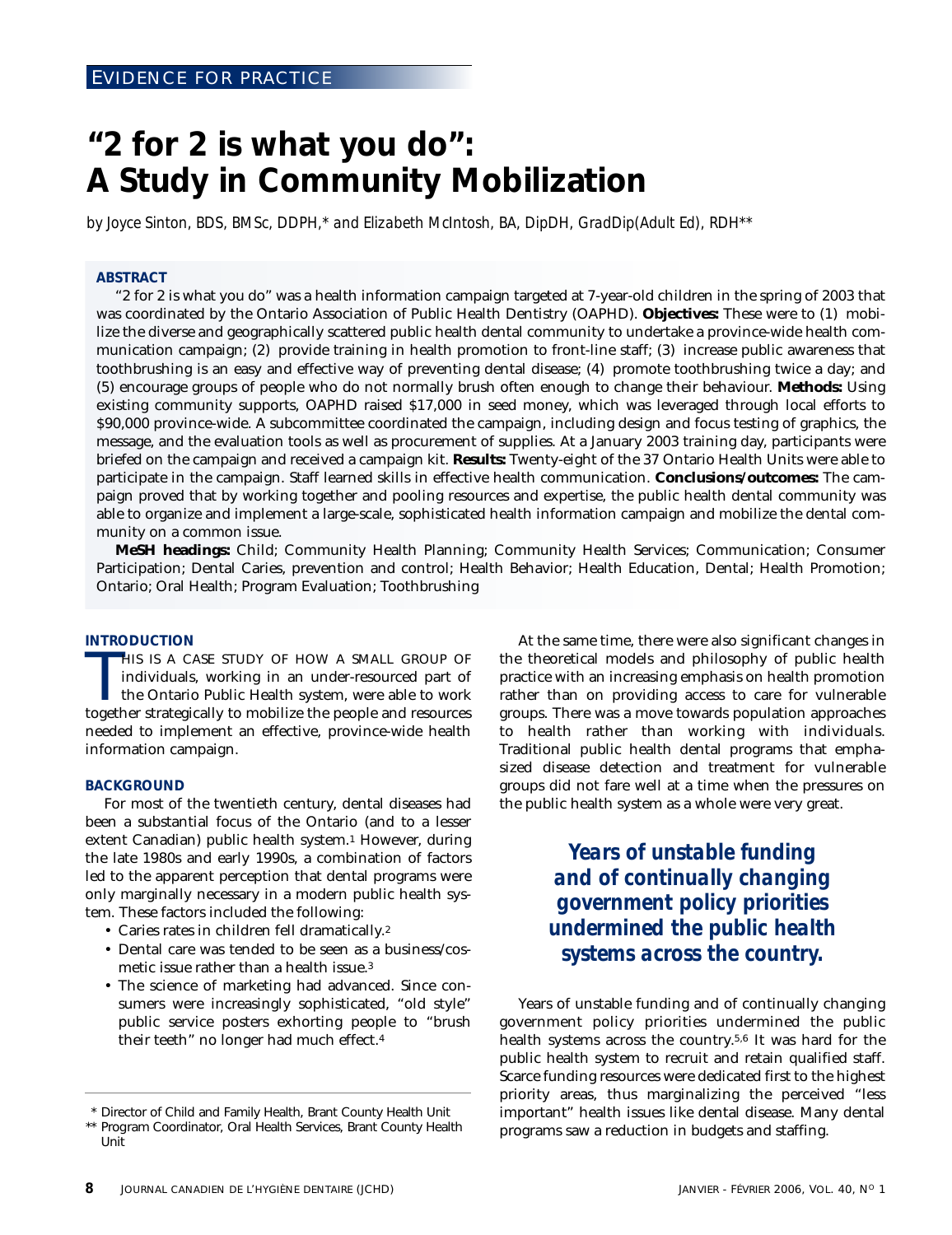### **RÉSUMÉ**

« 2 fois 2, voilà ce qu'il faut faire! » était le slogan d'une campagne d'information en santé destinée aux enfants de 7 ans et coordonnée par l'Ontario Association of Public Health Dentistry (OAPHD) au printemps 2003. **Objectifs :** Mobiliser les spécialistes de la dentisterie en santé publique – une population diversifiée et géographiquement dispersée – pour lancer une campagne de communication en santé dans toute la province; donner de la formation en promotion de la santé aux intervenants de première ligne; sensibiliser le public aux bienfaits du brossage des dents comme moyen facile et efficace de prévention des maladies dentaires; promouvoir le brossage des dents deux fois par jour; et encourager les groupes de personnes qui ne se brossent pas assez souvent les dents à modifier leur comportement. **Méthodes :** Utilisant les appuis existants dans la collectivité, l'Association a amassé 17 000 \$ comme capital de départ, montant qui a ensuite été porté, grâce à des efforts locaux, à 90 000 \$ à l'échelle de la province. Un sous-comité a coordonné la campagne, y compris la mise à l'essai de la conception et de l'évaluation des éléments visuels, du message et des outils d'évaluation, et l'approvisionnement en fournitures. Lors d'une séance de formation tenue en janvier 2003, on a fourni aux participants de l'information sur la campagne et on leur a remis une trousse de travail. **Résultats :** Vingt-huit des 37 bureaux de santé de l'Ontario ont pu prendre part à la campagne. Le personnel a acquis des compétences pour communiquer efficacement en matière de santé. **Conclusions/résultats :** La campagne a montré qu'en travaillant de concert et en mettant en commun les ressources et le savoir-faire, les spécialistes de la dentisterie en santé publique étaient capables d'organiser une campagne d'information complexe de grande envergure, de la mette à exécution ainsi que de mobiliser les spécialistes de la dentisterie autour d'un objectif commun.

The dental staff who remained were too overworked and under-resourced to develop effective health communication campaigns, especially on their own. While a few individual Ontario Health Units had the resources and expertise to develop excellent campaigns, these were carried out in isolation. This resulted in a wide variation in oral health promotion across the province of Ontario and a reduction in the impact of the campaigns because of lack of "critical mass."

### **A NEED FOR LEADERSHIP**

By 1996, it was becoming clear that a group needed to provide leadership to the diverse and geographically scattered dental public health community in Ontario. The Ontario Association of Public Health Dentistry (OAPHD) was formed in 1996 to fill that role. The 80-member organization has several roles, including networking support, professional education, and acting as a lobby group on public health dental issues.

OAPHD began a strategic planning process in the spring of 1999 and health promotion became one of several key strategic directions. By 2002 it was becoming evident that, of all the strategic directions, the health promotion strategy had had the greatest impact. At the strategic planning retreat in April 2002, it became clear that OAPHD needed to deal with four realities in the dental public health environment:

- 1. The current dental public education campaigns were not effective.
- 2. Formal training and application in the techniques of effective health communication was needed.
- 3. Resources were not being used as wisely as possible. A pooling of expertise and resources in a coordinated, province-wide manner was required.
- 4. It was up to the OAPHD members to help themselves.

The end of the retreat saw four clear objectives developed to improve the effectiveness of dental public health education campaigns over the next five years. These objectives were to

- 1. systematically learn about effective health communication;
- 2. put what was learned into action;
- 3. pool money, time and resources; and
- 4. deliver at least two high-quality, province-wide health communication campaigns.

At the same retreat, two of the attendees showcased a project they had recently worked on. They had developed a small-scale health information campaign and had been delivering in schools in the London area, to considerable attention from the local media. The resources produced for the campaign clearly had the potential to be increased in scope and in the level of professionalism. The slogan for the campaign was "2 for 2 in 2002. I am a tooth two timer and you should be one too." It was evident that this campaign could be adapted to be OAPHD's first province-wide campaign.

### *Through "2 for 2," OAPHD was able to organize its members, raise funds, and implement a successful campaign on time and on budget.*

The campaign was called "2 for 2 is what you do." Not only was it to be a health information campaign, it was also a self-help strategy evolving out of the 2002 OAPHD strategic planning retreat. At one level, this project was about how a small group of people decided to take charge of their own destiny. OAPHD is a volunteer organization with no staff and only a limited budget. Individuals within the group had a variety of talents and experience in health promotion, but the organization overall appeared to lack the training, experience, and money to successfully produce a provincial oral health communication cam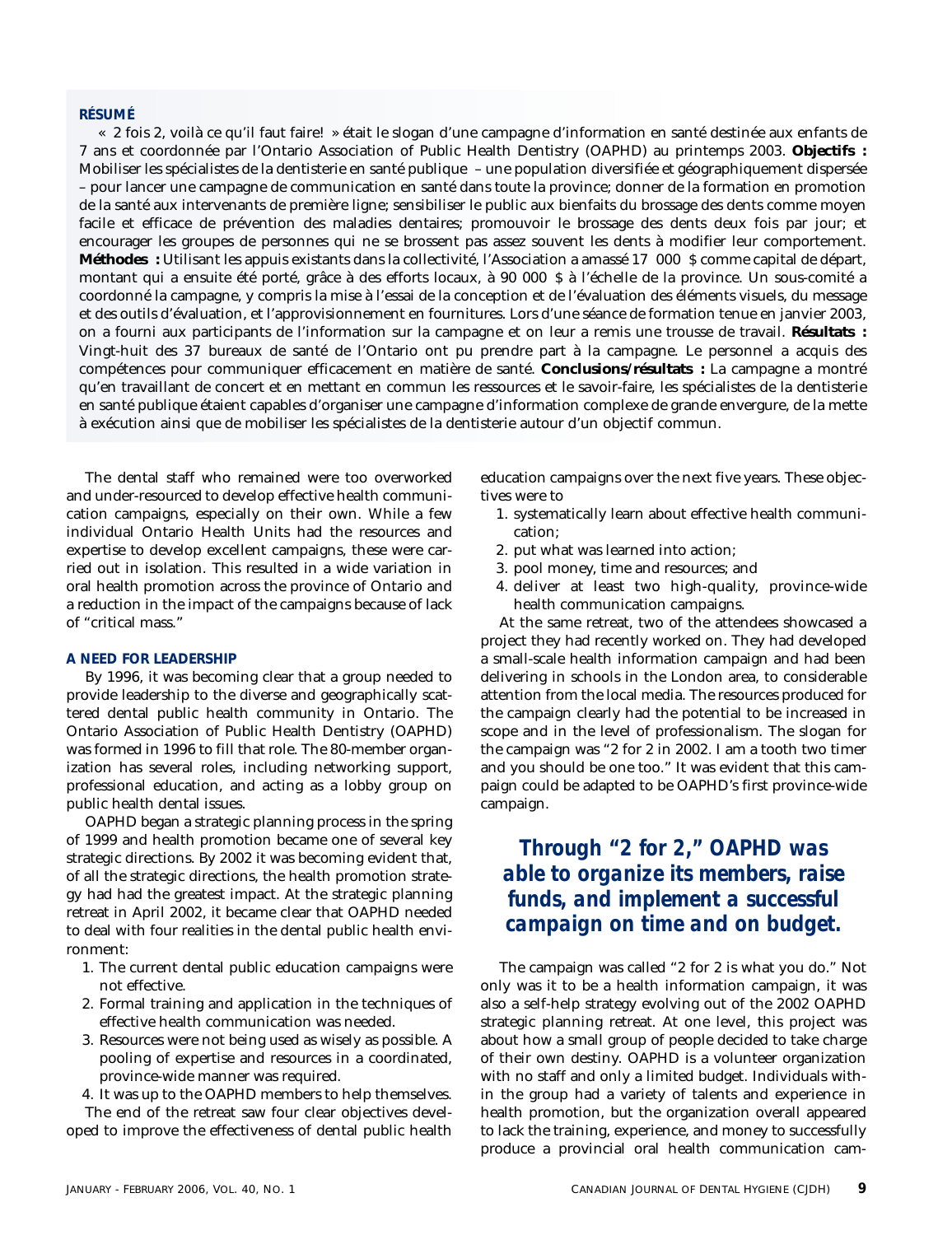paign. Through "2 for 2," OAPHD was able to organize its members, raise funds, and implement a successful campaign on time and on budget. This campaign had a positive impact on both public awareness and staff morale.

### **PROJECT MANAGEMENT**

After the 2002 retreat, the next stage was to form a project team from among OAPHD members who had an interest in learning about health promotion and effective health communication. This group was officially called the OAPHD Health Promotion and Advocacy Committee but unofficially was known as the "2 for 2 group." This project team came from across Ontario and reflected a variety of backgrounds and skills. There were approximately 12 individuals, with one person acting as project manager over a period of a year. With team members contributing according to skill, interests, and time, a richer mix was achieved than otherwise would have been possible, from both the technical competence and geographic perspective. Ontario covers a wide area, and to be effective, a province-wide campaign has to work in Northern Ontario as well as in the major urban centres in the south.

### *The cost of treating [caries and peridontitis] in Canada is estimated to be \$6.4 billion.*

The use of information technology (IT) allowed the "2 by 2" group to work virtually. People could remain in their own offices that were far apart but stay connected with the group. This provided opportunities for professional development and helped reduce some of the sense of professional isolation that had been adding to the recruitment and retention problems. The members also utilized the expertise of The Health Communication Unit (THCU) from the University of Toronto. THCU offers a number of short training programs in effective health communication, as well as project-planning tools, resources, and consultation services.

### **OBJECTIVES OF "2 FOR 2"**

Through training, the "2 for 2" group learned that two of the most important concepts in health communication were the importance of clear objectives and careful planning to support these objectives. The committee developed the following four objectives:

- to mobilize the diverse and geographically scattered public health dental community to undertake a province-wide health communications campaign;
- to provide training in health promotion to front-line staff;
- to increase public awareness that toothbrushing twice a day is an easy and effective way of preventing dental disease; and
- to promote toothbrushing twice a day and to encourage groups of people who do not normally brush often enough to change their behaviour.

The second concept, careful planning, became evident as the campaign planning progressed. With committee members scattered across the province of Ontario, communication was essential, as was having a clear definition of responsibility and deliverables. No two people on the committee worked in the same location and misunderstandings did happen. Committee members returned repeatedly to the initial planning documents and objectives to keep the campaign on track. Details of the projectplanning methodology can be found elsewhere.7

### **MESSAGE DESIGN**

The "2 for 2" campaign was targeted mainly at 7-yearold children for several reasons. At this age, most children start to brush their teeth without parental help and are developing the necessary physical coordination to do so. They are also open to new ideas and usually want to put what they learn into practice. Good education materials exist for this age group. Finally, it was speculated that the children would "teach" their parents what they had learned at school.

Secondary target groups included parents, grandparents, and teachers since they influence children's behaviour by what they say and by example. Health professionals were also a target group in that they added credibility to the message by endorsing and promoting it.

Toothbrushing was to be the key message. There were multiple rationales for focusing on this as the key message. Toothbrushing is one of the easiest and most effective methods individuals can take to protect themselves from two common dental diseases, caries and periodontitis. The cost of treating these diseases in Canada is estimated to be \$6.4 billion.8,9 Thus the prevention of these diseases is of considerable interest to the public health system. Also, a survey released by Health Canada suggested that fewer than half of Canadian adolescents brush their teeth twice a day. International comparisons in the same study showed that fewer Canadian adolescents brush twice a day than in any other developed country other than Greece.10 Another recent longitudinal study by the University of Dundee suggested that children who brush their teeth only once a day are at least twice as likely to get dental cavities as children who brush twice a day.11 Another reason for focusing on toothbrushing was that the results of focus testing suggested this message would be appropriate for the primary target group.

The committee, however, recognized that the message, "Brush your teeth twice a day for two minutes each time" was somewhat controversial in the dental community. Dentists and dental hygienists often want to talk about brushing *and* flossing *and* proper snacking *and, and, and…* because of the multifaceted nature of oral health. However, after focus testing various combinations of the message with the public and especially with children in the target range, the committee decided to keep the basic message very simple: brush twice a day for two minutes each time. As a result of focus groups conducted for an earlier project, the committee already had some knowledge about parents' attitudes to toothbrushing. Most parents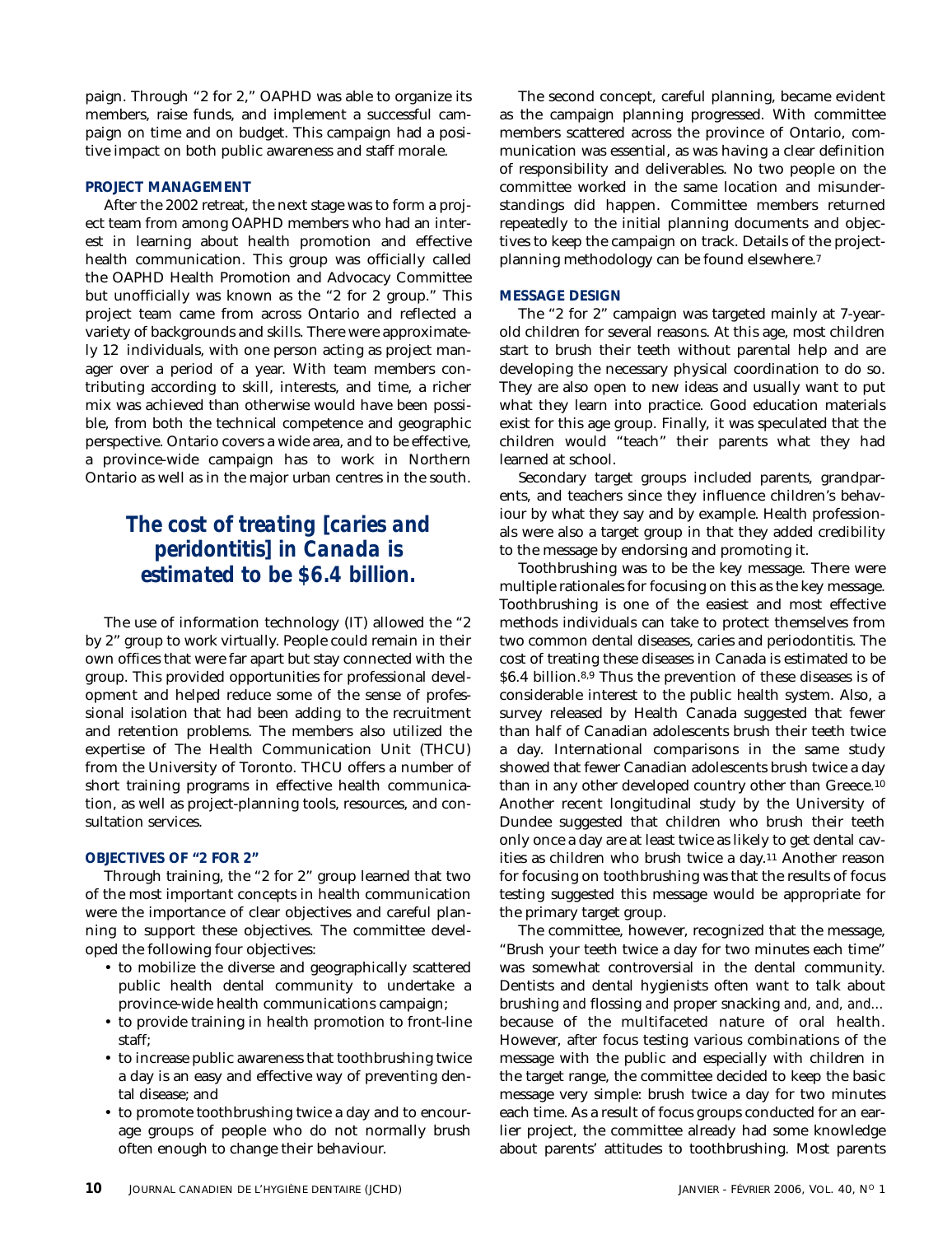

said it was hard enough to get their child to brush; flossing was just too much to add to the routine. Brushing after every meal was also considered unrealistic for adults and children alike. However, most parents and other adults thought they could increase brushing from once a day to twice a day.

Mock-ups of the campaign material were shown to groups of Grade 2 students and to individual 7-year-old children to see what they thought of them. It was important that the material appealed to the target audience and the visual identity of the campaign changed significantly based on feedback from the children. Figures 1, 2, and 3 demonstrate how the visual identity of the campaign evolved based on the focus testing.

Seven-year-old children are beginning readers. They found that the version shown in figure 1, with its Rebus writing, very confusing and difficult to read.

Figure 2 did not fare much better. Many 7-year-old children are afraid of dogs, even cartoon ones.

Figure 3 shows the final visual image used in the campaign. If the material had not been focus tested, time and money would have been wasted. It is interesting to note that older children, aged 9 and 10, enjoyed the Rebus puzzles and cartoon dogs. A campaign targeted at them would have looked quite different.

### **CAMPAIGN ROLLOUT**

The project-planning phase took about three months. By the end of December 2002, the elements of the campaign were complete and the campaign was ready for roll out at the training day in January 2003.

To be effective, a message needs to be given three different times, through three different channels, in three slightly different ways. The three components of this campaign were the

- 1. school component, with in-school presentations to Grade 2 classes by public health staff and community volunteers;
- 2. media component, including radio and print advertisements, media releases, and newsletter inserts;
- 3. public awareness component, with merchandise to be used in a variety of settings.

The committee assumed that given the tools and training, individuals would be well equipped to tailor the campaign to fit the needs of their Health Unit and to coordinate the campaign locally. Therefore a "train the trainer" approach was taken. Each Health Unit was encouraged to send a least one staff member to a training day in January 2003. The training day included sessions on how to organize a media campaign, how to do the evaluation component of the program, how to recruit and organize volunteers, and how to organize a classroom presentation. At the completion of the day, each participant received a basic campaign kit of supplies that included sample merchandise and a CD containing artwork and media relation material. With this training, the participants then returned to their Health Units to train other staff members and act as campaign coordinator. All participants were added to an e-mail list so that they could be sent periodic updates and information.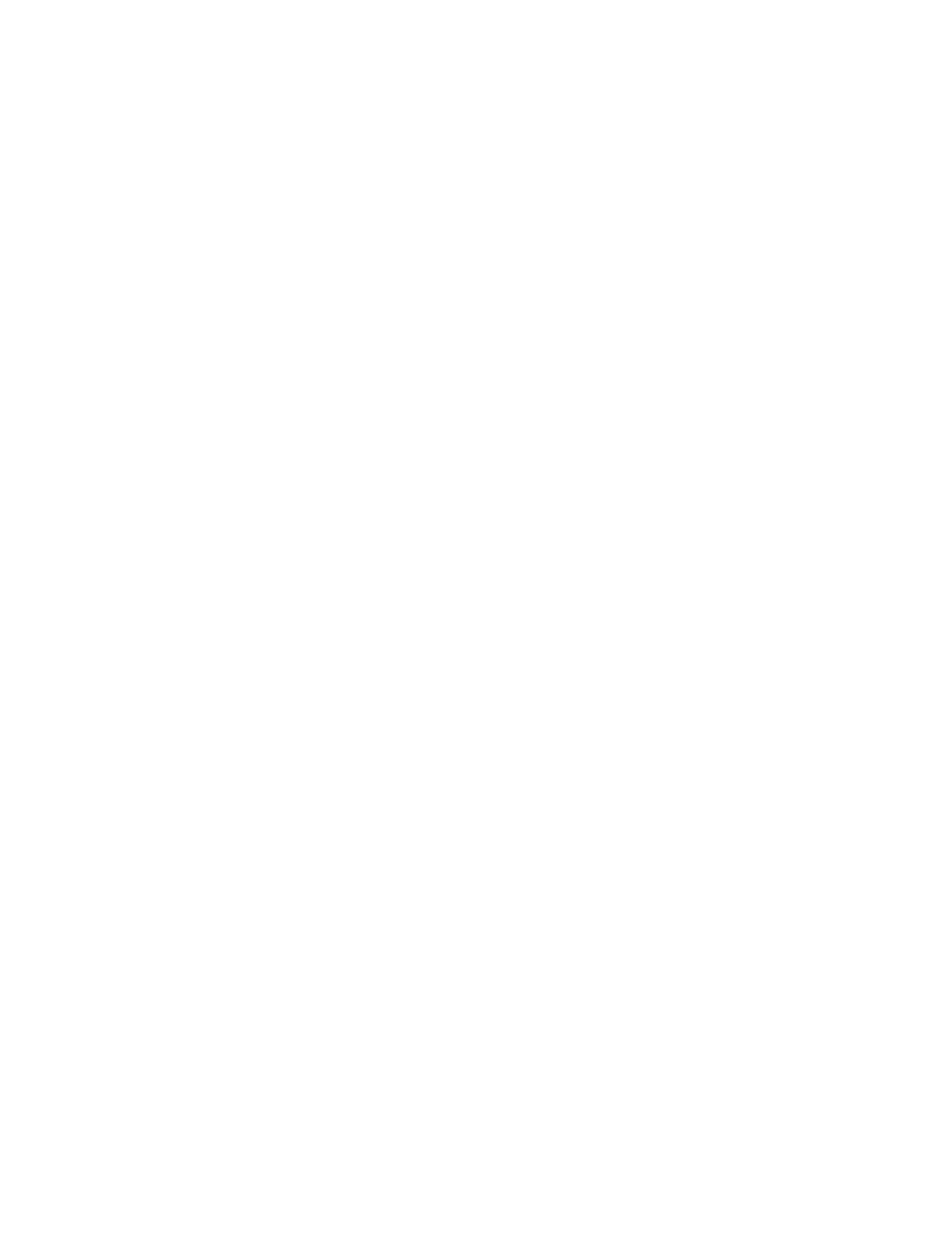### **RESULTS Participation**

In April 2003, the public health system in Ontario was divided into 37 geographic areas called Health Units. Overall, 28 out of the 37 Health Units in the province of Ontario participated in the "2 for 2" campaign in April 2003 (see figure 4). The major gaps in provincial coverage were the City of Toronto and Northern Ontario but these gaps were entirely understandable. The City of Toronto at this time was in the middle of the SARS outbreak. Staff from the Health Units in the far north were involved in the development process but in the end, could not free sufficient resources to implement the campaign. The campaign was successfully delivered by both small and large Health Units and in rural and urban environments.

### **Budget**

The "2 for 2" committee was able to raise initial seed money of \$17,000. This was mainly donated by the College of Dental Hygienists of Ontario (CDHO), with additional funds from OAPHD and the Ontario Dental Nurses Association (ODNA). Objectives 3 and 4 of the campaign (to increase public awareness that toothbrushing twice a day is an easy and effective way of preventing dental disease, and to promote toothbrushing twice a day) were a good fit with the vision of both the CDHO and the ODNA. As both of these organizations are provincial in nature, they were very supportive of a province-wide campaign.

### *\$17,000 was leveraged by local and "in-kind" donations to almost \$90,000 across Ontario.*

The seed money was used in a variety of ways. Posters, bookmarks, stickers, and other promotional materials were produced to support the campaign. Each Health Unit was provided with a basic campaign supply kit, which included posters, t-shirts, toothbrushes, timers, and a CD containing resource material for local replication. The seed money also helped OAPHD provide each Health Unit with enough imprinted toothbrushes and 2-minute timers to supply 5 per cent of their Grade 2 population.

This money and materials were sufficient to get the campaign underway. It was then up to each individual Health Unit to raise any additional funds needed to implement the campaign locally, which could be as elaborate and far-reaching as local resources allowed. In total, the \$17,000 was leveraged by local and "in-kind" donations to almost \$90,000 across Ontario. A local radio station and a professional musician created the radio advertisements and a graphic design company designed the campaign logo at cost. Many Health Units were able to tap into the generosity of the local dental community (dentists, dental hygienists, and dental assistants) for volunteers and/or money.



**Figure 4.** "2 for 2" coverage across Ontario (participating Health Units shown in black)

When Health Unit staff returned from the January 2003 training day with the campaign kit and sought volunteers and cash for use in their own areas, the response was greater than expected. Many Health Units found the funds to order more merchandise. In fact, the company supplying the toothbrushes imprinted with "2 for 2" had to put on a second shift to meet the demand. The company contracted to supply 2-minute timers ran out of supplies. The purchasing power of public health dental community when they worked to a common goal was certainly noted.

### **EVALUATION**

Evaluation was a fundamental part of the project design and a variety of evaluation tools were used to measure changes in behaviour over the time of the campaign. These tools included pre- and post-surveys of patients visiting selected dental offices, one week prior to and one week after the campaign. There was also a survey of those people who telephoned Health Units during the month after the campaign and each Health Unit filled out an extensive questionnaire. There was a pre- and post-lesson questionnaire for the school lesson plans as well.

### **DISCUSSION**

By working together and pooling resources and expertise, the public health dental community was able to organize and implement a large-scale, sophisticated health information campaign in a very short time frame. This raised the profile of the Ontario Association of Public Health Dentistry with a number of stakeholder groups. However, stakeholder involvement is double edged. Stakeholders may be very helpful to a project by contributing time, money, expertise, and creditability. Examples of positive stakeholder involvement included the following: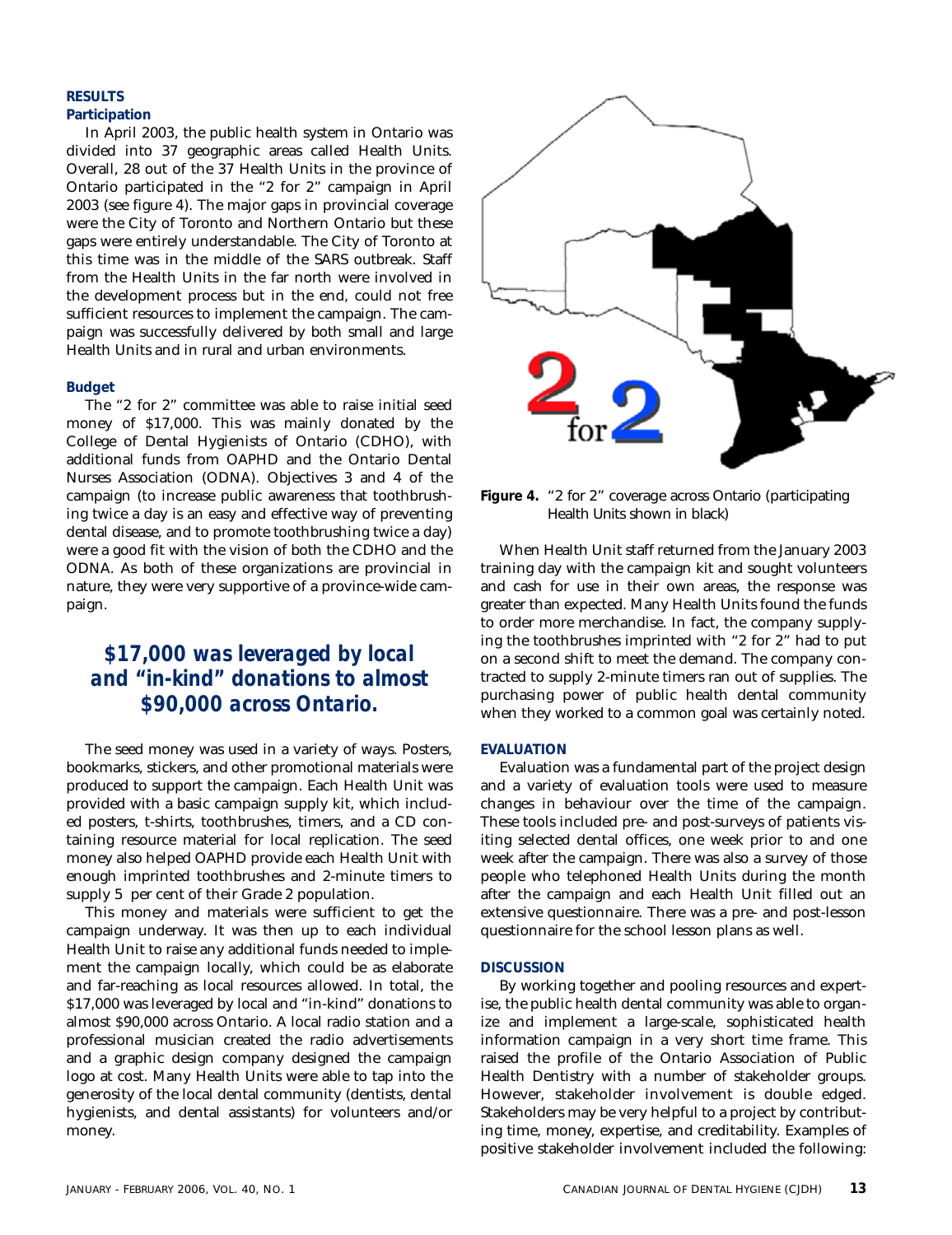a College of Dental Hygienists of Ontario grant of \$12,000 bankrolled most of the project development costs; many Health Units gained funding and/or volunteers through local dental associations; 16 per cent of the people who heard about the campaign, had learned about it through promotional material distributed through dental offices; and dental offices assisted in the evaluation.

On the negative side, stakeholder conflict about the appropriateness of the message may have seriously undermined the campaign's credibility in some communities.

However, it was shown that a well-planned and wellimplemented health information campaign can be a tool for community mobilization. In other words, it can get the sometimes fractured community of dental health professions to work together. Some Health Units seemed to be more successful at this than others.

### *A well-planned and wellimplemented health information campaign can be a tool for community mobilization.*

The "2 for 2" committee discovered it was possible to leverage a relatively small initial start-up campaign budget (\$17,000) into a much larger one (\$90,000) when each Health Unit taped into the resources of its local community.

Mass media outlets can be supportive of public dental health messages: many Health Units received considerable free coverage of the campaign while some Health Units paid for airtime to play a radio advertisement. The evaluation showed that this was a particularly effective method of communicating the campaign message. Media coverage was affordable in communities outside of the Greater Toronto Area (GTA) but prohibitively expensive in the GTA.

The campaign was developed by a central committee, condensed into a tool kit, and disseminated out for implementation through the OAPHD network. This model appeared to be particularly effective given the decentralized nature of the organization.

This campaign was a positive first step. Oral health staff in many Public Health Units learned of new and innovative modes of public health practice. They tapped into funding and volunteers in their own communities in a manner they had not been able to do previously.

### **OUTCOMES (WHAT HAPPENED NEXT)**

By working with The Health Communication Unit of the University of Toronto (THCU), OAPHD members became aware that an entire network of health promotion experts existed in the province of Ontario. These experts brought valuable expertise to the "2 for 2" campaign.

Over time, many Health Units realized that there was a need to link health promotion experts and dental experts together formally, and a number of Health Units have assigned health promotion experts to dental programs. This has increased the level of knowledge and skill in health promotion among front-line dental staff (an early goal of the "2 for 2" campaign) and therefore increased the effectiveness of local oral health promotion efforts. It has also raised the profile of oral health issues within the health promotion community. In return, OAPHD members have been able to share expertise in program evaluation with the health promotion community. The "2 for 2" campaign has been used as a teaching tool for health communication workshops at THCU.

Prior to "2 for 2," the Ontario public health dental community had been very naïve about the mass media. There was little understanding of the strengths and weaknesses of various media, how to craft the messages, or how to pick the appropriate channel for the audience to be reached. As a result of formal training and from nerveracking personal experience, OAPHD members have learned several things about working with the media. They now realize that free or low-cost media coverage is fairly easy to generate in rural areas of the province and that careful planning helps to take advantage of media opportunities when they arise. They know they must understand the local media networks and refine the message in order to maximize exposure. It is also important to understand the needs of journalists—they often have tight timelines and need a "hook" to hold the reader's interest. However, more work remains to be done with media awareness before OAPHD members are comfortable working with the media.

Many Health Units tapped into the local dental community (dentists, dental hygienists, and dental assistants) for volunteers and money. The "2 for 2" campaign also offered an opportunity for the Health Unit dental programs to reach out to the local community with valuable resources, which could be used for a variety of purposes. It helped to demonstrate the "value-added" aspect that a strong public health system can add to clinical practice.

As a result of "2 for 2," many OAPHD members have learned a variety of skills in health communication, health promotion, the use of IT, and virtual teamwork. Some members have also clarified personal growth objectives. A number of dental hygienists have enrolled in degree programs and others have taken advantage of distance learning programs offered on-line.

### **FUTURE PLANS**

The "2 for 2" campaign provided a rather steep learning curve and OAPHD members continue to learn as they apply new ideas and information in the area of health communication, project management, and community mobilization. However, they remain convinced that it is possible for those with a passion to improve the oral health of Ontario citizens to work together to bring about change.

A second campaign was always a part of the original objectives of the Health Promotion and Advocacy Committee when they started with the "2 for 2" campaign. Based on what they learned from "2 for 2," they felt equipped to tackle a more ambitious, multi-year campaign called OPEN WIDE. This campaign, in its second year of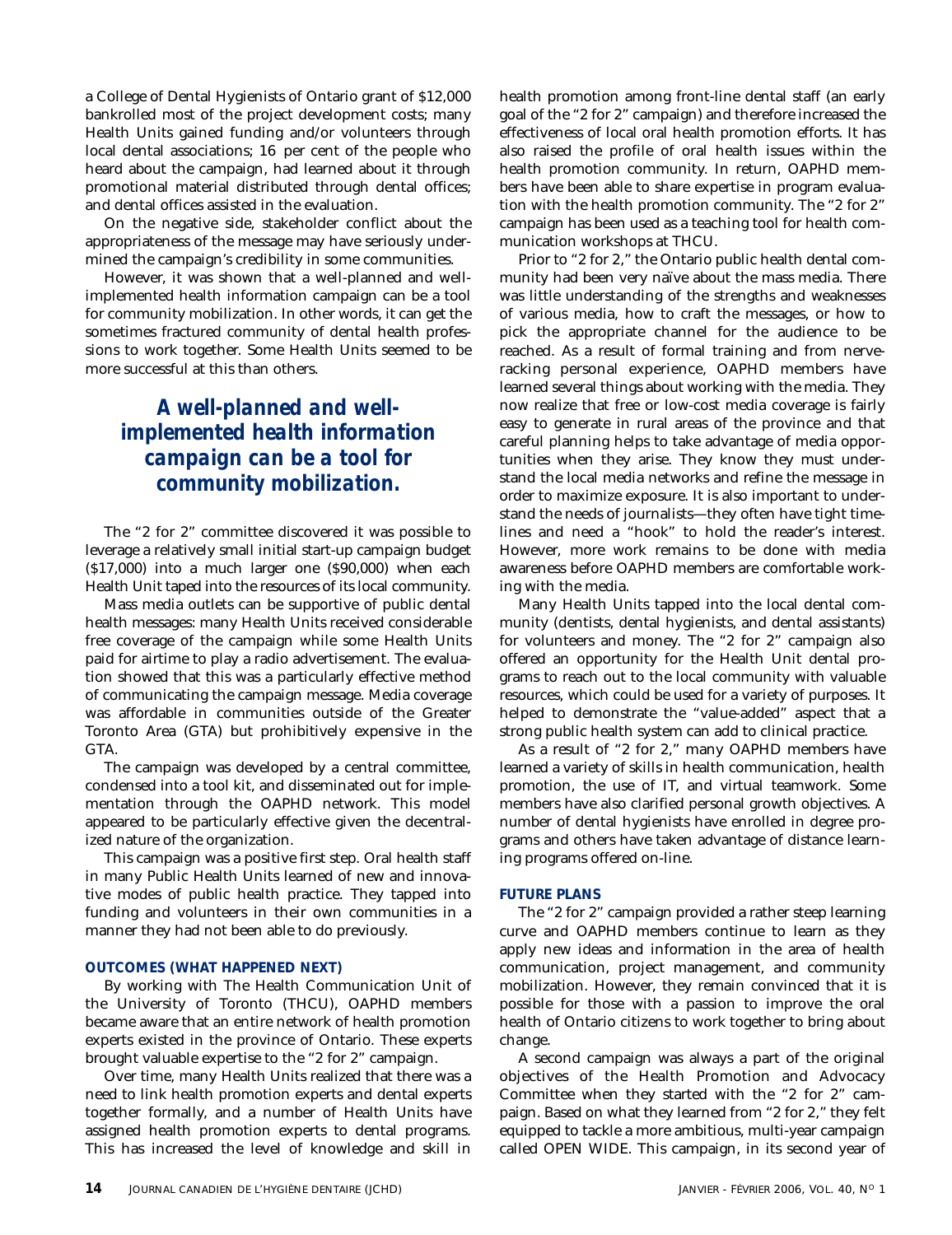operation, focuses on the need to raise awareness that dental disease is still a very real problem for many people in Ontario, and that many individuals are unable to access appropriate dental care.

#### **ENDNOTES**

- 1. Sinton J, Frosina C, Abramson A. Public health dentistry in Ontario: where have we been? Poster presentation, OPHA Annual Conference, 1999.
- 2. Petersen PE, Bourgeois D, Ogawa H, Estupinan-Day S, Ndiaye C. The global burden of oral diseases and risks to oral health. Bull World Health Organ. 2005;Sept;83(9):661-69.
- 3. Graham BS. Is dentistry a business or a profession? Oral Health. 2005;95(9):18-22.
- 4. The Health Communication Unit [home page on the Internet]. Information and resources [about 5 screens]. Toronto: Centre for Health Promotion, University of Toronto [cited 2005 Nov 28]. Available from: www.thcu.ca/info andresources.htm.
- 5. Canada. Health Canada. Learning from SARS renewal of public health in Canada. A report of the National Advisory Committee on SARS and Public Health [on-line]. Ottawa:

Health Canada; 2003 [cited 2005 Nov 28]. Available from: www.phac-aspc.gc.ca/publicat/sars-sras/naylor/.

- 6. Campbell A. The SARS Commission second interim report SARS and public health legislation [on-line]. Toronto: Ministry of Health and Long Term Care; 2005 [cited 2005 Nov 28]. Available from: www.health.gov.on.ca/english/public/ pub/ministry\_reports/campbell05/campbell05.html.
- 7. Chandran U. Implementing THCU's twelve steps "2 for 2 is what you do." Forthcoming; 2005.
- 8. Baldota K, Leake JL. A macroeconomic review of dentistry in Canada in the 1990s. J Can Dent Assoc. 2004;70(9):604-9.
- 9. Ismail A. Dental care in Canada. In: Burt B, Eklund S. Dentistry, dental practice, and the community. 5th ed. Philadelphia (PA): Saunders; 1999.
- 10. King AJC, King MA, Boyce WF, Health Canada. Trends in the health of Canadian youth. Ottawa: Health Canada;1999.
- 11. Pine CM, McGoldrick PM, Burnside G, Curnow MM, Chesters RK, Nicholson J, Huntington E. An intervention programme to establish regular toothbrushing: understanding parents' beliefs and motivating children. Int Dent J. 2000;Suppl Creating A Successful: 312-23.

**Appropriez-vous votre profession!** *(suite de la page 3)*

La Fondation canadienne pour la recherche et l'éducation en hygiène dentaire, lancée lors de la Conférence de l'ACHD en 2004, a financé deux projets de recherche jusqu'à présent. Ce geste a été rendu possible grâce aux généreux dons reçus de particuliers, d'entreprises et d'associations provinciales. Ces projets sont l'un sous la direction du Dr Lance Rucker et de la Dre Susanne Snell, et l'autre sous celle de Mme Sandra Cobba et de la Dre Profetta-McGrath. Pour de plus amples renseignements au sujet de la Fondation, pour découvrir la manière de contribuer à son beau travail et pour trouver la façon de demander des fonds de recherche, veuillez consulter le site Web de la Fondation, au www.cfdhre.com.

Ce ne sont là que quelques-unes des activités auxquelles travaille votre association nationale. Pour de plus amples renseignements au sujet des nombreux projets de l'ACHD, je vous invite à visiter le site Web de l'Association.

Maintenant plus que jamais, l'ACHD a besoin de votre appui et de vos commentaires au moment où nous nous engageons dans l'avenir. On s'efforcera toujours de limiter ou de réduire la portée de notre profession. Aussi nous faut-il contrer ces forces et plaider en faveur du droit d'exercer notre profession dans toute son ampleur, une ampleur fondée sur la base de connaissances propre à l'hygiène dentaire. Il faut aussi que nous nous tenions au courant des changements dans la technologie et les méthodes de traitement afin de mieux servir le public. C'est au moyen d'un effectif vigoureux et actif que l'ACHD sera en mesure de renforcer la profession.

Les membres de l'ACHD devraient se considérer euxmêmes comme d'estimés « clients », en ce sens que la qualité de membre confère un certain nombre d'avantages importants – l'assurance responsabilité; des régimes d'assurance collective exceptionnels pour les assurances

habitation et automobile, l'assurance invalidité de longue durée, l'assurance vie et l'assurance en cas de décès accidentel; un excellent REER collectif; des possibilités de formation permanente grâce à des cours et à la conférence annuelle. La qualité de membre a ses avantages, mais, ce qui a encore plus d'importance, elle vous donne un rôle de propriétaire à l'égard de l'orientation future de notre profession au Canada.

Un des objectifs des organismes comme l'ACHD consiste à protéger et à promouvoir les intérêts de ses membres-propriétaires. En tant que membre de l'ACHD, vous avez donc une responsabilité importante : celle de faire part de vos commentaires au conseil d'administration à propos de ce que vous voulez que votre association fasse pour vous et vos collègues hygiénistes dentaires. N'oubliez pas que l'ACHD est une organisation nationale et qu'elle doit par conséquent être à l'écoute de la collectivité des hygiénistes dentaires plutôt qu'à celle des désirs de chacune et de chacun. Au cours de l'année prochaine, votre conseil d'administration élaborera un plan détaillé de maillage pour qu'il vous soit plus facile de faire valoir point de vue. À cette fin, nous avons facilité vos rapports avec votre représentant par l'intermédiaire du site Web de l'ACHD; nous avons en effet attribué une adresse électronique à chaque membre du conseil d'administration. Votre représentant attend avec impatience votre opinion au sujet de la façon dont vous entrevoyez l'avenir de la profession d'hygiéniste dentaire au Canada. J'ose espérer qu'en 2006, vous exercerez vos droits en tant que propriétaire et que vous contribuerez à déterminer l'avenir de la profession.

*On peut communiquer avec Diane Thériault à l'adresse <president@cdha.ca>.*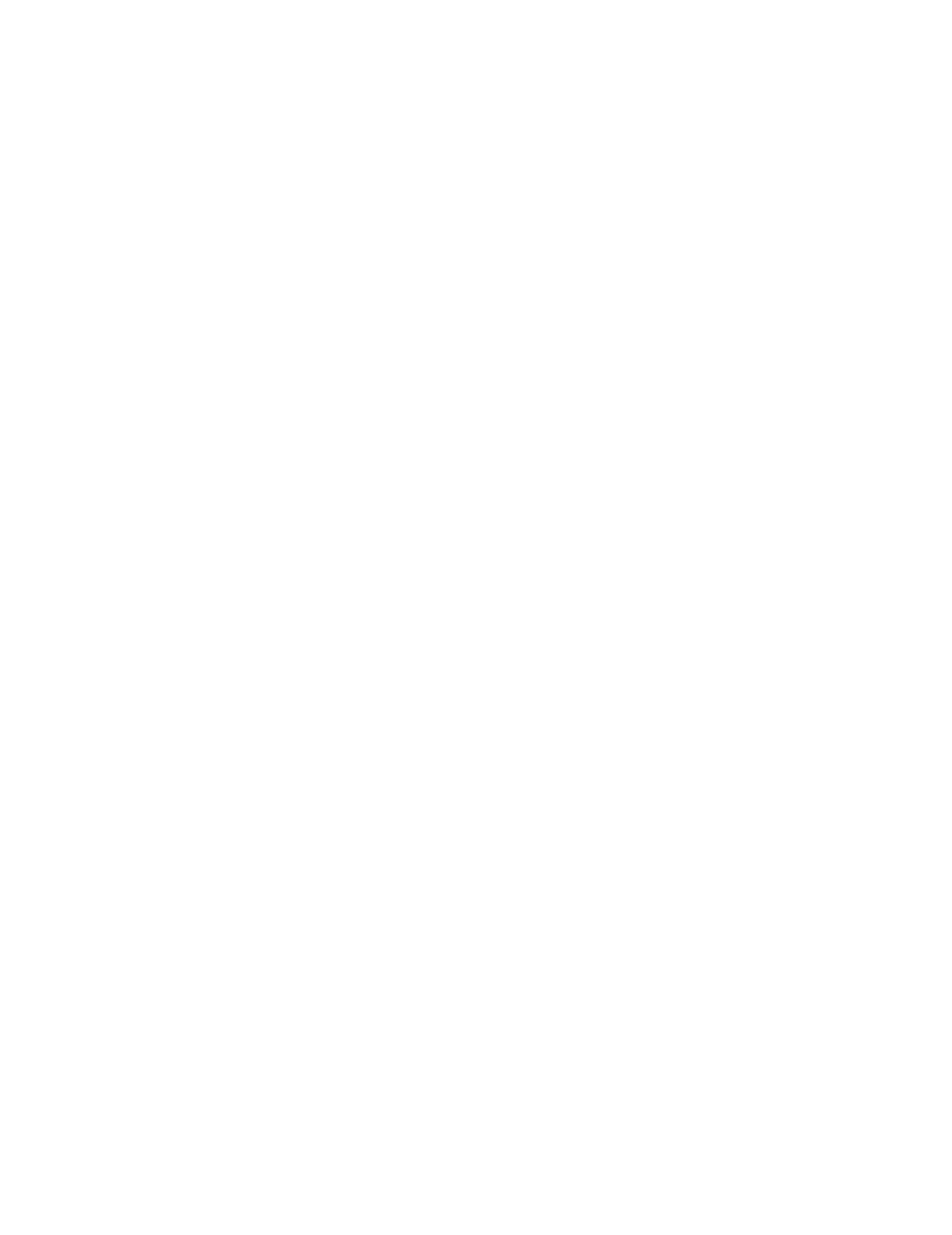### **Continuous Quality Improvement (CQI) through Accreditation: Application to Dental Hygiene Practice**

*by Anne Clift, RDH\**

"Quality means doing the right things right and making continuous improvements."1

#### **INTRODUCTION**

CONTINUOUS QUALITY IMPROVEMENT (CQI) IS "A management philosophy which contends that most things can be improved."<sup>2</sup> CQI focuses on the process not the people It seeks to improve rather than management philosophy which contends that most things can be improved."2 CQI focuses on the process, not the people. It seeks to improve rather than blame. CQI principles, tools, and techniques have long been found to be effective in manufacturing industries and more recently in human service industries including healthcare. CQI is most effective when it becomes a natural part of the way everyday work is done.

The following lists core concepts of CQI:

- Quality is defined as meeting and/or exceeding the expectations of the customer.
- Success is achieved through meeting the needs of those we serve.
- Most problems are found in processes, not in people. CQI does not seek to blame but to improve processes.
- Unintended variation in processes can lead to unwanted variation in outcomes, and therefore we seek to reduce or eliminated unwanted variation.
- It is possible to achieve continual improvement through small incremental changes using the scientific method.
- Continuous improvement is most effective when it becomes a natural part of the way everyday work is done.

The pursuit of quality is the most important aspect of what we do as health care providers. Patients/clients and families consistently rank quality of care and safety of their care as a high priority.3 The large organization in which I work is committed to the CQI concepts, believing that quality is achieved only through the collaborative efforts of staff, physicians, volunteers, clients, and leadership teams. A manual entitled *Developing a Quality Plan*<sup>4</sup> and a group of individuals called quality facilitators help the various programs and departments to achieve that quality.

**Keywords:** accreditation; quality assurance, health care; dental hygienists; oral hygiene

*This article is based on a presentation at the CDHA 16th Annual Conference in June 2005 in Ottawa.*

The expectation of continuous quality improvement permeates my organization. But continuous quality improvement is not just for health care facilities. It is applicable as well in dental hygiene practices in the community and in other locations. We all attend continuing education courses, read journals, and change our practice based on current standards. Later in the paper we shall look at some of the ways accreditation standards can be useful in implementing CQI in the dental hygiene setting.

An organization that focuses on CQI provides a stimulating environment as well as the tools to keep up with current trends and evidence-based practices. The leadership teams aim at doing the right things right and making continuous improvement. Ideas for improvement are sought from all levels of the organization. For example, as dental manager, my input is sought when policies relating to oral health are being developed or revised. Individual and team awards that recognize achievement are promoted.

### *The best thing about the accreditation process is that it ensures you take the time to reflect on what you are doing and why you are doing it that way.*

It is very satisfying to work in such an environment but there are challenges. At times, the process of continuous improvement is overwhelming; it is difficult to know where to start. But accreditation activities can be a steadying guide.

Continuous quality improvement guided by accreditation is logical. With accreditation, there are set standards the organization is expected to meet in a pre-set time frame. Like CQI, accreditation does not assign blame. It asks the organization to recognize strengths. Accreditation notes weaknesses or deficiencies but looks upon them as opportunities for improvement. The concepts of continuous quality improvement outlined above are easily applied to any dental hygiene practice and the accreditation process can be adapted to assist in that process.

<sup>\*</sup> Dental Manager, Janeway Children's Health and Rehabilitation Centre; CDHA Representative, Commission on Dental Accreditation of Canada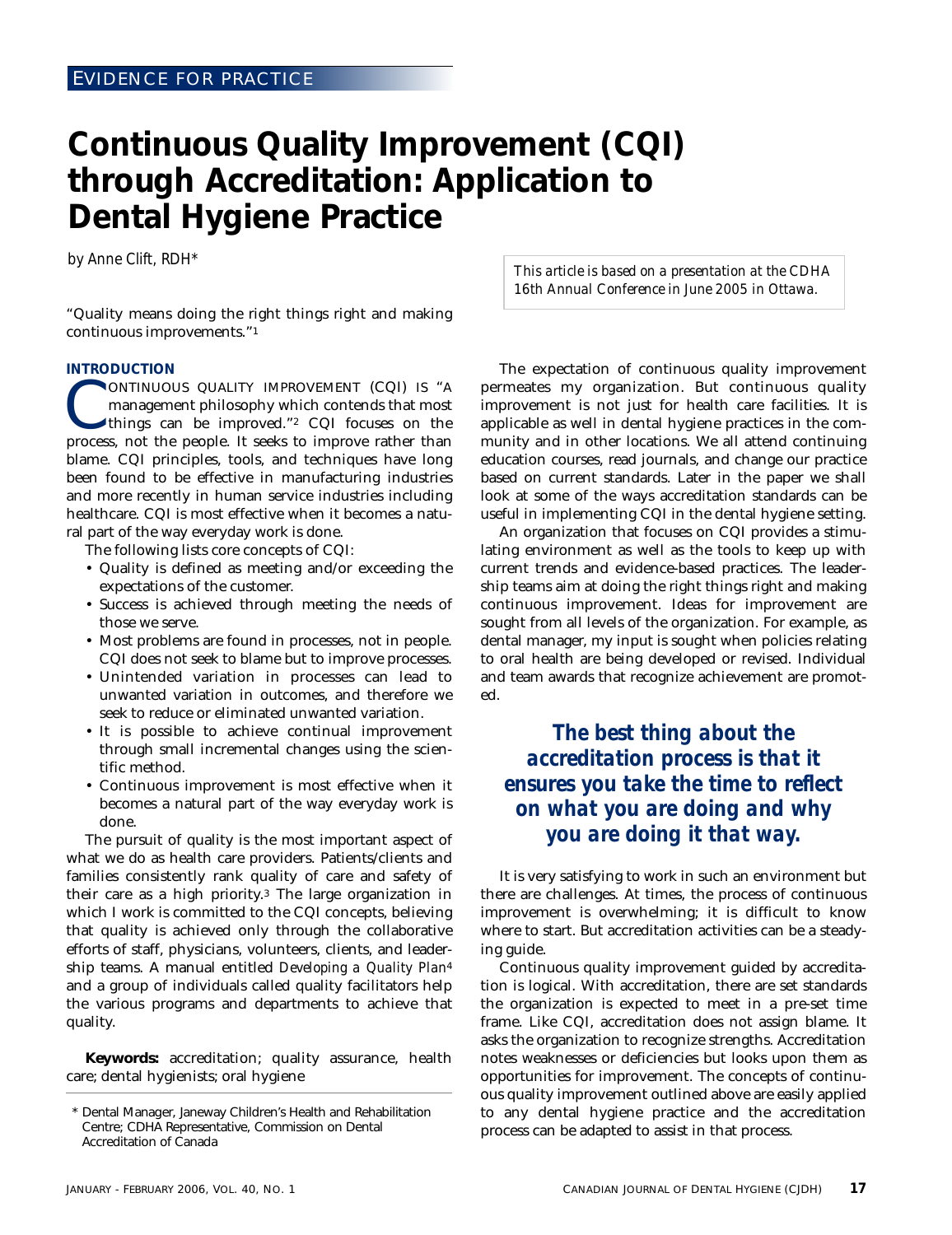### **RÉSUMÉ**

L'amélioration continue de la qualité (ACQ) est « un principe de gestion selon lequel la plupart des choses peuvent être améliorées ». L'ACQ met l'accent sur les procédés et non sur les gens. Elle cherche à améliorer plutôt qu'à blâmer. Les principes de l'ACQ, ses outils et ses techniques ont depuis longtemps prouvé leur efficacité dans l'industrie manufacturière et, plus récemment, dans le secteur des services à la personne, soins de santé compris.

Les concepts fondamentaux de l'ACQ sont les suivants : la qualité est définie comme la satisfaction ou le dépassement des attentes du client. La satisfaction des besoins de ceux que nous servons est synonyme de succès. La plupart des problèmes se trouvent dans les procédés, non chez les gens. L'ACQ ne cherche pas à blâmer, mais à améliorer les procédés. La variation involontaire dans les procédés peut conduire à une variation indésirable dans les résultats; par conséquent, nous cherchons à réduire, voire à éliminer, la variation non désirée. Il est possible de parvenir à une amélioration continue par de petits changements graduels en utilisant la méthode scientifique. C'est quand elle devient une composante naturelle de notre façon quotidienne de faire le travail que l'amélioration continue est la plus efficace.

L'agrément peut guider l'amélioration continue de la qualité. L'agrément est assorti de normes définies que l'organisation se doit de respecter selon un calendrier préétabli. Comme l'ACQ, l'agrément ne jette pas de blâme mais demande plutôt à l'organisation de reconnaître ses forces. L'agrément note les faiblesses ou les déficiences, mais les considère comme des « occasions d'amélioration ». Les concepts d'amélioration continue de la qualité soulignés cidessus sont facilement appliqués à toute pratique d'hygiène dentaire et il est possible d'adapter le processus d'agrément pour contribuer à cette démarche.

*The CCHSA carries out a broad assessment of quality of care and service every three years and their accreditation must be in place prior to a CDAC accreditation.*

### **ACCREDITATION**

Accreditation can be defined in different ways. The *Canadian Oxford Dictionary* (2001) says it is "official recognition as meeting certain standards." The Canadian Council on Health Services Accreditation (CCHSA) defines accreditation in a health care setting as "a detailed comparison of an organization's services and method of operation against a set of national standards."5 The Commission on Dental Accreditation of Canada (CDAC) defines accreditation as "a non-governmental, peer review process that measures education programs and dental services against predetermined national requirements (*or* standards)."6 In health care, there is always a process of self-assessment an internal review looking at what you do compared to national standards—as well as peer review. There is also external review when an impartial third party looks at what you do and compares it with national standards.

The best thing about the accreditation process is that it ensures you take the time to reflect on what you are doing and why you are doing it that way. The time lines and requirements of the accreditation process assist greatly in organizing one's thoughts and actions. In addition, preparation for an accreditation site survey cannot be done by one person. The team approach to an organization's selfassessment is an invaluable learning tool. In an organization as large as the one where I am employed, there are numerous accreditation teams with each one reviewing a particular aspect of the organization.

My organization's accreditation team that prepares for the Canadian Council on Health Services Accreditation (CCHSA) is composed of nurses and physicians, a respiratory therapist, dietician, physiotherapist, teacher, quality facilitator, social worker, and child life worker; I am a member of the team representing oral health. The accrediting body sets down standards that must be reviewed; each member of the team participates in the discussion. The bonus in having such a diverse group is that someone has expertise in almost any standard being reviewed. If this is not the case, then we seek the expertise outside the team.

The accreditation team for the Commission on Dental Accreditation of Canada (CDAC) is considerably smaller and includes members of our dental staff, a quality facilitator, and managers of services such as diagnostic imaging, health records, environmental services, perioperative, surgery, and emergency as required. I serve in the capacity of coordinator.

#### **Accreditation process**

Prior to the peer review by the accrediting body (this includes a site visit), the organization's accreditation team carries out its self- assessment. The resulting information forms the basis of a document that will be submitted to the accrediting body about two months before the site visit. Before the document is finalized, it is reviewed for accuracy many times. When it is sent, it is accompanied by an evidence binder that contains the many supporting appendices.

The accrediting body reviews the documentation and arranges the site visit by a group of objective external reviewers called surveyors. These surveyors must have current experience as a senior health service professional, be knowledgeable about the Canadian health system, and have excellent communication and analytical skills.7 The surveyors visit the organization and conduct interviews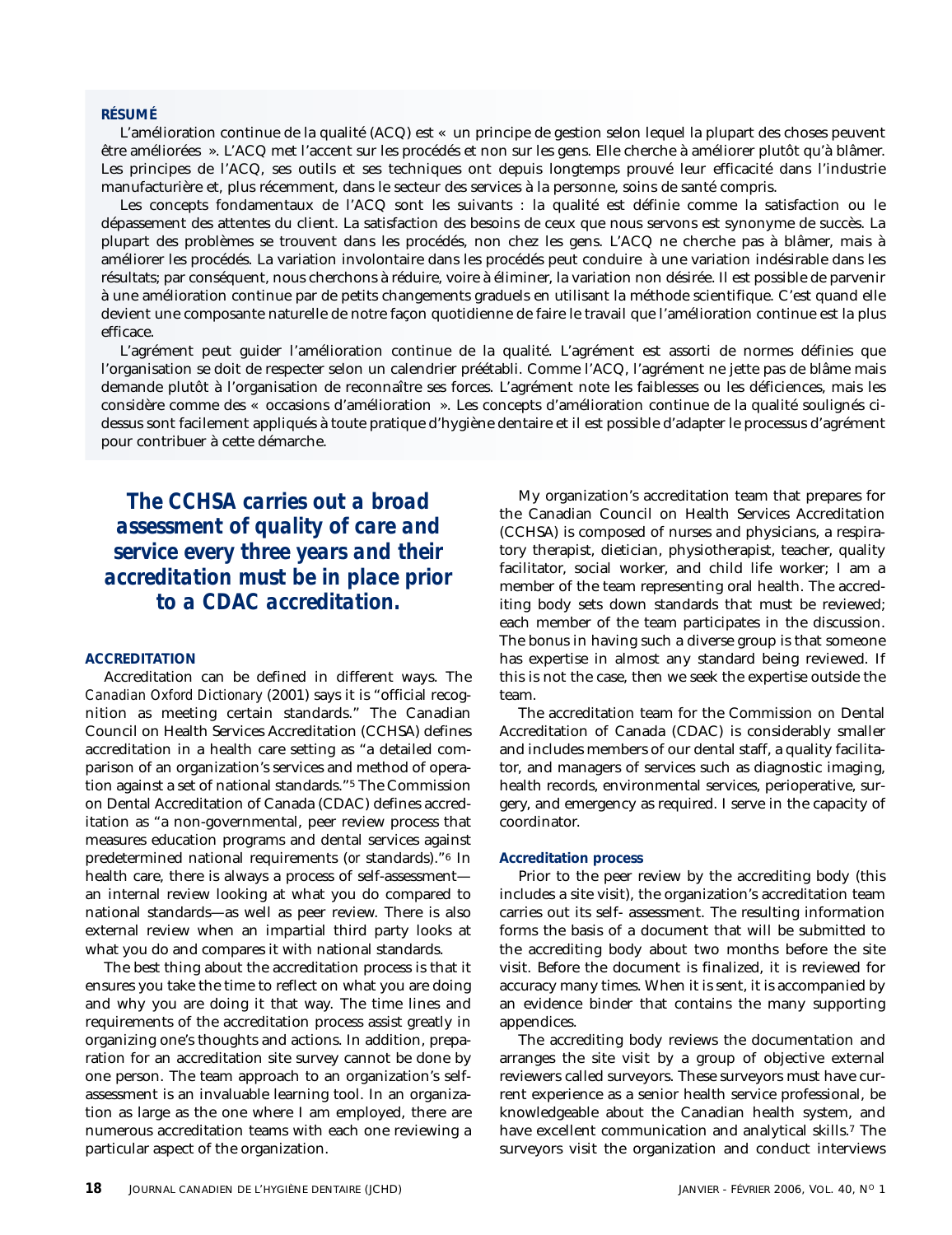with staff, physicians, board members, patients/clients, and family members. The survey team uses the same national standards to measure this organization independently against similar organizations across the country.

The site visit generally verifies the previously submitted documentation and clarifies any questions arising from the submission.

### **Accreditation results and recommendations**

The findings from the on-site visit are "summarized in a written report and focus on the organization's strengths and weaknesses. Recommendations are made to help the organization develop plans to improve areas which are weak and maintain areas which are strong."5 Recommendations must be responded to in a specified period of time. The surveyors may also make suggestions but unlike recommendations, suggestions do not have to be acted on.

### **Cyclical nature of accreditation**

Thus the health care facility's accreditation team moves from planning for accreditation to doing the self-assessment, identifying strengths and opportunities for improvement, submitting the documentation, working through the site visit and peer review, receiving the report and recommendations, addressing the recommendations, setting future goals, preparing annual program reviews to be submitted to the accrediting body on a regular basis, and then going back to planning for the next accreditation. This cycle is well represented by the following chart from CCHSA's website:

| Get the Facts $\rightarrow$ Get Ready $\rightarrow$ Do the Self- |
|------------------------------------------------------------------|
| Assessment $\rightarrow$ Plan and Have the Survey $\rightarrow$  |
| Use the Report $\rightarrow$ Make Ongoing Improvements           |

### **Accrediting bodies**

There are two accrediting bodies for dental and oral health services in health care institutions, the Canadian Council on Health Services Accreditation and the Commission on Dental Accreditation of Canada. Quality of care and continuous quality improvement are the main focus of both.

### *Canadian Council on Health Services Accreditation*

The Canadian Council on Health Services Accreditation (CCHSA) is "a national non-profit, independent organization whose role is to help health services, across Canada and internationally, examine and improve the quality of care and service they provide to their clients."8 The CCHSA carries out a broad assessment of quality of care and service every three years and their accreditation must be in place prior to a CDAC accreditation. It is not unusual for specific services of an accredited health facility to undergo their own accreditation. Physiotherapy and cancer care center are two of many examples of accredited services in our organization.

The accreditation programs within CCHSA are always changing, a point we sometimes note with chagrin when the next site visit is fast approaching. Accreditation itself, just like continuous quality improvement, is never finished. CCHSA, just like the facilities it accredits, also seeks opportunities to improve. The current program in use is AIM (Achieving Improved Measurement). A description taken from CCHSA's website explains this approach:9

### *AIM program*

All CCHSA clients are now accredited using the AIM: Achieving Improved Measurement program and standards. AIM is a valuable health services accreditation program that represents the next step in the evolution of accreditation, one that puts a stronger focus on results.

Built on the foundation of our successful Client-centred Accreditation Program, the AIM Program is an improved measurement system that ensures consistency in the accreditation process. It also enables health services organizations to compare their accreditation results over time, and share information on good practices.

…AIM's primary purpose is to help organizations evaluate the quality of care they provide. AIM also enables organizations to measure their clinical and operational performance more accurately, giving them a clearer picture of their strengths and areas where they need to improve.

AIM builds on the strengths of previous accreditation programs, adding new components and scientific rigour, while maintaining a client-centred focus on quality.

### *Commission on Dental Accreditation of Canada (CDAC)*

The Commission on Dental Accreditation of Canada (CDAC) accredits dental, dental hygiene and dental assisting educational programs and institutional dental services.10 CDAC reviews just the dental service of a health care facility every five years.

The CDAC has developed and recently revised accreditation requirements for health facilities that are the criteria used to compare hospital dental services throughout Canada. The accreditation requirements are modeled on current evidence-based practice standards.

Each of the 16 requirements contains a brief statement and a list of documentation necessary to meet the requirement. (The entire 2005 document with all 16 requirements can be accessed online at www.cda-adc.ca as of December 1, 2005.) The following three requirements have the most relevance to dental hygiene practice:10

- 10.0 Patient Care and Quality Assurance
- 11.0 Clinic Administration
- 12.0 Oral Hygiene Care.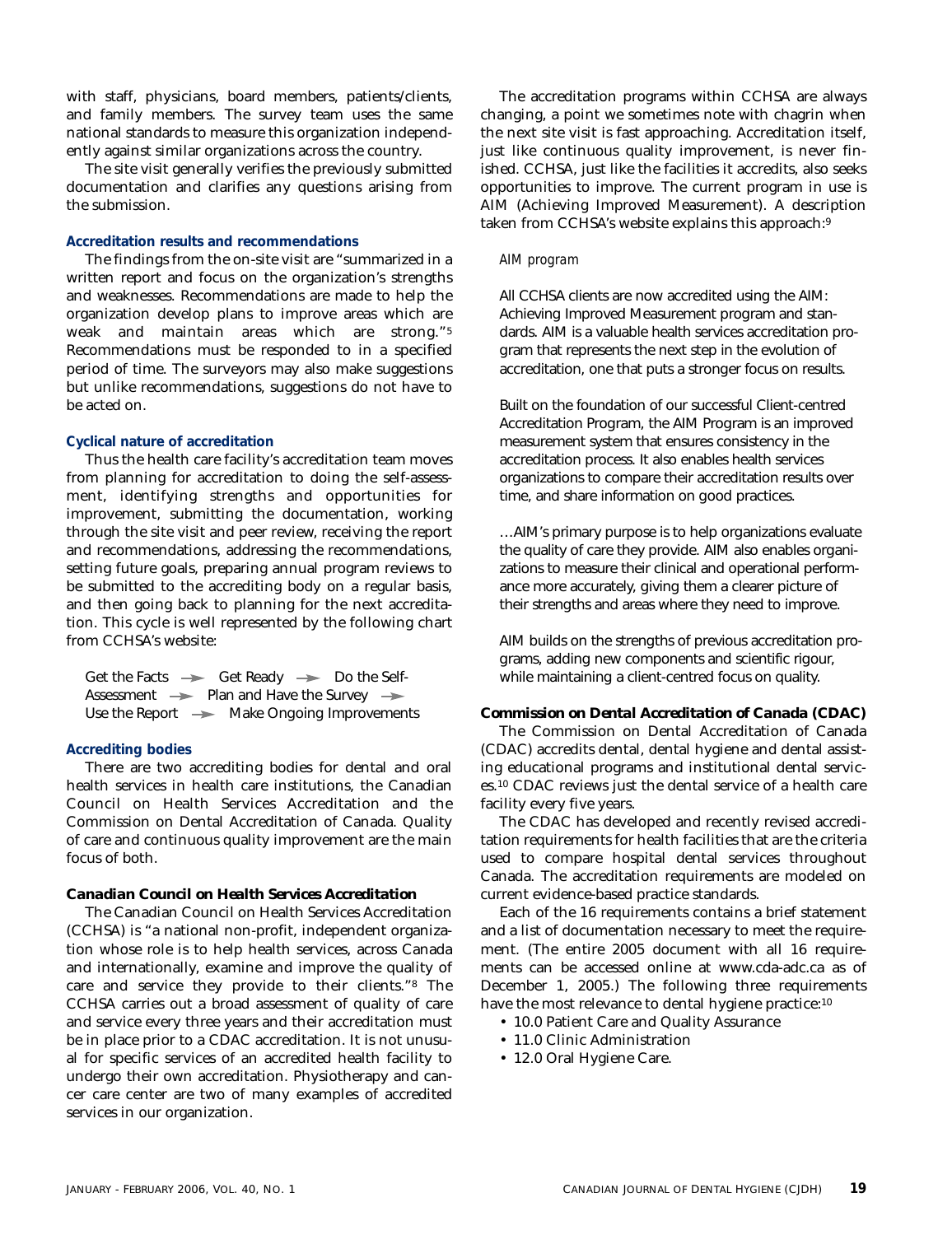### **10.0 PATIENT CARE AND QUALITY ASSURANCE**

#### *Requirement*

- 10.1 Policies and/or protocols must exist relating to the following:
	- a) Audit of Patient Care
	- b) Collection of Patient Fees
	- c) Confidentiality of Patient Information
	- d) Consultative Protocols
	- e) Informed Consent
	- f) Patient Assignment
	- g) Patient Continuing and Recall Care
	- h) Patient Records
	- i) Professional Decorum

Such policies and protocols must be written and readily available for the professional staff and support staff. Mechanisms must be in place to monitor compliance of these policies and protocols.

### *Requirement*

10.2 The dental service must have policies and mechanisms in place that provide quality assurance and education for patients about their comprehensive treatment needs. Patients accepted for dental care must be advised of the scope of care available at the facility and be appropriately referred for procedures that cannot be provided within the facility.

The primacy of care for the patient must be well established in the management of the clinical program, assuring that the rights and best dental interests of the patient are protected. There must be a formal mechanism in place to permit dentists to review and evaluate the pattern and quality of clinical practice within the dental service.

The quality assurance process must ensure that the following are in place:

- a) patient-centred, comprehensive care;
- b) an ongoing documented review of a representative sample of patients/patient care records;
- c) mechanisms to determine the cause of treatment deficiencies;
- d) patient review policies, procedures, outcomes and corrective measures and;
- e) describe any other activities and initiatives by the dental service.

### *Requirement*

10.3 Patients and/or patient care advocates should be surveyed regarding their impressions of the care provided and this feedback should be used to evaluate and enhance the clinical program.

### *Discussion of Requirement 10*

The three subheadings of this requirement, *Patient Care and Quality Assurance*, all provide scope for CQI in dental hygiene practice. Below are examples of quality issues derived from Requirement 10 that could be used in private dental hygiene practice.

**Confidentiality of patient information.** The *Privacy Act* has had a major impact on how we practise. Some issues to address are the following:

- Does your office display a day sheet in easy view of clients/patients? It should be kept covered.
- Must staff discuss patient/client care and financial issues within earshot of others (including telephone conversations)? No specific client/patient should be named in any discussion if at all possible. Try some "white noise" to muffle personal conversations.
- Ask your co-workers to audit your practice for slip-ups in protection of privacy. It is always good to offer yourself first and others are likely to follow your example.
- Blatant breaches of confidentiality must be addressed with the offending person through whatever mechanism you use at your office.

**Client/patient records.** Are client/patient visits properly and thoroughly recorded? Is there a section on the chart to update the medical history and is there a mechanism to ensure it is done? Is there a written interpretation of radiographs? Ask if someone else can do a review of your charts to determine if there is good record keeping.

Is the treatment plan explained to the client/patient?

Are fees always discussed with the client/patient prior to a procedure being initiated?

Is there an effective recall system?

**Client/patient satisfaction questionnaire**. This is always an interesting exercise. There are a number of questionnaires available in the literature or you can create your own. A word of caution: Do not include questions involving matters you have no power to change. For example, I work in a hospital that is located on a university campus. There are parking problems but we cannot change the situation. Therefore, when we devised our client/patient satisfaction questionnaire, we did not include a question on parking.

Feedback from questionnaires is valuable as it gives you the client's/patient's impression of your service. You can use the information to improve your practice.

**Complaints.** Nobody likes dealing with complaints. I am fortunate to have expertise available in the hospital to help me deal with unhappy clients/patients. Complaints, however, should be dealt with promptly. Often the person just wants to tell their side of the story without being interrupted.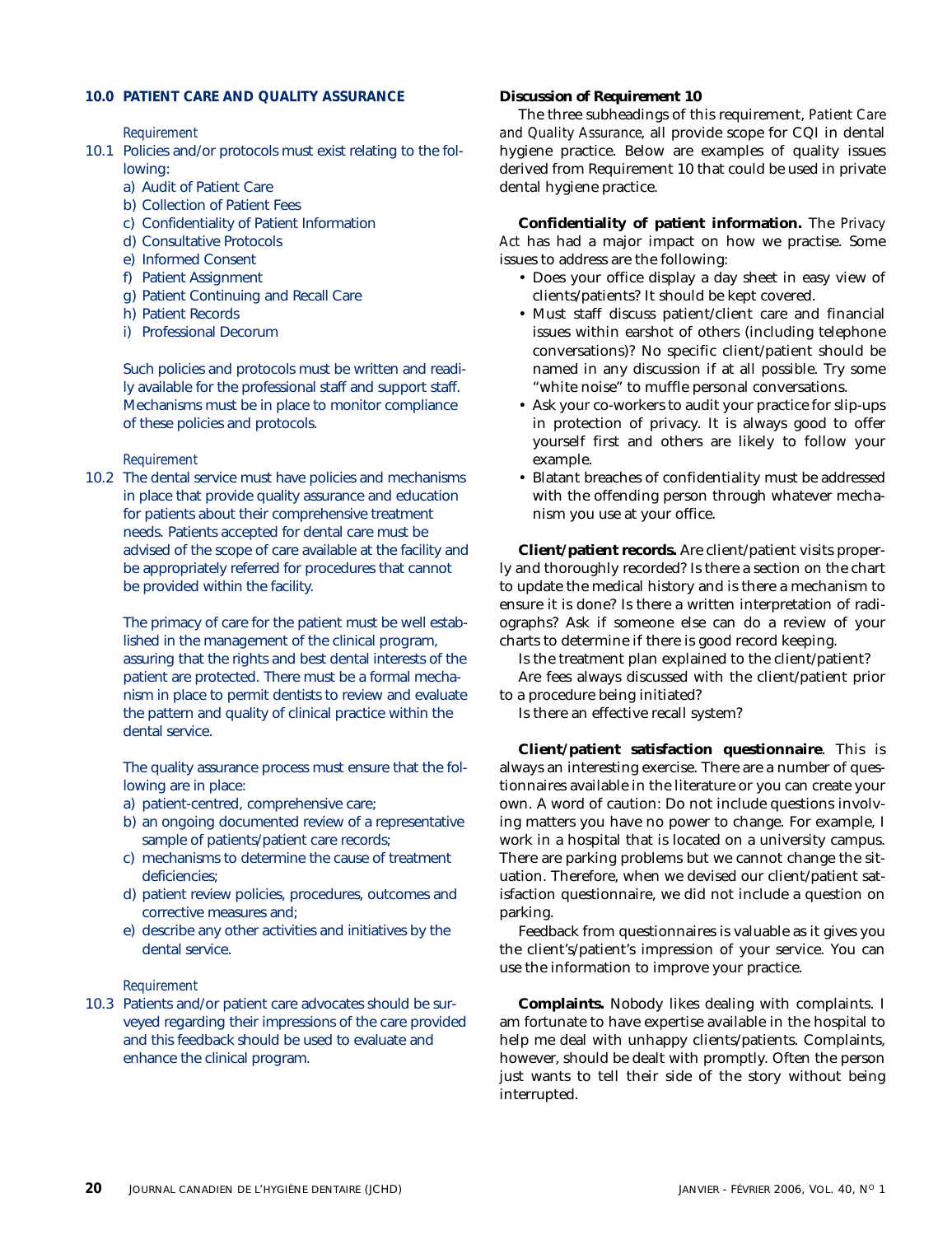### **11.0 CLINIC ADMINISTRATION**

### *Requirement*

11.1 Policies and/or protocols must exist relating to Fire and Safety Procedures, Hazardous Materials and Waste Management, Infection Control, Medical Emergency Procedures. Such policies and/or protocols must be consistent with related regulation, legislation and bylaws of the various jurisdictions and must be readily available for the professional staff and support staff. Mechanisms must be in place to monitor compliance of these policies and protocols.

*Requirement*

11.2 Protocols must be developed and implemented for the use and monitoring of nitrous oxide, mercury, pharmaceutical and other substances and techniques that might be hazardous to patients and staff.

### *Discussion of Requirement 11*

This requirement, *Clinic Administration*, provides many helpful examples of CQI in dental hygiene practice.

**Occupational health and safety.** Legislation relating to occupational health and safety requires dental offices, no matter how small, to have an Occupational Health and Safety protocol and a specific person must be named as the representative for health and safety in that work environment. See the Canada's National Centre for Occupational Health and Safety website at www.ccohs.ca for more information. It is a good idea to plan an occupational health and safety walk-through at specified times throughout the year. Different staff volunteers should do it each time; if the same person carries out this task every time, he or she would probably notice the same things and not pick up on potential problems that new eyes might see.

**Infection control procedures.** There is a wealth of information on infection control procedures in the dental office. The Canadian Dental Association has a document entitled *CDA Workbook on Infection Control* and the Centers for Disease Control in Atlanta, Georgia, has a 98-page document on its website (www.cdc.gov) entitled *Guidelines for Infection Control in Dental Health Care Settings—2003*.

**Fire and medical emergencies.** Your local fire department will often provide someone to present a fire safety in-service with staff. There should be staff with current first aid and CPR in accordance with provincial dental regulations. Plan to do this on a regular basis.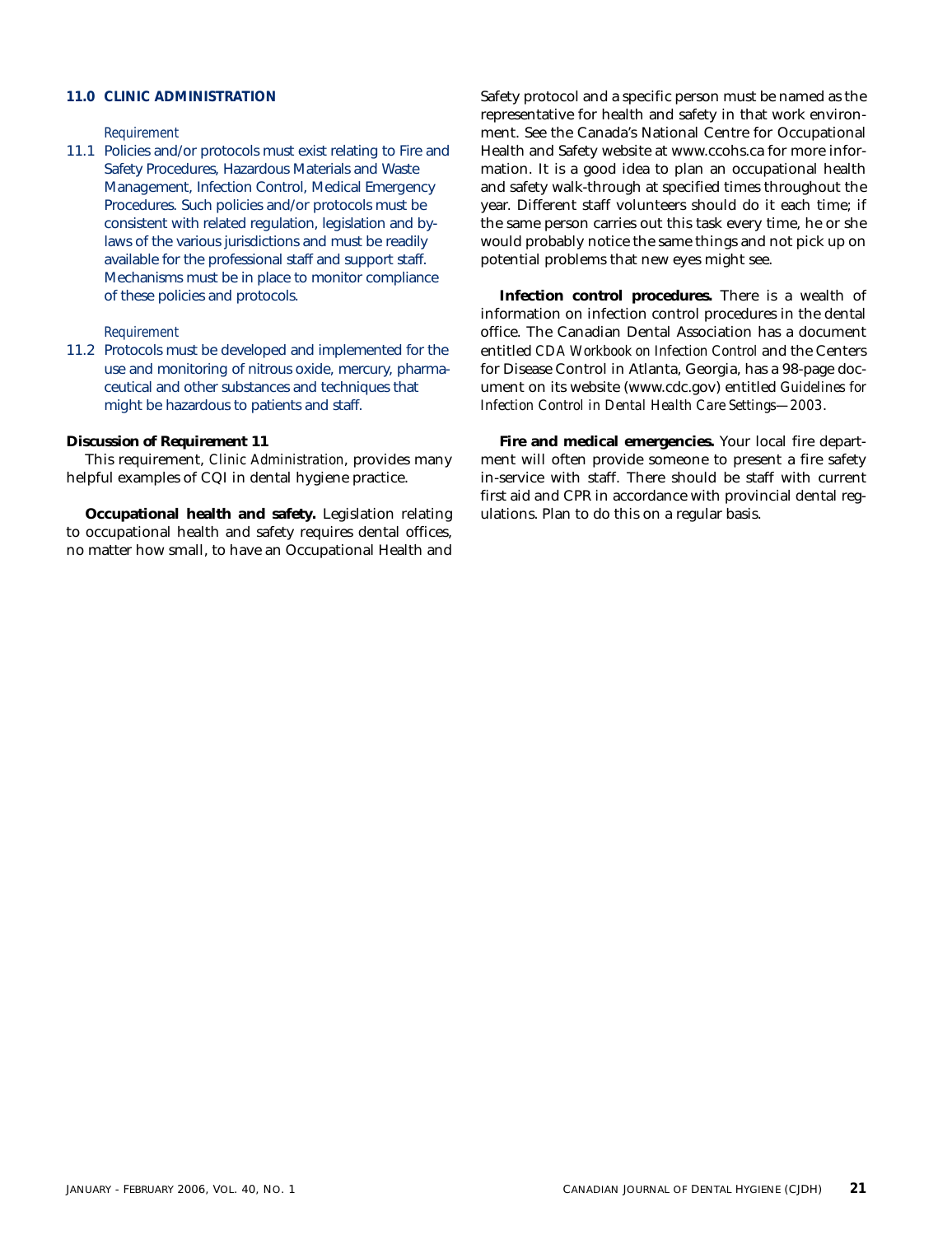**Hazardous materials and waste management.** The material safety data sheets for all materials used in the dental clinic should be organized in a binder and updated each time a new material is purchased. Your dental supplier or the manufacturer's web site can provide the information.

All dental offices in Canada are being challenged to find a method of safely disposing of mercury in dental amalgam. Make sure you are up to date regarding the current legislation in your province.

If nitrous oxide sedation is used in your office, there must be proper scavenging of the gas to protect the health and safety of staff and clients. Nitrous oxide emissions should be monitored annually.

Biofilms in dental unit waterlines are under scrutiny as a potential health risk in immunocompromised patients/ clients. Check the literature and your dental supplier for the most up-to-date information on dental unit waterline maintenance.

Sterilizers should be monitored according provincial statute, provincial dental association, or CDA infection control guidelines. Biological and chemical indicators are usually recommended.

Gluteraldehyde high-level disinfectant solution should also be monitored and care should be taken to protect staff from exposure to fumes and splashes. There is a great deal of information in the literature on occupation exposure risks associated with gluteraldehyde.

### **12.0 ORAL HYGIENE CARE**

*Requirement*

12.1 A plan to provide oral hygiene care for health facility patients should be developed and implemented. Strategies to provide instruction of nursing personnel in mouth care, the provision of oral hygiene aid to patients who can care for themselves and the maintenance of oral hygiene for those who cannot, should be a regular component of nursing care for all patients.

### *Discussion of Requirement 12*

This requirement, *Oral Hygiene Care,* also provides examples of how to incorporate CQI in dental hygiene practice.

Oral hygiene care is what we do. Continuous quality improvement in oral hygiene care means making sure we are familiar with the latest evidence-based information.

- Be familiar with the CDHA practice standards and code of ethics.
- Our aging dentate population will challenge all of us to provide care to clients who are more and more medically compromised. We need to familiarize ourselves with new medications that our client may be taking and their side effects. The information is there. Call pharmacists or physicians for information and remember your CDHA library that is there to help (library@cdha.ca).

• What about the latest information on fluorides, topical medicaments, mouthwashes, power toothbrushes, to name just a few? Educate yourself on the latest developments.

*Our aging dentate population will challenge all of us to provide care to clients who are more and more medically compromised.*

### **IN YOUR DENTAL HYGIENE PRACTICE**

Think of Continuous Quality Improvement as a means of energizing your practice. The most rewarding aspect of accreditation for those on the organization's accreditation team is to see how much of what we are doing is good. Also, there is a feeling of empowerment when an area is identified as needing improvement and you are part of making the change happen.

In a dental hygiene practice, the provision of quality care using current evidence-based information should be the ultimate goal. The flow chart on the CCHSA website can form the basis for continuous quality improvement in one's own practice. Of course, in order to make ongoing improvements, you have to "Get the Facts" and so the cycle begins again.

Get the Facts  $\rightarrow$  Get Ready  $\rightarrow$  Involve  $Co-Workers$   $\longrightarrow$  Do the Self-Assessment  $\longrightarrow$ Make Ongoing Improvements  $\longrightarrow$  Get The Facts....

### **Example of CQI application**

I believe the biggest challenge facing dental hygiene practice in the future is the aging population. At the 2005 CDHA Annual Professional Conference, Marilynne Fine and Arlyn Broder discussed the issue of who will provide care for clients when they can no longer come to the office. Does the dental hygienist have an ethical responsibility to provide care in the client's residence, whether in their own home or a facility? When is your client no longer your client?

The World Health Organization published an article in 2005 that discussed the negative impact of poor oral health on quality of life in older adults.<sup>11</sup> The article stresses oral health promotion and disease prevention as an affordable means of improving oral health in the elderly. Dental hygienists, as recognized prevention specialists in the field of oral health, can and should take on this task.

Using the concepts of CQI, what appears to be a Herculean task can be broken down into manageable pieces. We are told continual improvement can be achieved through small incremental changes and continuous improvement is most effective when it becomes a natural part of the way everyday work is done. Some suggestions to address maintenance of good oral health in the older population follow: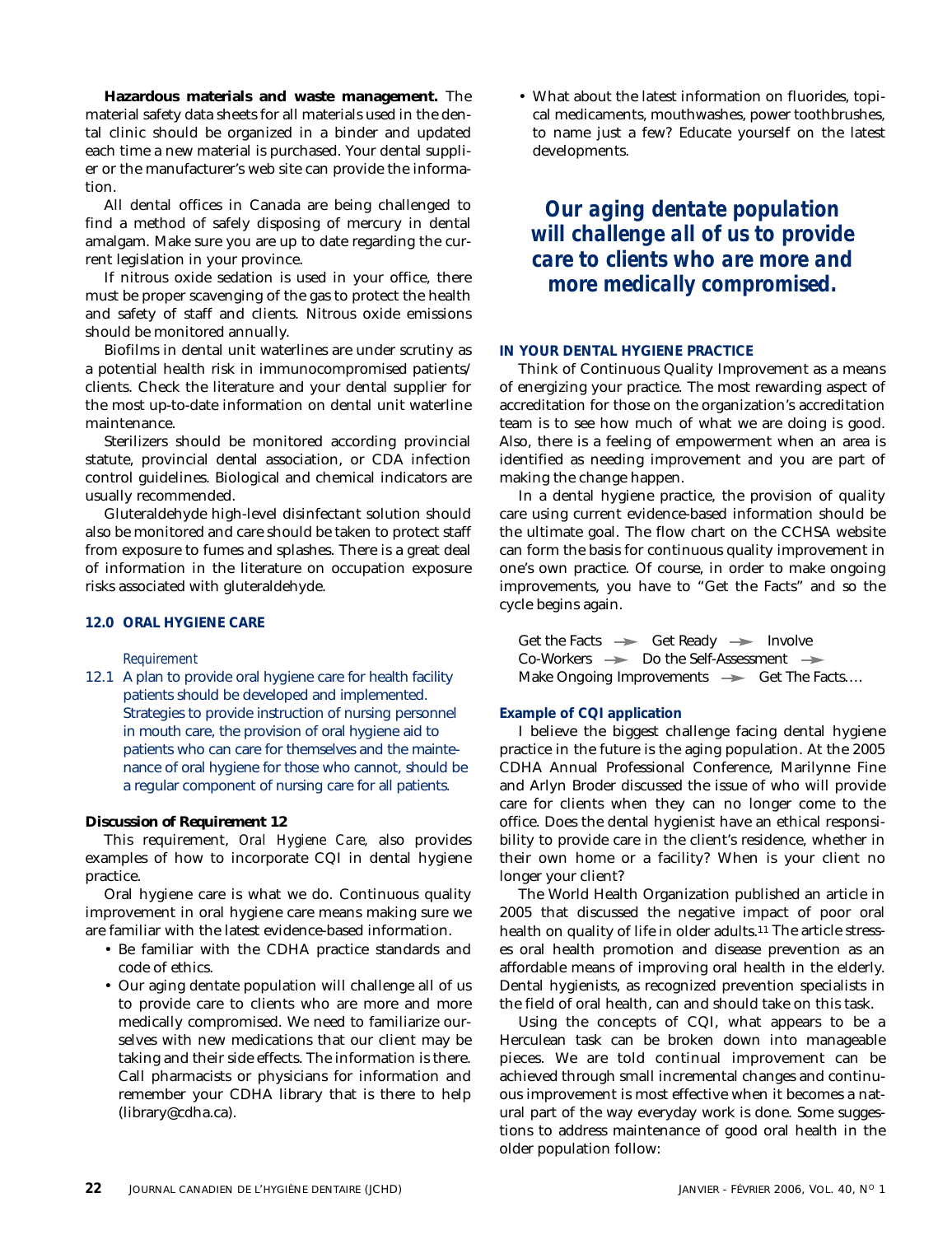- Audit the client database to see how many patients are age 60 years or older. One begins with the facts.
- Be proactive if you have clients who are nursing staff or caregivers for the elderly. It is a great opportunity to provide information. Offer to do an in-service.
- Take action as soon as you note a decline in the client's oral health such as increased plaque, gingivitis, or pre-carious lesions.
- Review the medical history; question changes in medications especially or medical events since the last visit.
- Review oral hygiene techniques as sometimes decreased manual dexterity is a problem.
- If the problem persists, ask if there is someone who can come to the next appointment to receive instruction on assisting with mouth care for this client.
- Keep samples of dry mouth products to give to clients to try. Oral Balance Gel by Biotene is excellent.
- Consider a chlorhexidine mouth rinse.
- Involve family members or caregivers as early as possible.

### **CONCLUSION**

Continuous quality improvement should be the goal of all health care practitioners, whether they work in health care facilities, in private practice, or in community settings. Employing the accreditation process to improve quality in the work place is one way of approaching CQI.

### **APPENDIX: RESOURCES**

The Canadian Dental Hygienists Association has developed many tools to assist dental hygienists in improving the quality of their practice. In the *Members Only* section of the web site, there are two documents deserving of special mention: *Dental Hygiene: Definition, Scope, and Practice Standards* and the *Code of Ethics.* The Definition and Scope of Practice document has an excellent diagram entitled "a process model to guide dental hygiene practice" on page 7. The preamble to the Code of Ethics states that the "profession… is devoted to promoting optimal oral health for all."

- On CDHA's *Members Only* web site (www.cdha.ca) under *Resources and Tools*:
	- *The Canadian Journal of Dental Hygiene* (CDHA)
	- *Dental Hygiene: Definition, Scope, and Practice Standards*
	- *Code of Ethics* (CDHA)
- Fact Sheets, located at the CDHA Oral Care Centre
- CDHA Library (www.library@cdha.ca)
- Your local dental hygienists' association
- Canadian Dental Association, *CDA Workbook on Infection Control*
- Centers for Disease Control, *Guidelines for Infection control in Dental Health Care Settings–2003.* Available from: www.cdc.gov
- *The Privacy Act*. Available on Justice Canada's website (http://laws.justice.gc.ca)
- The Canadian Centre for Occupational Health and Safety (www.cchos.ca)
- *Compendium of Pharmaceuticals and Specialties (CPS)* published by the Canadian Pharmaceutical Association
- The National Institute of Dental and Craniofacial Research. National Oral Health Clearinghouse (www.nider.nih.gov)
- CPR and first aid. Contact your local Canadian Red Cross and Heart and Stroke Association
- Fire Safety. Contact your local fire department
- Updating patient health history with information provided by the patient or caregiver or the patient's physician
- For general medication information, contact your local pharmacist
- Canadian Council on Health Services Accreditation (CCHSA) (www.cchsa.ca)
- Commission on Dental Accreditation of Canada (www.cdac-adc.ca)

### **ENDNOTES**

- 1. Healthcare Corporation of St. John's. *Implementing a quality* plan. St. John's (NL): The Corporation; 1999.
- 2. Iowa State University, Facilities Planning and Management. "Continuous quality improvement (CQI) [online]. [Cited November 2005.] Available from: www.fpm.iastate.edu/ worldclass/cqi.asp
- 3. International Society for Quality in Health Care. Values, vision and mission [on-line]. [Cited November 2005.] Available from: www.isqua.org/isquaPages/General.html
- 4. Healthcare Corporation of St. John's. Developing a quality plan. In: Healthcare Corporation of St. John's, *Implementing a quality plan.* St. John's (NL): The Corporation; 1999.
- 5. Canadian Council on Health Services Accreditation. Accreditation – A two-part process [online]. [Cited August 2005.] Available from: www.cchsa.ca/default.aspx?section= Accreditation&group=2
- 6. Commission on Dental Accreditation of Canada. Home page [online]. [Cited August 2005.] Available from: www.cdaadc.ca/en/cda/cdac/index.asp
- 7. Canadian Council on Health Services Accreditation. Who is eligible to be a surveyor? [online]. [Cited August 2005.] Available from: www.cchsa.ca/default.aspx?section=About Surveyors&group=3
- 8. Canadian Council on Health Services Accreditation. CCHSA Our organization [online]. [Cited August 2005.] Available from: www.cchsa.ca/default.aspx?section=OurOrganization &group=1
- 9. Canadian Council on Health Services Accreditation. Evolving accreditation through AIM [online]. [Cited September 2005.] Available from: www.cchsa.ca/default.aspx?section=Evolving &group=2
- 10. Commission on Dental Accreditation of Canada. Accreditation requirements [online]. [Cited September 2005.] Available from: www.cda-adc.ca/en/cda/cdac/accreditation/ index.asp. Reproduced with permission of the CDAC.
- 11. World Health Organization. Improving the oral health of older people: the approach of the WHO Global Oral Health<br>Program. Community Dent Oral Epidemiol. Community  $2005$ ;Apr;33(2):81-92.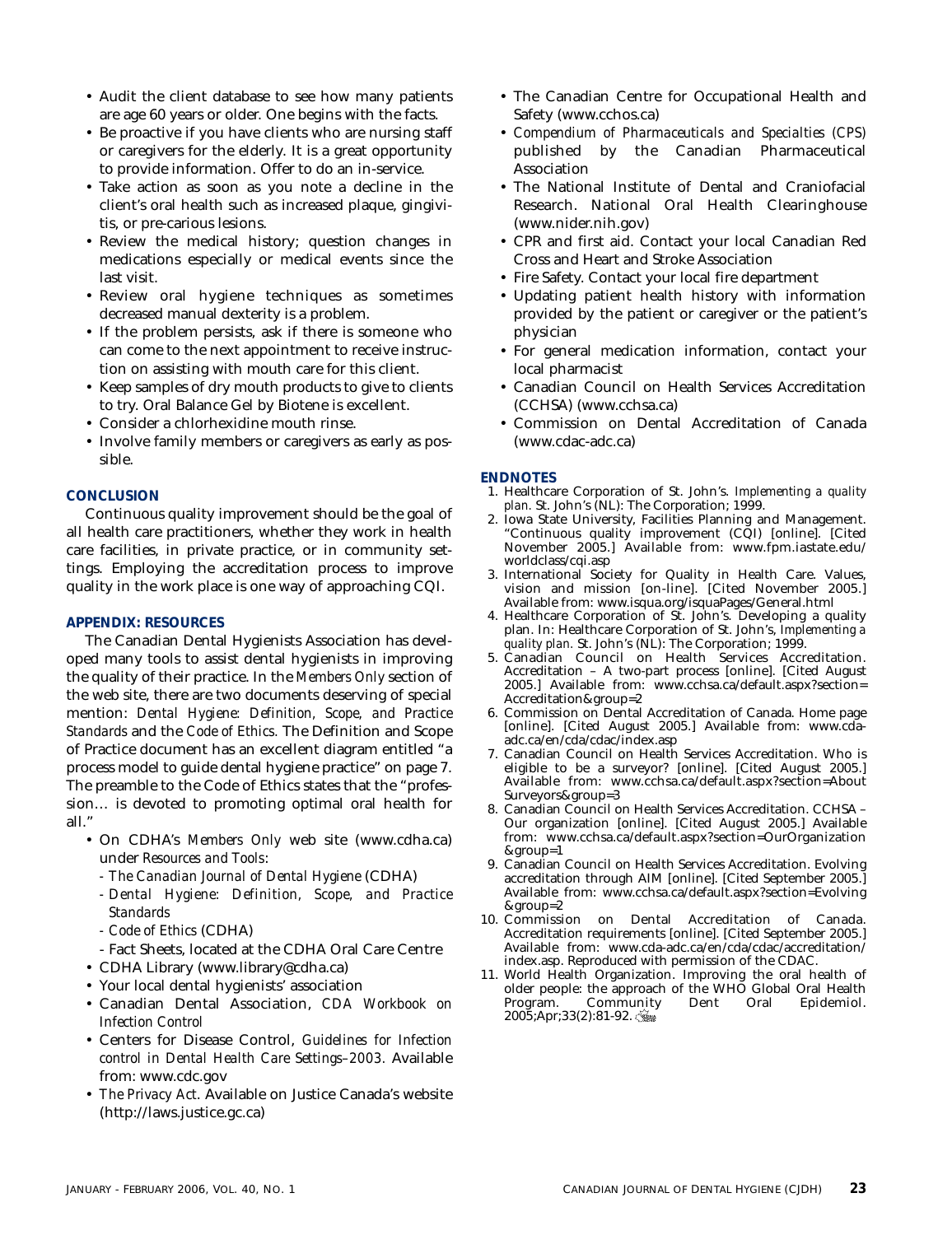

### **Laura Myers, CDHA's new Director of Education**

The Canadian Dental Hygienists Association is pleased to welcome Laura Myers as the Director of Education, a newly created position. Ms. Myers joined the CDHA staff on January 3, 2006.

Ms. Myers is a dental hygiene graduate of John Abbott College and holds a BA in Psychology from Carleton University. She has extensive experience in educational, administrative, clinical/restorative, and community health dental hygiene practice. Fluently bilingual, Ms. Myers has been an educator at Algonquin College and La Cité Collégiale. She has served as a council member of the College of Dental Hygienists of Ontario, a member of the Commission on Dental Accreditation of Canada site visit teams, and a member of the National Dental Hygiene Certification Board's Examination Committee. She is currently a member of the Dental Hygiene Educators Canada Board of Directors. Ms. Myers comes to CDHA from the National Dental Hygiene Certification Board where she was Executive Director.

### **Manitoba Dental Hygienists Are Now Self-Regulated**

Very good news for the dental hygiene profession and for Manitoba dental hygienists in particular! They are now able to regulate their own profession, joining their counterparts in British Columbia, Alberta, Saskatchewan, Ontario, and Quebec. The *Dental Hygienists Act* received Royal Assent in the Manitoba Legislature on December 8, 2005. This was achieved through the tireless work by the Legislative Committee of the Manitoba Dental Hygienists Association, the committee led by Mickey Wener. Congratulations to all Manitoba dental hygienists on this great accomplishment, a major step toward improving the public's access to primary oral health care.

### **Call for Nominations**

### CDHA Life Membership

**CDHA Life Membership** is awarded to an active member, in good standing, of the Canadian Dental Hygienists Association, who has made an outstanding contribution to both dental hygiene and the association at the national level. Dental hygienists nominated for Life Membership shall fulfill the following qualifications:

- 1. They will have maintained continuous CDHA membership in the active category for a minimum of 15 years.
- 2. They will have been involved in dental hygiene at the national level and in an official capacity for a minimum of 10 years.
- 3. They will have made a significant contribution to the growth and achievement of the national association, compared with others involved for the same length of time and in similar capacities.

For nominations to be considered by CDHA, we require the written support of two CDHA members in good standing. Nominators may submit only one nomination for this award. Submissions must be accompanied by a detailed curriculum vitae of the individual being nominated, as well as an outline of accomplishments at the national level that the nominators consider worth of this award.

The CDHA Board of Directors will designate Life Members at their meeting in March 2006. Please submit your recommendations no later than February 24, 2006, to the Canadian Dental Hygienists Association, 96 Centrepointe Drive, Ottawa, ON K2G 6B1.

Life Membership will be bestowed during CDHA's 17th Annual Professional Conference in Edmonton, Alberta, in June 2006.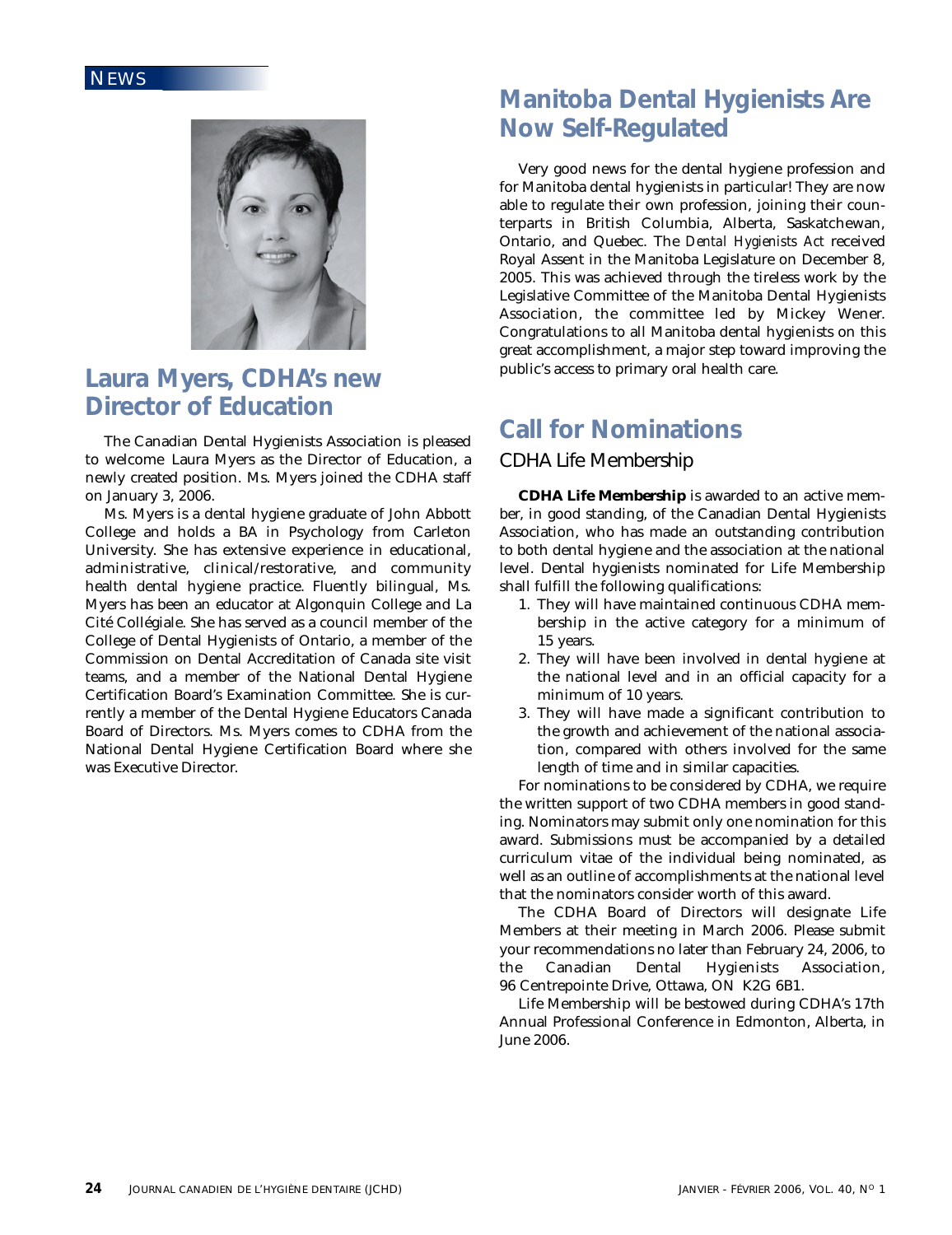### **CDHA Distinguished Service Award**

The **CDHA Distinguished Service Award** recognizes a dental hygienist or other individual who has made a significant contribution over a minimum four-year period to the advancement of the dental hygiene profession in Canada or nationally to the Canadian Dental Hygienists Association.

Eligible individuals are those whose contributions may include, but are not limited to, outstanding work on a task force or committee, work on an innovative project, work on the Board of the CDHA or any of the Board's committees, academic advancement, and/or corporate support. The individual's contribution and service to the profession must be national in focus, show personal commitment, and have had a positive impact on the profession.

The nomination must be supported by the following documentation to be considered:

- a cover letter from the principle nominator, outlining the nominee's contributions to the CDHA
- a letter of support from one additional nominator which should include aspects of the nominee's life and career
- a brief reflection of the project(s) or positions the nominee has been involved in with regard to the dental hygiene profession at the national level

The CDHA Board of Directors will designate the Distinguished Service Award recipient at their meeting in March 2006. Please submit your completed nomination along with all supporting documentation no later than February 24, 2006, to CDHA, 96 Centrepointe Drive, Ottawa, ON K2G 6B1. Submitted nominations and documents will be kept confidential and will be used by the CDHA only for the award nomination process. Only completed nominations with all the necessary documentation will be considered.

The award will be presented at CDHA's 17th Annual Professional Conference in Edmonton, Alberta, in June 2006.

### **CDHA is raising the profile of the dental hygiene profession through Shoppers Drug Mart partnership**

CDHA is partnering with Shoppers Drug Mart to provide the public with oral health tips and information. Thanks to the dedicated efforts of a team of dental hygienists from the University of Manitoba, Carol-Ann Yakiwchuk, Mickey Wener, and Mary Bertone, the Canadian public will benefit from a series of tips designed to promote good oral health. The messages will help raise the profile of the dental hygiene profession in Canada. The tips will appear next to the CDHA logo and will be featured periodically in Shoppers Drug Mart flyers over the course of the next 12 months. The first of many CDHA tips was released in the October 29, 2005, flyer. The flyers are produced in both official languages and distributed to over 9 million households in Canada.

CORRECTION – The photographs in the "CDHA Position Paper on Sports Mouthguards" in the November-December 2005 issue of the journal were kindly provided by Dean Lefebvre, a dental hygienist in Saskatchewan who specializes in fabricating mouthguards. We apologize that this credit did not accompany the photographs and regret the omission.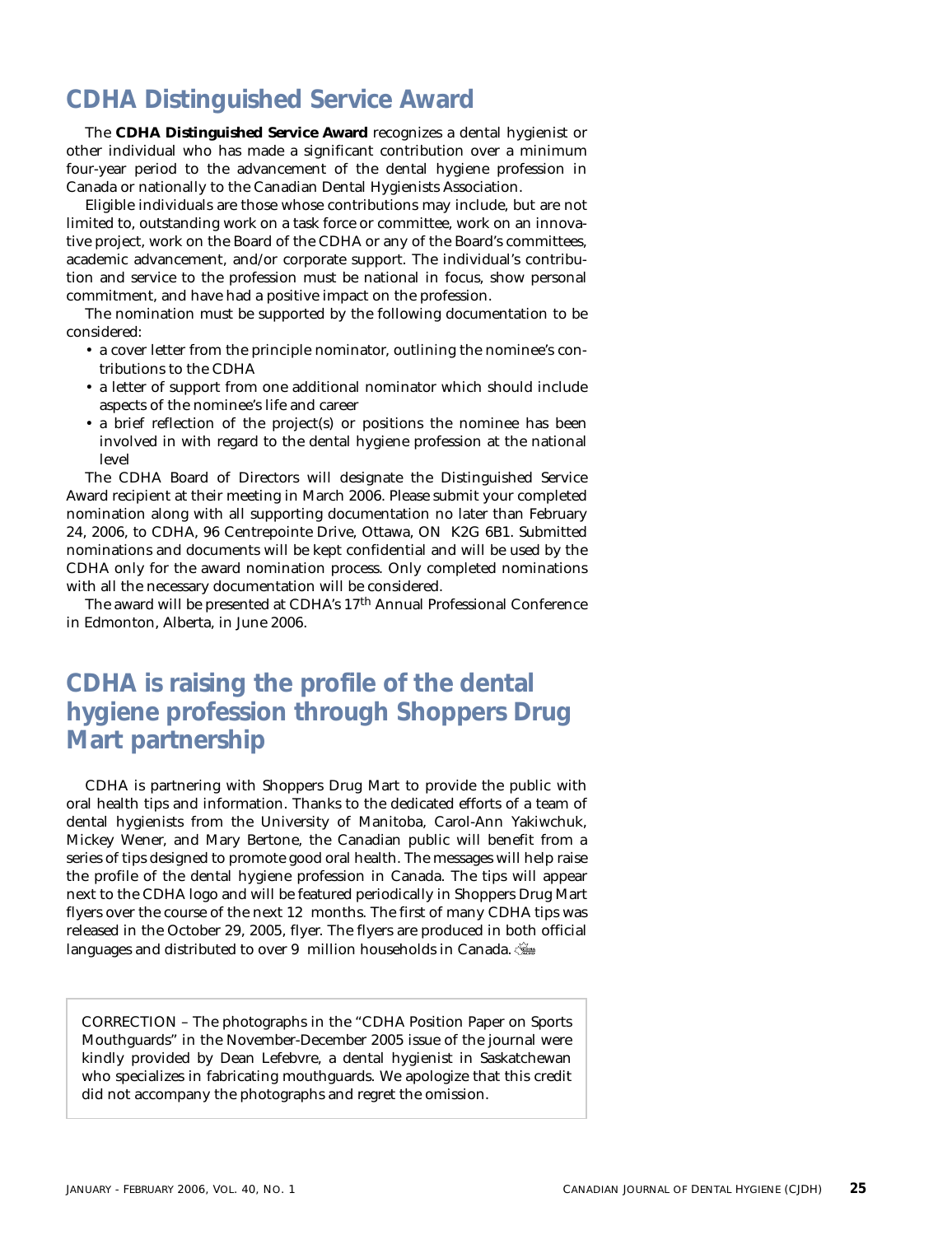### **The Theory and Method of Disciplined Inquiry**

*by Joanne B. Clovis, PhD,\* and Sandra J. Cobban, MDE, PhD student\*\**

#### **ABSTRACT**

Evidence-based decision making is at the forefront of all decision-making in health care, yet health care practitioners may apply scientific evidence in their daily practices without any appreciation of the theories or methodologies involved. An understanding of "why" certain practices are appropriate and "how" they came into being contributes to both a better application in practice and ultimately, enhanced credibility and authority for the individual practitioner and the profession. The broad concept of research—the search for evidence—encompasses many formal and informal understandings. Scientific inquiry, the research that provides the evidence for health care practitioners, is firmly embedded in theory and methodology. The current diversity of theory and method reflects a long history, as well as the more recent explosion, of thought regarding how knowledge is acquired and what counts as acceptable evidence. Complexity occurs even in our most basic beliefs about how we perceive the world and acquire knowledge. These fundamental differences in beliefs have given rise to differing paradigms that are expressed in theory and methodology as quantitative or qualitative research. Dental hygiene researchers need to determine, at the time of designing their inquiry, if qualitative, quantitative, or mixed methods are most appropriate to answer their research question. The nature of the inquiry will dictate the appropriate research paradigm. The purpose of this paper is to describe the distinct paradigms that guide scientific inquiry, compare and contrast quantitative and qualitative research, and provide background for two papers to follow: a practical guide to conducting research, and a more in-depth review of survey methodology.

**Keywords**: quantitative research, qualitative research, research quality, dental hygienists, dental hygiene research, disciplined inquiry

#### **INTRODUCTION**

HE INDIVIDUAL AND COLLECTIVE PURSUIT OF KNOWL-<br>edge is subject to diverse approaches and interpreta-<br>tions. Polarized notions about what is right and how<br>knowledge should be pursued have contributed to the cur-HE INDIVIDUAL AND COLLECTIVE PURSUIT OF KNOWLedge is subject to diverse approaches and interpretations. Polarized notions about what is right and how rent diversity in research theory and method. The complexity of the issues reflects our most fundamental human understandings about how we come "to know." The term *science,* from the Latin word *scientia* meaning knowledge, is commonly used to encompass the activities and the outcomes of our search for knowledge.1 Science is traditionally accepted as the appropriate term for the pursuit of knowledge. This paper describes the distinct paradigms that guide scientific inquiry and compares and contrasts quantitative and qualitative research.

Disciplined inquiry is conceptually and practically distinguishable from other forms of lay inquiry. The systematic process of research is intentional, planned, and executed according to accepted criteria, and the results are critiqued publicly. The process of research is conducted within a framework of beliefs and practices that define the direction and strategies to be used. There is fundamental agreement regarding the aim of inquiry as a way of knowing and understanding through a systematic approach or *There is fundamental agreement regarding the aim of inquiry as a way of knowing and understanding through a systematic approach or discipline that is distinct from other forms of inquiry.*

discipline that is distinct from other forms of inquiry.1-6 Indeed, the uniqueness of the approach includes not only systematic inquiry but also critiquing and dissemination of the results, a process akin to seeking the truth and questioning the acquired wisdom.4

Inquiry as a process produces knowledge through a continuous interplay of theory and research. In the traditional view of science, research is a testing of hypotheses by empirical observation. The hypotheses are generated from theories that are formal expressions of concepts and their relationships purported to explain a given set of phenomena. The observations produce generalizations, and the generalizations are used to support or modify the theory. These events can be depicted as a cycle of theory, hypotheses, observations, and empirical generalizations leading back to theory. Within the cycle, research produces the theory that, in turn, guides research.<sup>1,4,5</sup>

It is the differences in beliefs about how humans can understand the world and acquire knowledge that ultimately drives the current debates in scientific inquiry. The

<sup>\*</sup> Associate Professor, School of Dental Hygiene, Faculty of Dentistry, Dalhousie University, Halifax, Nova Scotia; J.Clovis@Dal.Ca

<sup>\*\*</sup> Assistant Professor, Dental Hygiene Program, Department of Dentistry, Faculty of Medicine and Dentistry, University of Alberta, Edmonton, Alberta; sandy.cobban@ualberta.ca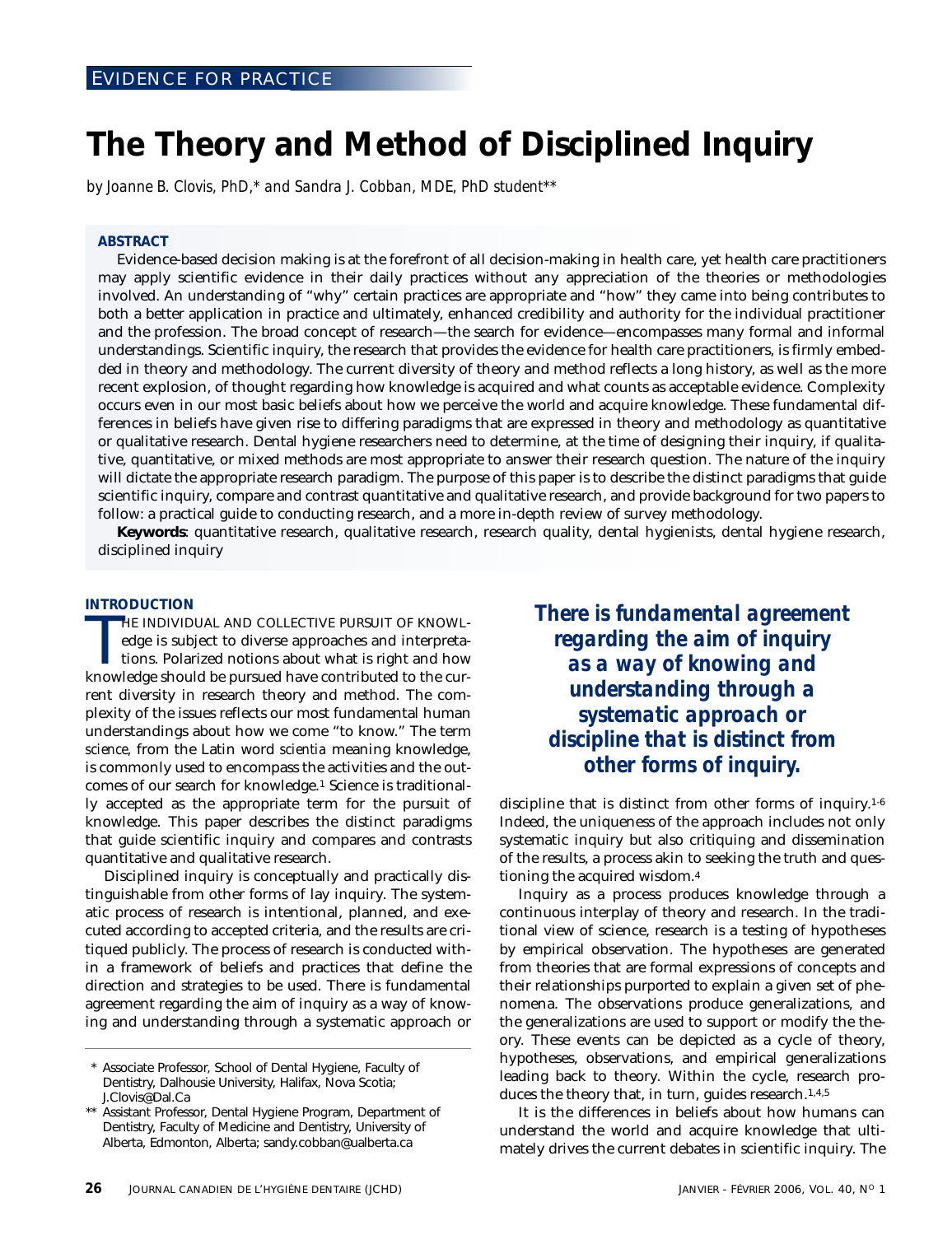### **RÉSUMÉ**

La prise de décision fondée sur des données probantes est à l'avant-plan de toute prise de décision en soins de santé. Pourtant, les praticiens dans ce domaine peuvent appliquer des preuves scientifiques dans leur pratique quotidienne sans se rendre compte le moins du monde des théories ou des méthodologies qui les sous-tendent. Le fait de comprendre les raisons justifiant la pertinence de certaines pratiques et l'historique de leur genèse contribue à la fois à en améliorer l'application dans la pratique et, ultimement, à accroître la crédibilité et l'autorité du praticien et de la profession. La vaste notion de recherche – la recherche de données probantes – englobe de nombreuses compréhensions méthodiques ou non. L'enquête scientifique, la recherche qui fournit des données probantes aux professionnels de la santé, est fermement enracinée dans la théorie et dans la méthodologie. La diversité actuelle des théories et des méthodes est le reflet d'une longue histoire, tout comme l'explosion plus récente de la pensée concernant les modes d'acquisition du savoir et la validation de la preuve acceptable. La complexité surgit même dans nos croyances les plus élémentaires au sujet de notre façon de percevoir le monde et de faire l'acquisition de connaissances. Ces différences fondamentales dans les croyances ont donné naissance à différents paradigmes qui sont exprimés en théorie et en méthodologie comme les recherches quantitative ou qualitative. Les chercheurs en hygiène dentaire doivent déterminer, au moment de la conception de leur enquête, quelles sont les meilleures méthodes pour répondre à leur question de recherche : les méthodes qualitatives, les méthodes quantitatives ou une combinaison des deux? C'est la nature de l'enquête qui déterminera le paradigme de recherche adéquat. Cet article a pour objet de décrire les paradigmes distincts qui guident la recherche scientifique, de comparer et d'opposer les recherches quantitative et qualitative, et de jeter les bases de deux articles à venir : un guide pratique la conduite de recherches et une revue plus en profondeur de la méthodologie des enquêtes.

world views associated with two modes of inquiry—the quantitative and qualitative traditions—are so different that they are held to be incompatible by many researchers. Other researchers believe that, although there are indeed differences between the qualitative and quantitative positions, there are practically many similarities and opportunities for integrating the perspectives in the creation of functional partnerships.

Within disciplines, paradigms and metaparadigms are global views of the discipline that shape practice and research.7 The views express the unique perspectives of the discipline and serve as the broadest and most inclusive level of a structural hierarchy of knowledge within a discipline. In nursing, for example, the structural hierarchy begins with the nursing metaparadigm and includes philosophies, conceptual models, theories, and empirical indicators.8 A similar structural hierarchy is proposed for dental hygiene and includes paradigm concepts, conceptual models, theory, and practice, education, and research components.9,10

### **THE PARADIGMS THAT GUIDE INQUIRY**

Scepticism regarding every aspect of traditional science has given rise to new systems of research belief and practice. Following the Second World War, the traditions of realism, objectivity, and deductive reasoning were questioned as new notions of social interaction emerged. Other sources of discontent emerged from the anti-establishment activity of the late 1960s and disadvantaged social groups, particularly blacks, native peoples, and women.4 The context-free experiment was scorned as myth, and reality became negotiable. The realism and objectivity of the natural science model of theory and research is disputed by social theorists who believe that neither is possible in social research. At issue is the very notion of how humans know or understand.

*The world views associated with two modes of inquiry the quantitative and qualitative traditions—are so different that they are held to be incompatible by many researchers.*

In the **positivist** tradition, the world exists independent of any human description. It may be understood by objective investigation that includes prediction, observation, and explanation. Explanations are given in terms of cause and effect, and observations are generalized to the population as a whole. The main criticisms of this tradition are that humans constantly interpret and interact with their environments, and it is therefore not possible to observe social action without becoming involved with it and the world. Social meanings are actually constructed by human interpretation and action. Accordingly, it is not possible to understand people without understanding how they think.

These more recent conceptions of social understanding have evolved into distinct paradigms in juxtaposition to positivism. Paradigm is defined as '"a basic set of beliefs that guides action."11 (p.17) Paradigms may not answer important questions but they tell us where to look for answers.12 This interpretive framework includes beliefs about ontology, epistemology, and methodology.11,13-15 *Ontology* refers to the nature of reality and human beings, *epistemology* is the study of knowledge and the relationship between the inquirer and the known, and *methodology* describes how the inquirer can find out about knowledge. These sets of beliefs characterize the frameworks and premises for research.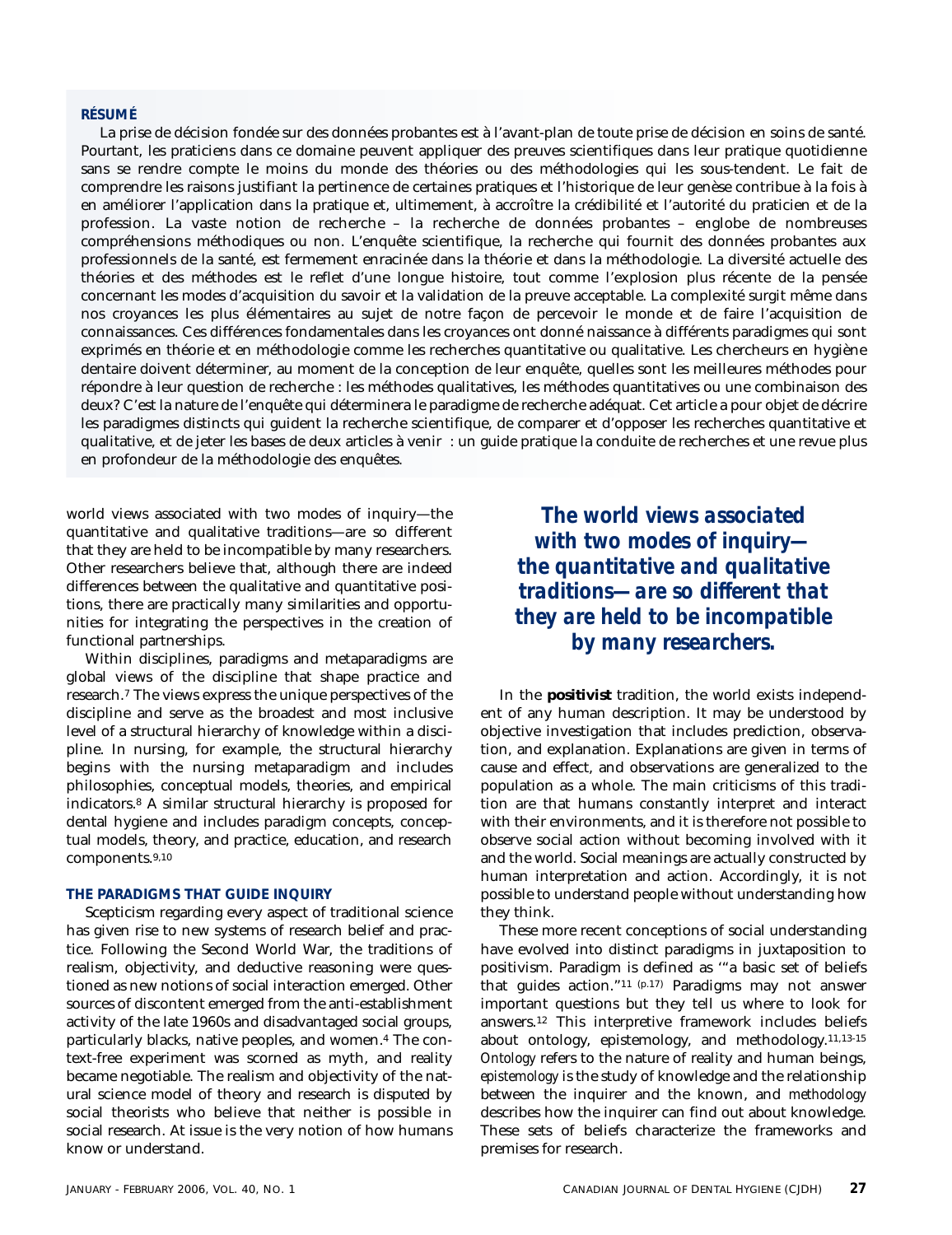|              | Positivism                                                                                                                                                                                                                                                                                                                             | Postpositivism                                                                                                                                                                                                                                                               |
|--------------|----------------------------------------------------------------------------------------------------------------------------------------------------------------------------------------------------------------------------------------------------------------------------------------------------------------------------------------|------------------------------------------------------------------------------------------------------------------------------------------------------------------------------------------------------------------------------------------------------------------------------|
| Ontology     | <i>Realist</i> – Reality exists "out there" and is driven<br>by immutable natural laws and mechanisms.<br>Knowledge of these entities, laws, and mecha-<br>nisms is summarized conventionally in the form<br>of time- and context-free generalizations. Some<br>of these latter generalizations take the form of<br>cause-effect laws. | Critical realist - Reality exists but can never be<br>fully apprehended. It is driven by natural laws<br>that can be understood only incompletely.                                                                                                                           |
| Epistemology | Dualist/objectivist - It is both possible and<br>essential for the inquirer to adopt a distant,<br>non-interactive posture. Values and other bias-<br>ing and confounding facts are thereby excluded<br>automatically from influencing the outcomes.                                                                                   | Modified objectivist – Objectivity remains a requ-<br>latory ideal, but it can only be approximated,<br>with special emphasis placed on external<br>guardians such as the critical tradition and the<br>critical community.                                                  |
| Methodology  | Experimental/manipulative - Questions and/or<br>hypotheses are stated in advance in proposition-<br>al form and subjected to empirical tests (falsifi-<br>cation) under carefully controlled conditions.                                                                                                                               | Modified experimental/manipulative – Emphasizes<br>critical multiplism. Redresses imbalances by<br>doing inquiry in more natural settings, using<br>more qualitative methods, depending more on<br>grounded theory, and reintroducing discovery<br>into the inquiry process. |

**Table 1.** Alternative paradigms of inquiry

### **Five defined paradigms**

Four paradigms are defined by Guba as positivism, postpositivism, critical theory, and constructivism (see table 1).11 Each paradigm is characterized by its distinctive ontological, epistemological, and methodological beliefs.

*Positivism* is the belief system of traditional science. It is rooted in the realist ontology, practises objectivist epistemology, and pursues experimental methodology that attempts to control for inquirer bias and other sources of influence.

*Postpositivism* similarly aims to predict and control but acknowledges that it is impossible for human beings with imperfect sensory and intellectual mechanisms to truly perceive the world. It aims for neutrality in observation, uses experimental and quasi-experimental methods, may include qualitative methods, and affirms theory derived from inquiry rather than using theory as the precursor of inquiry.

The *criticical theory* paradigm is more removed from positivism and postpositivism and emphasizes the role of values in inquiry. It views inquiry as a way of raising the oppressed to "true consciousness" so that they may act to transform the world. The ideologies in this set of beliefs encompass neo-Marxism, feminism, and Afro-centrism. The methodologies are principally forms of dialogue and discussion.

*Constructivism* is clearly the most remote from positivism and seeks to replace it with sound arguments. In constructivism, reality exists only in the context of the mental framework or construct for thinking about it. Many constructions are possible and there is no single way to choose among them. "Thus no equivocal explanation is ever possible."11 (p.25) The movement from positivism to constructivism recognizes the inquirer/inquired as an interactive group of two that effectively erases the distinction between ontology and epistemology, as there can be no difference between what can be known and the individual who comes to know it. Table 1 summarizes the four paradigms and the characteristic ontology, epistemology, and methodology of each.

Other theorists and authors have described the paradigms and their features in alternate frameworks. Denzin and Lincoln in their first handbook actually distinguish among six paradigms but grouped them into four more general levels.14 In this schema, positivist and postpositivist are united, as are constructivist and interpretive, Marxist and emancipatory, and feminist-poststructural. At the more specific levels, Denzin and Lincoln identify multiple versions of the feminist paradigm including Afro-centric and poststructural, as well as ethnic, Marxist, and cultural studies paradigms.

In their more recent handbook, Denzin and Lincoln adopt Guba's four paradigms and add a fifth, *participatory*, based on work by Heron and Reason.15,16 The participatory paradigm holds that reality is both subjective and objective, knowing occurs as a participatory transaction, and the method requires political participation in collaborative action inquiry. The participatory paradigm emphasis the primacy of the practical and insists on language grounded in shared experience (see table 1, column 5).11,16 A more global position regarding the para-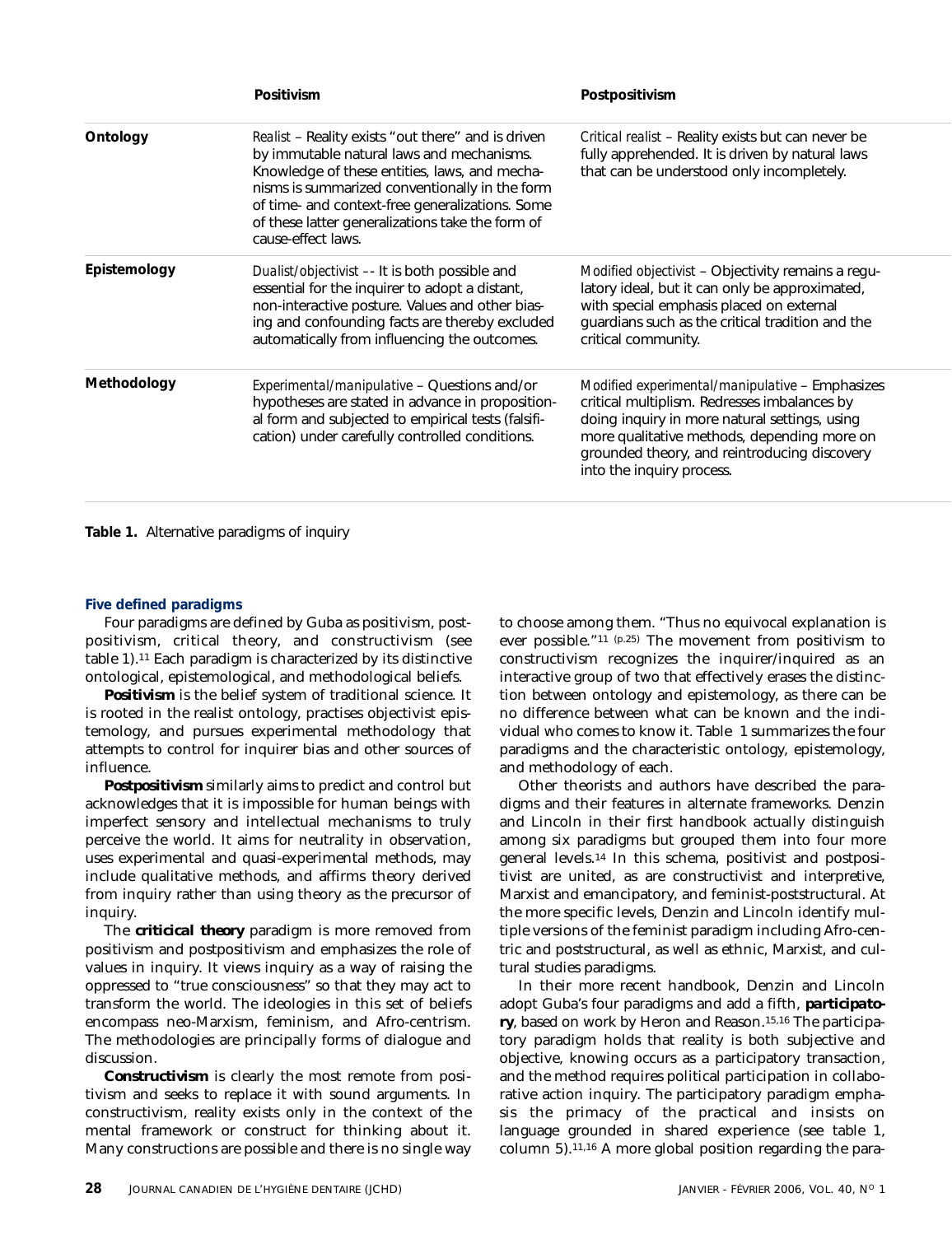| <b>Critical theory</b>                                                                                        | Constructivism                                                                                                                                                                                                                                           | Participatory                                                                                                                                                                                             |
|---------------------------------------------------------------------------------------------------------------|----------------------------------------------------------------------------------------------------------------------------------------------------------------------------------------------------------------------------------------------------------|-----------------------------------------------------------------------------------------------------------------------------------------------------------------------------------------------------------|
| Critical realist – As in the case of post-<br>postivism.                                                      | <i>Relativist</i> – Realities exist in the form of<br>multiple mental constructions, socially<br>and experientially based, local and spe-<br>cific, dependent for their form and con-<br>tent on the persons who hold them.                              | Participant - Participative reality.<br>Subjective-objective reality, co-created<br>by mind and given cosmos.                                                                                             |
| Subjectivist - In the sense that values<br>mediate inquiry.                                                   | Subjectivist - Inquirer and inquired into<br>are fused into a single (monistic) entity.<br>Findings are literally the creation of the<br>process of interaction between the two.                                                                         | Critical subjectivist - Critical subjectivity<br>in participatory transaction with cos-<br>mos. Extended epistemology of experi-<br>ential, propositional, and practical<br>knowing. Co-created findings. |
| Dialogic, transformative - Eliminates<br>false consciousness and energizes and<br>facilitates transformation. | Hermeneutic, dialectic - Individual con-<br>structions are elicited and refined<br>hermeneutically, and compared and<br>contrasted dialectically, with the aim of<br>generating one (or a few) constructions<br>on which there is substantial consensus. | Political participation in collaborative<br>action inquiry - Primacy of the practical.<br>Use of language grounded in shared<br>experiential context.                                                     |

Adapted from Guba E. The alternative paradigm dialog. In: Guba EG, editor. The paradigm dialog. Newbury Park, CA: SAGE Publications, Inc.; 1990: p. 17-27 and Denzin NK, Lincoln YS, editors. Handbook of qualitative research. 2nd ed. Thousand Oaks, California: SAGE Publications, Inc.; 2000: p. 164-169.

digms views the debate as a dichotomy between two essentially different traditions designated as quantitative and qualitative.4,13,17,18

### **Two dominant paradigms**

The quantitative and qualitative subcultures of the social sciences each demonstrate considerable variation, and "each general perspective has its liberal and orthodox contingents." $4(p.3)$  In general, the quantitative tradition is associated with realist ontology and objectivist epistemology whereas qualitative traditions are premised in relativist ontology and subjectivist or interpretive epistemology. The paradigm of the extreme quantitative subculture is positivism, which aims to increase neutrality and objectivity by a reliance on research procedures adopted from the natural sciences. In the qualitative tradition, the extreme paradigm of constructivism begins with the understanding that subjectivity and value-laden investigation are the only possible bases for inquiry. The two paradigms are diametrically opposed in their ontology and epistemology.

Hedrick uses the term "design" to refer to the manner in which issues of causal attribution and representativeness are managed in each approach.19 Quantitative studies adopt experiments and quasi-experiments that use the scientific method to determine causality. Statistical techniques are frequently used in these designs to rule out alternative explanations. Constructivism, conversely, incorporates a doctrine in which meanings and understandings refer to the unique capacity of humans to make sense of the world.20 It demands designs that compare and

### *Quantitative studies adopt experiments and quasi-experiments that use the scientific method to determine causality.*

contrast divergent constructions or interpretations in an effort to achieve a synthesis in the construction of the inquiry.21 This design values the reality of all stakeholders equally. Conclusions are based on the consensus of the participants and causal explanations may be derived from the consensus regarding perceptions. These demonstrate the extremes of dichotomy in quantitative and qualitative design.

The term "method" is used by Hedrick to refer to the form of data and the manner of collection.19 Quantitative methods use systematic approaches such as questionnaires to collect items defined in advance by the researcher using deductive logic. Qualitative methods such as participant observation, interviews, and document analysis require that the data be coded and categorized during and after the research. These qualitative methods are especially oriented toward induction, which begins with observation and builds towards patterns and theory.20 At this level of the quantitative-qualitative debate—methodology—there is clearly some overlap; for example, both quantitative and qualitative methods can be used in the same study. At the ontological and epistemological levels of comparison, however, the two paradigms are mutually exclusive.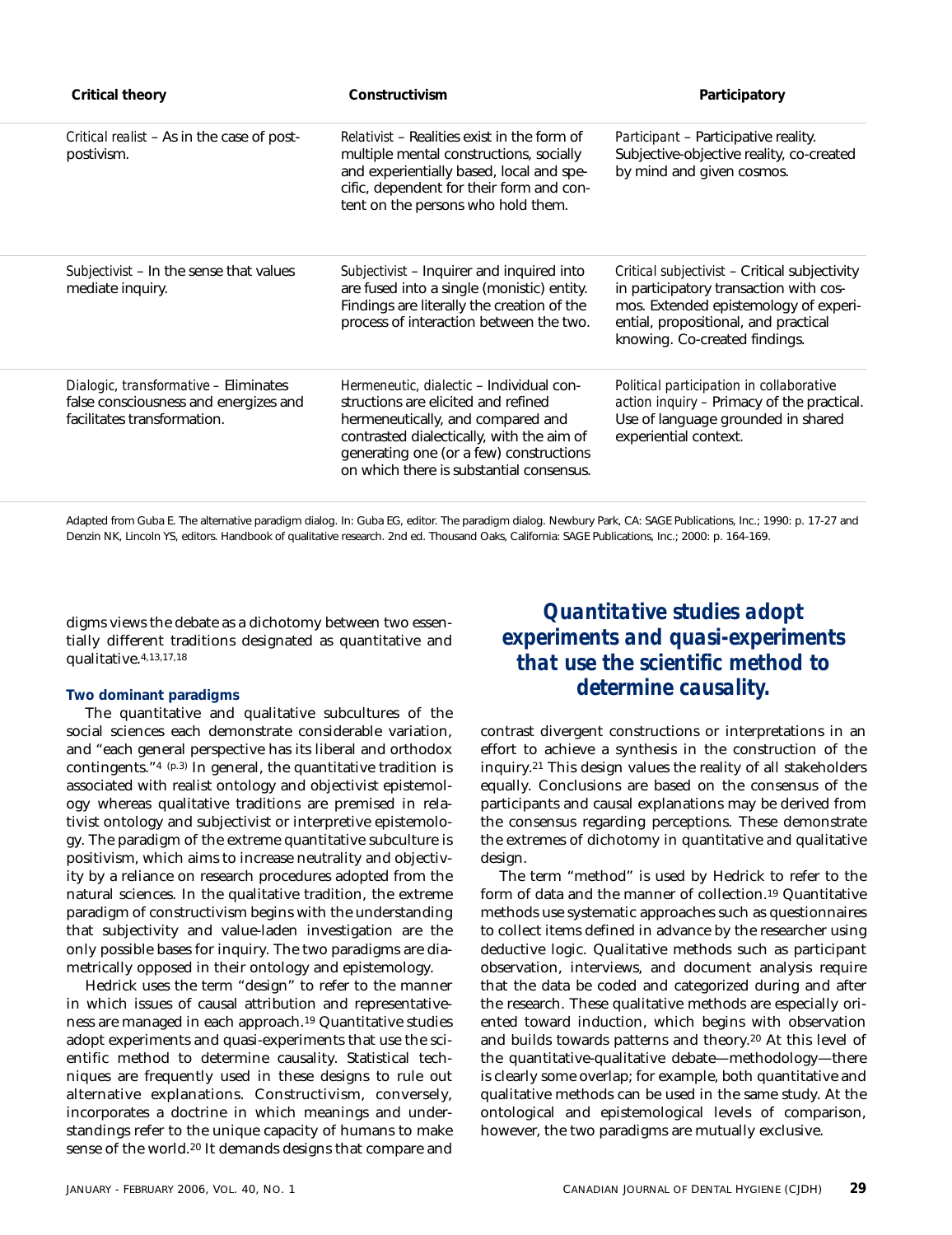### **POSITIONAL DIFFERENCES BETWEEN QUANTITATIVE AND QUALITATIVE RESEARCH**

Differences between qualitative and quantitative research are significant from a practical perspective. The beliefs associated with each affect the research process directly as well as the interpretation and use of the results. The following issues contrast their divergent natures.

### **Purpose of the research**

Clarity of purpose is the single most critical issue in the research process. The aim or purpose establishes the basis for the research, focusing the goal, and directing the methodology. Typologies of research purposes illustrate the quantitative-qualitative dichotomy. One typology of research purposes suggests three directions for research: basic, applied, and evaluation.3 The goal of basic research in this typology is to produce new knowledge including the discovery of relationships and the capacity to predict outcomes. Applied research is intended to provide knowledge immediately useful to policy makers to alleviate or eliminate a social problem. Evaluation research should provide a social accounting of programs applied to social problems. In all forms, the selection of a guiding theory at the outset suggests a deductive approach within a quantitative tradition.

### *Clarity of purpose is the single most critical issue in the research process.*

Another classification of research is the categorization of research aims as exploratory, descriptive, explanatory, or relational/predictive although differing interpretations persist.4,14,15,20,22 Some qualitative researchers suggest that all but predictive purposes are amenable to qualitative methods.4,22 The resistance to prediction and control appear to be the key identifying elements in qualitative research aims.

In summary, the purposes of quantitative research are the derivation of causal explanations, generalization to the whole population, and prediction of future occurrences of the phenomena studied.<sup>1-6</sup> In contrast, the purposes of qualitative research are contextualization or making sense of lived experience in a given context, understanding from the individual's perspective, interpretation of meaning, and transformation of social situation.14,15,20-23

#### **Quality criteria**

The assurance and assessment of quality is a primary concern in both the qualitative and quantitative traditions of research.24 The issues to which all research must respond are the truthfulness of the inquiry, the applicability of the findings to other people, the replicability of the research findings, and the assurance that the findings actually reflect the subjects and the inquiry rather than the biases of the researcher.25 In quantitative research, these concerns are labelled internal validity, external validity, reliability, and objectivity. In qualitative research, the comparable concepts are collectively termed trustworthiness.

Validity is the degree to which research actually investigates and yields discoveries about the phenomena it purports to investigate.26 In the quantitative tradition, internal validity refers to the degree to which research findings satisfy all conditions for establishing causality, that is, whether the independent variable did indeed cause change in the dependent variable.27 External validity is the degree to which the research results can be inferred or generalized to other populations or settings.27 Reliability refers to stability and consistency of the same phenomena over time as well as through the observations and judgments of different observers.1,4,26,27 The two common measurements of this criterion are the test-retest that measures the same phenomena or set of variables twice and correlates the sets of measures, and the inter-rater reliability test which measures the level of agreement among observers or researchers to determine their consistency. Both of these, and other more complex forms of reliability measurement, evaluate the quality of the operational definitions that define the concepts under investigation. Objectivity, the fourth quality criterion, refers to the distance and neutrality of the observer, which is believed to ensure bias-free inquiry.

Conceptually, these may be compared with the trustworthiness criteria of qualitative research: credibility, transferability, dependability, and confirmability.25,28 Credibility and confirmability more closely parallel quantitative concepts than do transferability and dependability. Credibility parallels internal validity and is a demonstration that the inquiry was conducted in a manner ensuring adequate identification and description of the subject. The strength of a qualitative study is its credibility or validity. "An in-depth description showing the complexities of variables and interactions will be so embedded with data derived from the setting that it cannot help but be valid."22 (p.143) Confirmability very closely parallels the concept of objectivity. Numerous "controls" for bias in interpretation have been recommended such as value-free note taking, constant rechecking of the data with testing of possible rival hypotheses, and constant searching for negative instances.14,15,22,25 Transferability, a concept parallel to external validity in quantitative research, is conversely problematic in qualitative research and is generally seen as a weakness by proponents of quantitative research. Reference to the original theoretical framework to demonstrate the guiding of data collection and analysis enhances transferability of the results to other settings. The concept of dependability is even more notably different from the quantitative concept of reliability. Dependability refers to the attempt of the researcher to account for changes in the study phenomenon as well as changes in the design by continuously refining understanding of the setting. Qualitative researchers note that the concept of reliability is problematic because the social world is ever changing, and the most a researcher can do is attempt to account for change over time. The concept of reliability as reproducability has no meaning for qualitative researchers.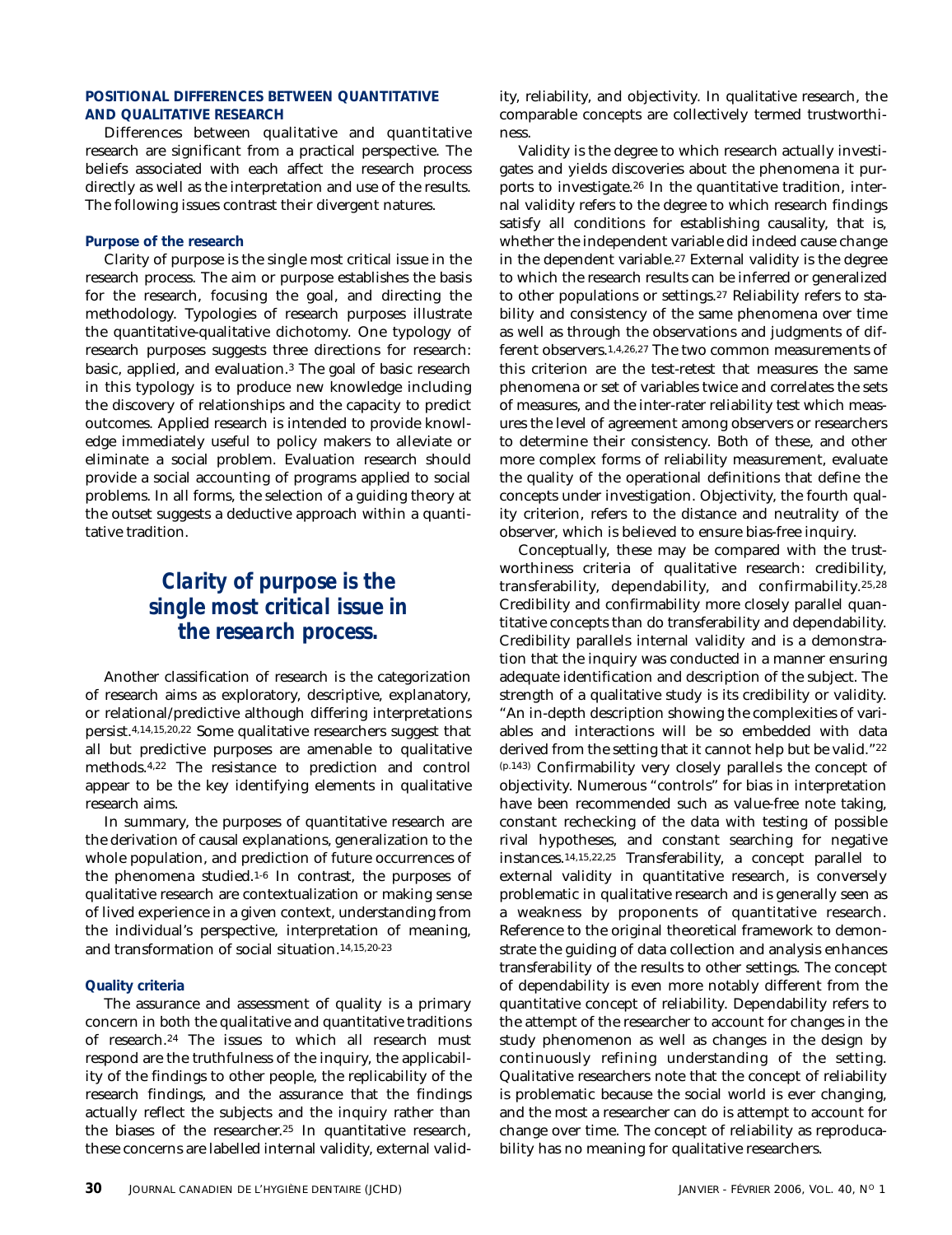### **Values and ethics**

Quantitative research claims that values are excluded from the research process and, indeed, that values are confounding variables not allowable in objective inquiry.11 Qualitative research, in contrast, includes values and intentionally incorporates their formative influence in the research process.28 The value-free ideology maintains that social researchers can remain neutral in research. Mounting evidence and conviction no longer support this tenet as the substantial influence of values on the research process is demonstrated in the influence of researcher and sponsor on the selection of research topics and the use made of research findings.1,5

The influence of values on ethical behaviour is a further consideration in distinguishing the two research approaches. Clearly ethics is a critical element in both traditions. In quantitative research, ethics may be characterized as extrinsic to the inquiry process itself whereas qualitative research accepts ethics as intrinsic to the process because of the inclusion of participant values.<sup>28</sup> Note that qualitative research refers to "participants" while quantitative research largely retains the term "subjects." The moral high ground is attributed to qualitative research as the inquirer values and incorporates participant meanings, while quantitative research continues in the search for the objective reality as truth.28

In both approaches, ethical behaviour is advocated in codes of conduct, monitored through human subjects and ethics committees, and expressed in strategies designed to inform consent and protect anonymity and confidentiality. Ethical decision making may be perceived as the imposition of rules or as a complex process of competing values.4 All ethical guidelines promote an egalitarian exchange of information between the researcher and the participant but demonstrate considerable variation.4 Although all ethical guidelines tend to assume that researchers are in a position of power, Palys notes that researchers are subject to the rewards and reproach of influential individuals and institutions.4

#### **Hegemony**

The influence of broad social processes and trends shapes the hegemony or dominance of the research approaches because research requires access to resources, facilities, and populations of interest.4 The dominance of the quantitative tradition is confirmed through its capacity "to control publication outlets, funding sources, promotion and tenure mechanisms, dissertation committees, and other sources of power and influence."28 (p.116) There is, moreover, a methodological hierarchy that favours "hard data" over "soft data" where hardness refers to the precision of statistics.20 Qualitative research seeks legitimacy and power through the inclusion of relevant papers in journals and professional meetings, the development of new journals, and the inclusion of qualitative guidelines by funding agencies.28 The struggle for resources and market share of research may be the driving force in the war between the two traditions.29

### *Qualitative research includes values and intentionally incorporates their formative influence in the research process.*

Neither quantitative nor qualitative prevails in terms of the lessons contributed to the understanding of research. Each has furnished understanding but is incomplete with regard to the questions used, design of the research, appropriate data and collection methods, attribution, analysis, and reporting of results.30 Qualitative research, for example, has shown the importance of understanding how all stakeholders see the issues although it does not demonstrate clearly how to deal with stakeholder values that are antithetical to those of the researcher. Is it possible for the researcher to represent their reality and also to empower them without coercion or bias, or is this duality an inherent conflict? Quantitative research has similarly demonstrated the importance of detailing the conduct of the study including measures, instance selection, data reduction and analysis, the precautions taken to achieve quality, and the limitations and strengths of the research. It lacks clarity, though, in such issues as the design appropriate for situations where the problem and approaches to it are flexible and unpredictable. Even more questionable in the quantitative tradition are designs and analysis that are technically correct but meaningless. The differences between the positivist and interpretist paradigms are believed by some to be irreconcilable.21 Resolution is possible only "if a new paradigm emerges that is more informed and sophisticated than any existing one."28 (p.116)

### **A BASIS FOR QUANTITATIVE AND QUALITATIVE PARTNERSHIP IN RESEARCH**

While the distinctive features of the two research approaches divide the search for knowledge into two, "at the most global level, the two traditions have a common goal: to understand and improve the human condition."18 Each tradition, however, tends to exaggerate inadequacies in the other and to underestimate its own. Addressing the improvements needed in both traditions could ultimately lead to a third paradigm.30,31 Their commonalities may also inform this evolution. Meanwhile, potential partnerships and integration are advocated and explicated by many researchers in both.4,18,32

### **Commonalities: the bases for partnership**

Yin states that four characteristics define the substantive commonalities of quantitative and qualitative research: thorough coverage and investigation of all evidence, constant awareness and testing of rival hypotheses, pursuit of results with significant implications, and demonstration of investigatory expertise in the subject matter.33 These commonalities should be recognized and brought into the methodological vocabularies in both traditions.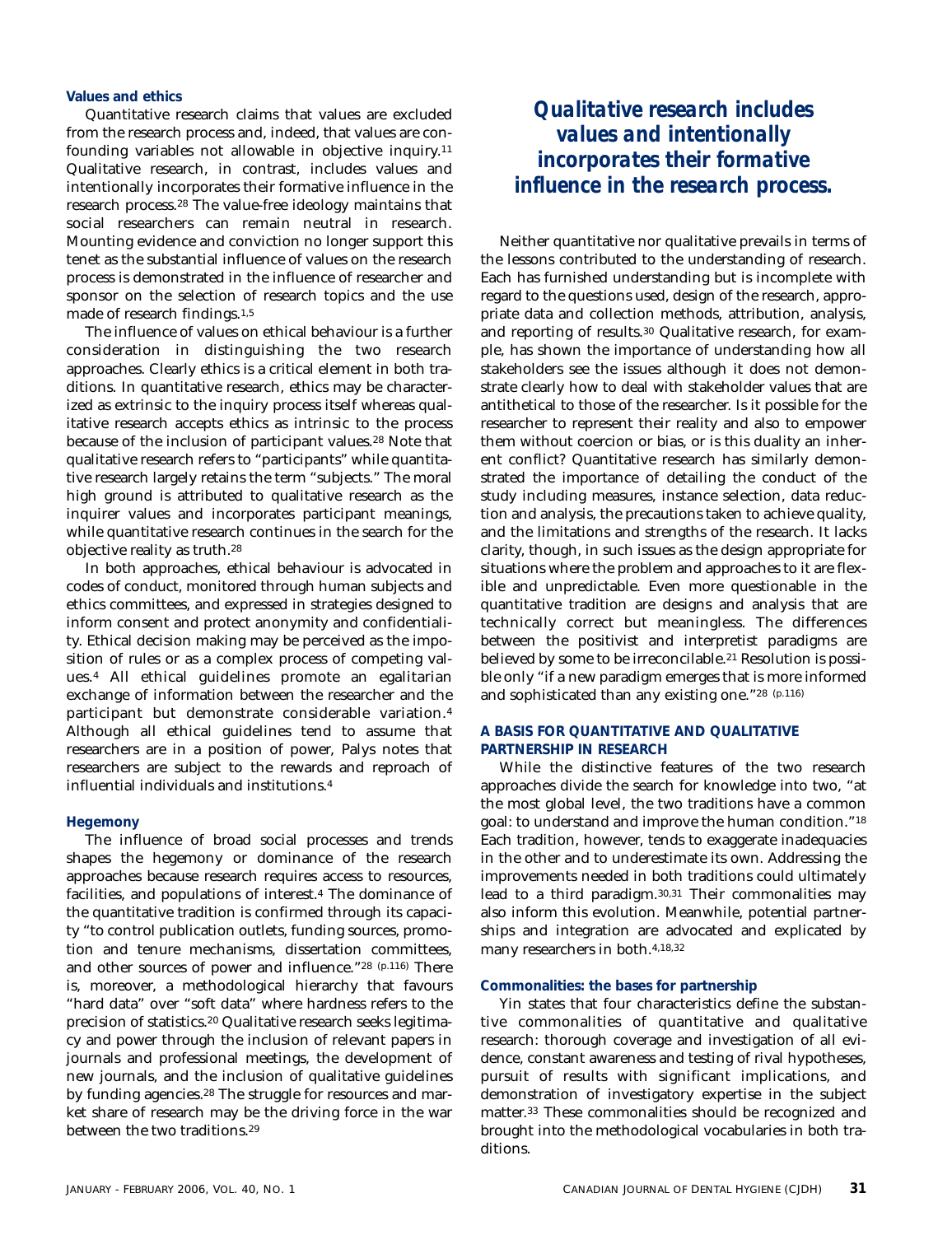### *Dental hygiene does not have a specific research method consistent with its philosophical or professional traditions.*

Shared fundamental values are central to integration of the traditions. Reichardt and Rallis describe convincing evidence of values compatibility.18 They assert that postpositivism is widely integrated into the work of quantitative researchers and both qualitative and quantitative paradigms share many values. The theory-ladenness of facts, for example, is the principle that states that the theory, hypothesis, and background knowledge of the researcher strongly influence what is observed. It can be argued that this is shared by both.

Similarly, both believe in the fallibility of knowledge, holding that knowledge is not truth and that it is subject to continuous change. The undetermination of theory by fact is a principle which states that many theories may be compatible with the data. The value-ladenness of inquiry is the principle that research is influenced by values. Again, it is argued that both accept these principles. Finally, the belief in the nature of reality as reality constructed by people is equally shared by most researchers of both traditions. These shared fundamental values, together with shared ideologies including "a commitment to understanding and improving the human condition" are basic to integration and partnership.18 (p.89)

### **Weaknesses of both encourage partnership**

The weaknesses in both approaches may be pragmatically addressed by using multiple methods as research strategies.20,32,34 "All kinds of variations, combinations, and adaptations are available for creative and practical situational responsiveness."<sup>20 (p.39)</sup> The effective strengthening achieved by using multiple methodologies, designs, or analyses is termed triangulation. Four basic types of triangulation are data, investigator, theory, and methodology.35 Each respectively requires the use of more than a single set, person, theoretical framework, or method. The extensive ranges of methodologies are summarized as typologies of distinctly quantitative or qualitative methods, or as collective combinations and mixes of methods.14,15,20,22,36

A composite illustration is provided by Patton by first contrasting a pure quantitative or hypothetical-deductive approach including experimental design, quantitative data, and statistical analysis with a pure qualitative approach using naturalistic inquiry, qualitative data, and content analysis.20 Four mixed forms arise from the two traditions: two use experimental design and qualitative data but differ in content and statistical analysis; the remaining two use naturalistic inquiry and statistical analysis but differ in qualitative or quantitative data. Critics might contest these mixed forms on a number of issues. It may be argued that it is impossible to test predetermined hypotheses and still remain open to emergent theory; that is, both deductive and inductive reasoning cannot be employed simultaneously. The extent to which any approach is used actually, however, may vary along a continuum. Initially, a discovery or more inductive approach may be used. Later in the investigation, a researcher may apply a more deductive approach to verify emerging data.20 In a more recent practical guide to research strategies, DePoy and Gitlin suggest five distinct ways in which the research traditions can be integrated.37 A clear limitation on mixing methods is the impossibility of converting purely quantitative measures into detailed qualitative descriptions although the reverse is possible.

In summary, four possible ways that qualitative and quantitative methods might be integrated are modelled by Steckler et al.32 Qualitative methods may be used to help develop quantitative measures and to help explain quantitative findings. Quantitative methods may be used to embellish a primarily qualitative study. Both methods may also be used equally and in parallel. Funding is clearly an issue in the selection of multiple methods. A series of independent studies varying in method is less likely to receive the extensive required funding than one study incorporating multiple methods.

### **A shared paradigm**

Although each tradition demonstrates a high degree of internal consistency, each is inadequate as a complete and comprehensive set of beliefs and actions that guide research. House suggests that a better set of research assumptions could address the failures of both.31 He notes that the real world is complex and stratified, that society does not exist outside of individual actions, and that human action is intentional. Furthermore, knowledge is social and historical. Concerning science, House states that scientific explanation is explanation of how causal structures produce events, that the regularity theory of causation based on assumptions of invariant regularities is incorrect, and that there is no distinction between facts and values. Rather, value claims can be established in ways similar to facts. Collectively, these assumptions are a more effective beginning for research. These presuppositions may be the basis for the new, more informed paradigm sought by Guba and Lincoln but not yet elucidated.28

### **CONCLUSION**

The history of theory and research in disciplined inquiry demonstrates an evolution from a largely positivist paradigm to a diversity of theory and method incorporating paradigms of quantitative and qualitative approaches to research. The paradigms with their characteristic ontological, epistemological and methodological beliefs are held by many researchers to be unchangeable in their distinctions. The positivist paradigm of the natural sciences with its emphasis on objective, bias-free, experimental manipulation is not readily applicable in the social sciences where humans interact with cognition and intention to actively construct social meaning. Paradigms in juxtaposition to the positivist paradigm have served to divide inquiry into essentially quantitative and qualitative traditions.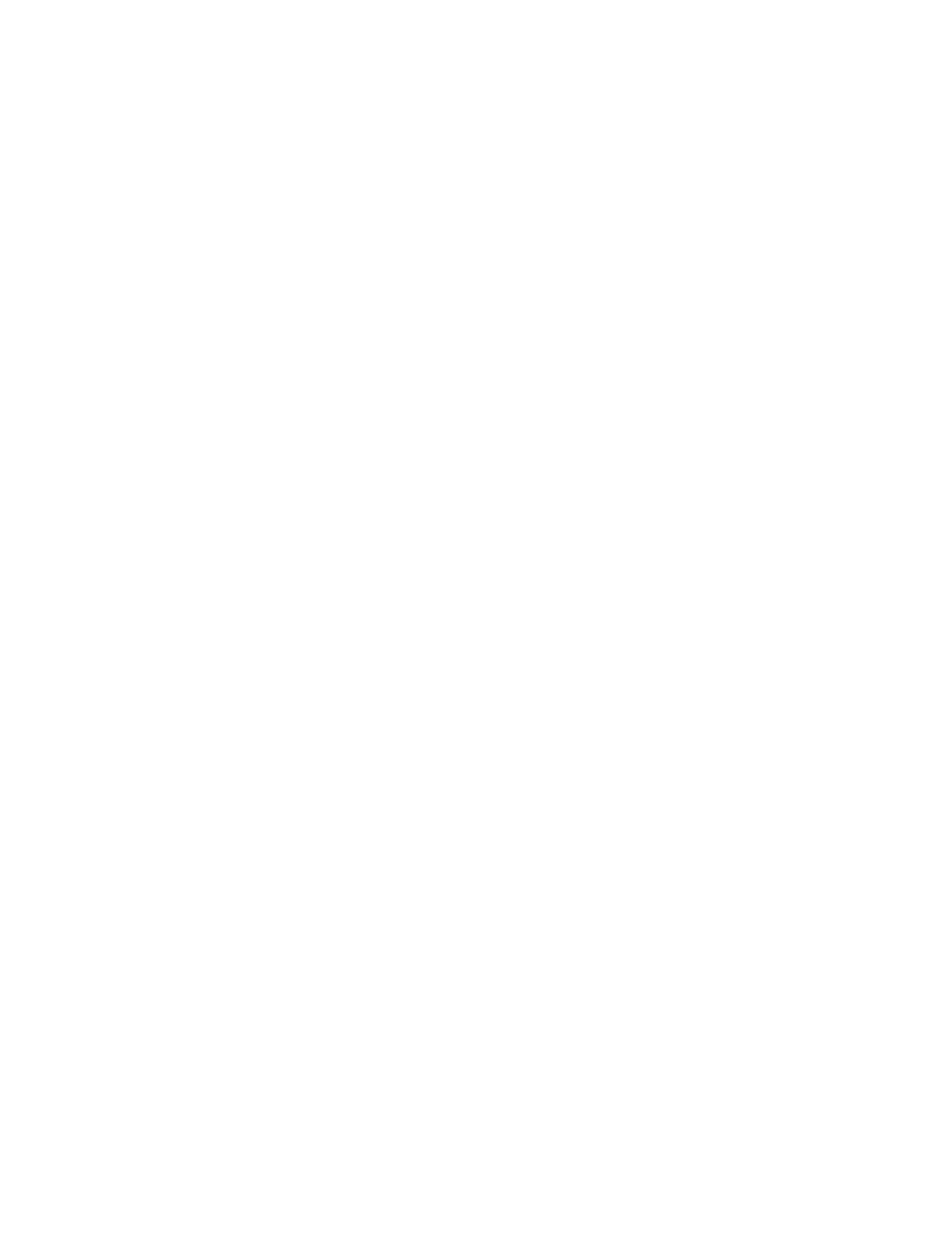The differences between the traditions are demonstrated in their purposes; criteria assuring quality, values and ethical considerations; and hegemony. In contrast, they both adhere to the tenets of the theory-ladenness of facts, the fallibility of knowledge, the undetermination of theory by fact, the value-ladenness of inquiry, and the nature of reality as reality constructed by people. Methodological integration of the two traditions is common and highly desirable in many forms of social inquiry. Although a new blended paradigm does not seem imminent, integration and partnerships are increasing in research purpose, design and method.

Unlike anthropology or sociology, dental hygiene does not have a specific research method consistent with its philosophical or professional traditions. Rather, dental hygienists have used methods consistent with numerous disciplinary traditions. Dental hygiene researchers need to determine, at the time of designing their inquiry, if qualitative, quantitative, or mixed methods are most appropriate to answer their research question. The nature of the inquiry will dictate the appropriate research paradigm. If using deductive methods, dental hygienists need to situate their research within a theoretical framework within the domain of dental hygiene. This will help to reduce the number of isolated studies and contribute to a stronger body of knowledge within an emerging discipline of dental hygiene. A positive outcome will be that this will provide a stronger discipline-based body of evidence for dental hygiene practitioners to turn to with their practice questions.

#### **REFERENCES**

- 1. Singleton R, Straits B, Straits M. Approaches to social research. New York: Oxford University Press; 1993.
- 2. Cole S. The sociological method. 3rd ed. Boston: Houghton Mifflin; 1980.
- 3. Miller DC. Handbook of research design and social measurement. 5th ed. Newbury Park: SAGE; 1991.
- 4. Palys T. Research decisions: quantitative and qualitative perspectives. Toronto: Harcourt Brace Jovanovich Canada; 1992.
- 5. May T. Social research: issues, methods and process. Buckingham: Open University Press; 1993.
- 6. Jones RA. Research methods in the social and behavioral sciences. 2nd ed. Sunderland (MA): Sinauer Associates; 1996.
- 7. Kuhn T. The structure of scientific revolutions. 2nd ed. Chicago: University of Chicago Press; 1970.
- 8. Fawcett J. Analysis and evaluation of conceptual models of nursing. 3rd ed. Philadelphia: F.A. Davis; 1995.
- 9. Walsh MM. Theory development in dental hygiene. Probe. 1991;25(1):12-18.
- 10. American Dental Hygienists' Association. Proceedings of the 69th annual session, House of Delegates. Denver (CO): ADHA; 1993.
- 11. Guba E. The alternative paradigm dialog. In: Guba EG, editor. The paradigm dialog. Newbury Park (CA): SAGE; 1990. p. 17- 27.
- 12. Babbie E. The practice of social research. 6th ed. Belmont (CA): Wadsworth; 1992.
- 13. Cohen L, Manion L. Research methods in education. 3rd ed. London: Routledge; 1989.
- 14. Denzin NK, Lincoln YS, editors. Handbook of qualitative research. Thousand Oaks (CA): SAGE; 1994.
- 15. Denzin NK, Lincoln YS, editors. Handbook of qualitative research. 2nd ed. Thousand Oaks (CA): SAGE; 2000.
- 16. Heron J, Reason, R. A participatory inquiry paradigm. Qualitative Inquiry. 1997;3:274-94.
- 17. Shulman L, Kaestle C, Scriven M, Wolcott H, Stake R, Jaeger R, et.al. Complementary methods for research in education. Jaeger, R, editor. Washington (DC): American Educational Research Association; 1988.
- 18. Reichardt C, Rallis S. The qualitative-quantitative debate: new perspectives. San Francisco: Jossey-Bass; 1994.
- 19. Hedrick T. The quantitative-qualitative debate: possibilities for integration. In: Reichardt C, Rallis S, editors. The qualitative-quantitative debate: new perspectives. San Francisco: Jossey-Bass; 1994. p. 45-52.
- 20. Patton M. Qualitative evaluation and research methods. 2nd ed. Newbury Park (CA): SAGE; 1990.
- 21. Guba E, Lincoln Y. Fourth generation evaluation. Newbury Park (CA): SAGE; 1989.
- 22. Marshall C, Rossman G. Designing qualitative research. Newbury Park (CA): SAGE; 1989.
- 23. Glesne C, Peshkin A. Becoming qualitative researchers: An introduction. White Plains, NY: Longman; 1992.
- 24. Howe K, Eisenhart M. Standards for qualitative (and quantitative) research: A prolegomenon. Educational Researcher 1990;19(4):2-9.
- 25. Lincoln Y, Guba E. Naturalistic inquiry. Beverly Hills, CA: SAGE Publications Inc.; 1985.
- 26. Darby M, Bowen D. Research methods for oral health professionals An introduction. Pocatello (Idaho): The J. T. McCann Company; 1993.
- 27. Meier K, Brudney K. Applied statistics for public administration. Belmont, Cal.: Wadsworth Publishing Company; 1993.
- 28. Guba E, Lincoln Y. Competing paradigms in qualitative research. In: Denzin NK, Lincoln YS, editors. Handbook of qualitative research. Thousand Oaks, California: Thousand Oaks, California; 1994. p. 106-117.
- 29. Rossi P. The war between the quals and the quants: Is a lasting peace possible? In: Reichardt C, Rallis S, editors. The qualitative-quantitative debate: New perspectives. San Francisco: Jossey-Bass Publishers; 1994. p. 23-36.
- 30. Datta L. Paradigm wars: A basis for peaceful coexistence and beyond. In: Reichardt C, Rallis S, editors. The qualitativequantitative debate: New perspectives. San Francisco: Jossey-Bass Publishers; 1994. p. 53-70.
- 31. House E. Integrating the quantitative and qualitative. In: Reichardt C, Rallis S, editors. The quantitative-qualitative debate: New perspectives. San Francisco: Jossey-Bass Publishers; 1994. p. 13-21.
- 32. Steckler A, McLeroy K, Goodman R, Bird S, McCormick L. Toward integrating qualitative and quantitive methods: An introduction. Health Education Quarterly 1992;19:5.
- 33. Yin R. Evaluation: A singular craft. In: Reichardt C, Rallis S, editors. The qualitative-quantitative debate: New perspectives. San Francisco: Jossey-Bass Publishers; 1994. p. 71-84.
- 34. Smith M. Qualitative plus/Versus quantitative: The last word. In: Reichardt C, Rallis S, editors. The qualitative-quantitative debate: New perspectives. San Francisco: Jossey-Bass Publishers; 1994. p. 37-44.
- 35. Denzin N. The research act: A theoretical introduction to sociological methods. New York: McGraw-Hill; 1978.
- 36. Rossi P, Freeman H. Evaluation A systemic approach. Newbury Park: SAGE Publications, Inc.; 1993.
- 37. DePoy E, Gitlin LN. Introduction to research: Understanding and applying multiple strategies. 3rd ed. St. Louis, Missouri: Elsevier Mosby; 2005.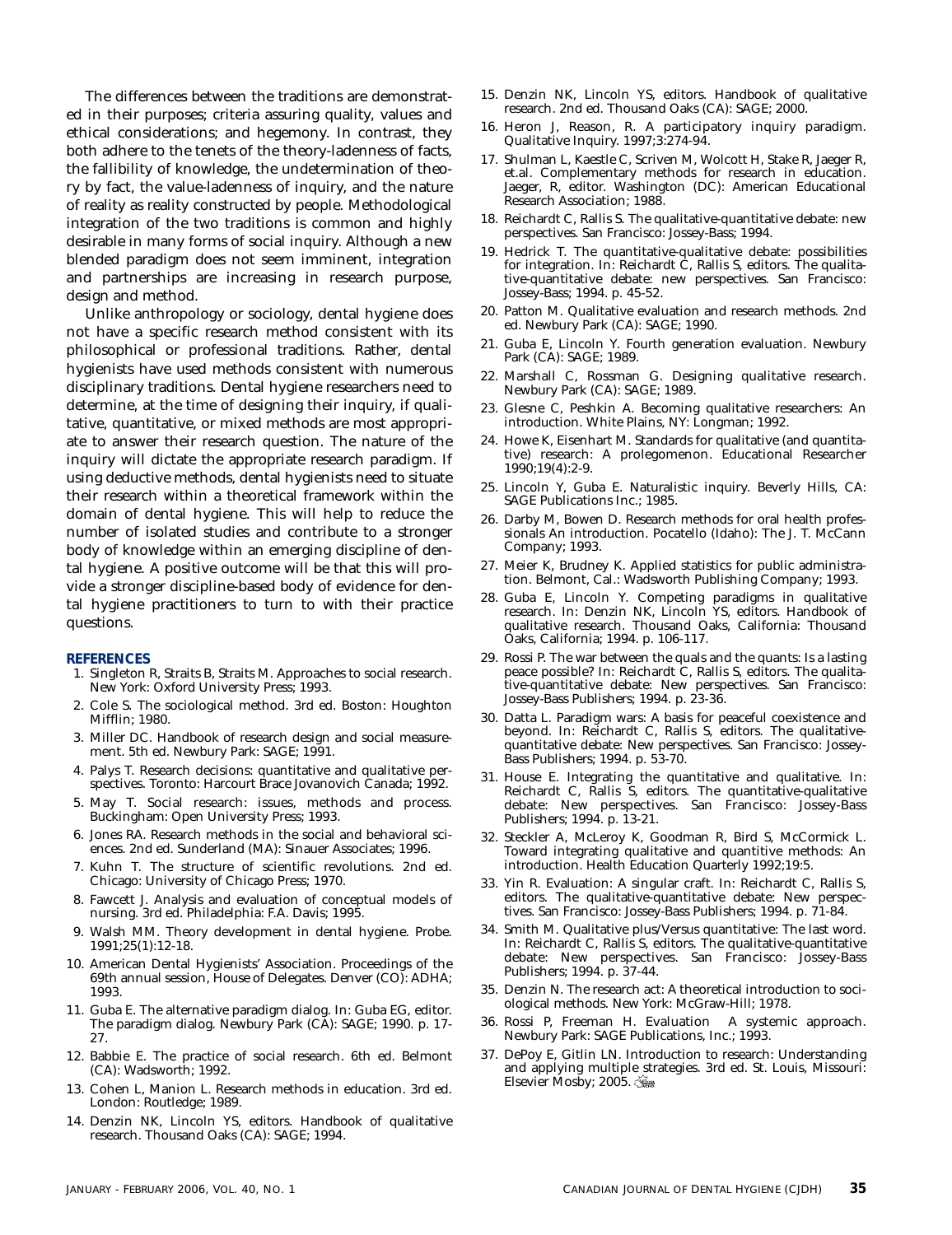#### **Leadership and Energy** *(continued from page 7)*

While we continue to celebrate this leadership achievement, we also have other examples of orchestrated energy in this first issue of the journal for 2006. The three feature articles show the positive energy that dental hygienists infuse into their professional lives. Dr. Joanne Clovis and Sandra Cobban begin the first of a series of articles on research. Developing a critical mind, honing research skills, and practically incorporating these skills into practice is such an important skill to cultivate in this fast-paced world. Anne Clift explores the role of continuous quality improvement in oral health in the hospital accreditation process. Her examples take management theory and bring it to life in everyday dental hygiene practice. Dr. Joyce Sinton and Elizabeth McIntosh also share their energy and passion for making a difference in the oral health of Ontarians by marshalling the resources of the public health dental community not only to convey the importance of proper brushing but also to enable a change in behaviour in populations who normally do not brush.

What a wonderful way to start the year with such fine examples of leadership energizing dental hygienists' pride in their profession and developing excellence in practice that will help all Canadians. Come join your colleagues and celebrate the profession in person in Edmonton this June. We have a great group of dental hygiene leaders investing their energy to stimulate your mind and heart.

Bravo!

#### **Leadership et énergie** *(suite de la page 7)*

renouveler l'esprit des autres chefs de file en hygiène dentaire.

Si nous continuons de souligner cette réalisation sur le plan du leadership, nous avons aussi d'autres exemples d'orchestration de l'énergie dans ce premier numéro du journal pour 2006. Les trois articles de fond témoignent de l'énergie positive que les hygiénistes dentaires insufflent dans leur vie professionnelle. Joanne Clovis et Sandra Cobban présentent le premier d'une série d'articles à propos de la recherche. Acquérir un esprit critique, roder ses compétences en recherche et pratiquement intégrer ces compétences dans la pratique est une habileté tellement importante à cultiver dans un monde au rythme très rapide. Pour sa part, Anne Clift étudie le rôle de l'amélioration continue de la qualité en santé buccodentaire, dans le processus d'agrément des hôpitaux. À l'aide d'exemples, elle prend la théorie de la gestion et lui donne vie dans la pratique quotidienne de l'hygiène dentaire. Quant à Joyce Sinton et Elizabeth McIntosh, elles

communiquent elles aussi l'énergie et la passion qu'elles mettent à changer les choses sur le plan de la santé buccodentaire des Ontariennes et des Ontariens. Elles canalisent en effet les ressources des spécialistes de la dentisterie en santé publique pour faire part de l'importance d'un brossage adéquat, certes, mais aussi pour favoriser un changement de comportement dans des populations qui, normalement, ne se brossent pas les dents.

Quel merveilleux moyen de commencer l'année que ces si beaux exemples de leadership qui inspirent aux hygiénistes dentaires la fierté à l'égard de leur profession et cultivent l'excellence dans la pratique au profit de toute la population canadienne. Venez vous joindre à vos collègues à Edmonton, en juin prochain, pour célébrer la profession en personne. Nous avons, en hygiène dentaire, un groupe formidable de chefs de file qui investissent leur énergie afin de stimuler votre esprit et votre cœur.

Bravo!

#### **Developing Your Search Strategy** *(continued from page 43)*

your search, you can use the "Advanced Scholar Search." Here you can specify words or phrases that have to be there (AND), "with at least one of the words" (OR function), words that must not be there (NOT), and where in the document the words should occur. You can restrict your search to author(s), publication, or the date.

Two last things… *Phrases:* database search terms are organized as words or phrases and you can search for either. As mentioned above, the advanced search section can have a specific box for phrases. Otherwise, different search engines treat phrases in various ways. In some, the phrases should be placed within quotation marks or parentheses. Otherwise, you might retrieve all the words but they may be in separate places and anywhere in the document, not making the phrase you want. However, both Google Scholar and PubMed treat the words as phrases if they exist in the database index.

*Truncation:* To simplify the search for everything dealing with, say, periodontology, periodontitis, periodontic, periodontics, periodontal, you could search on the term "periodont\*" with the asterisk asking the search engine to search for any terms beginning with "periodont-". In PubMed, a search with "periodont\*" yields 53,568 hits; periodontal, 40,285; periodontitis, 15,794. This is an efficient way of dealing with plural forms of words, such as "child\*" for "'child" and "children." There are still a few bibliographic databases that use "\$" or "%" for the truncation symbol. This underscores the need to familiarize yourself with the instructions on how to use each database or search engine if you want to achieve better success in your search results with much less frustration.

Some sites that will help with Internet searching are in this issue's *Probing the Net* section.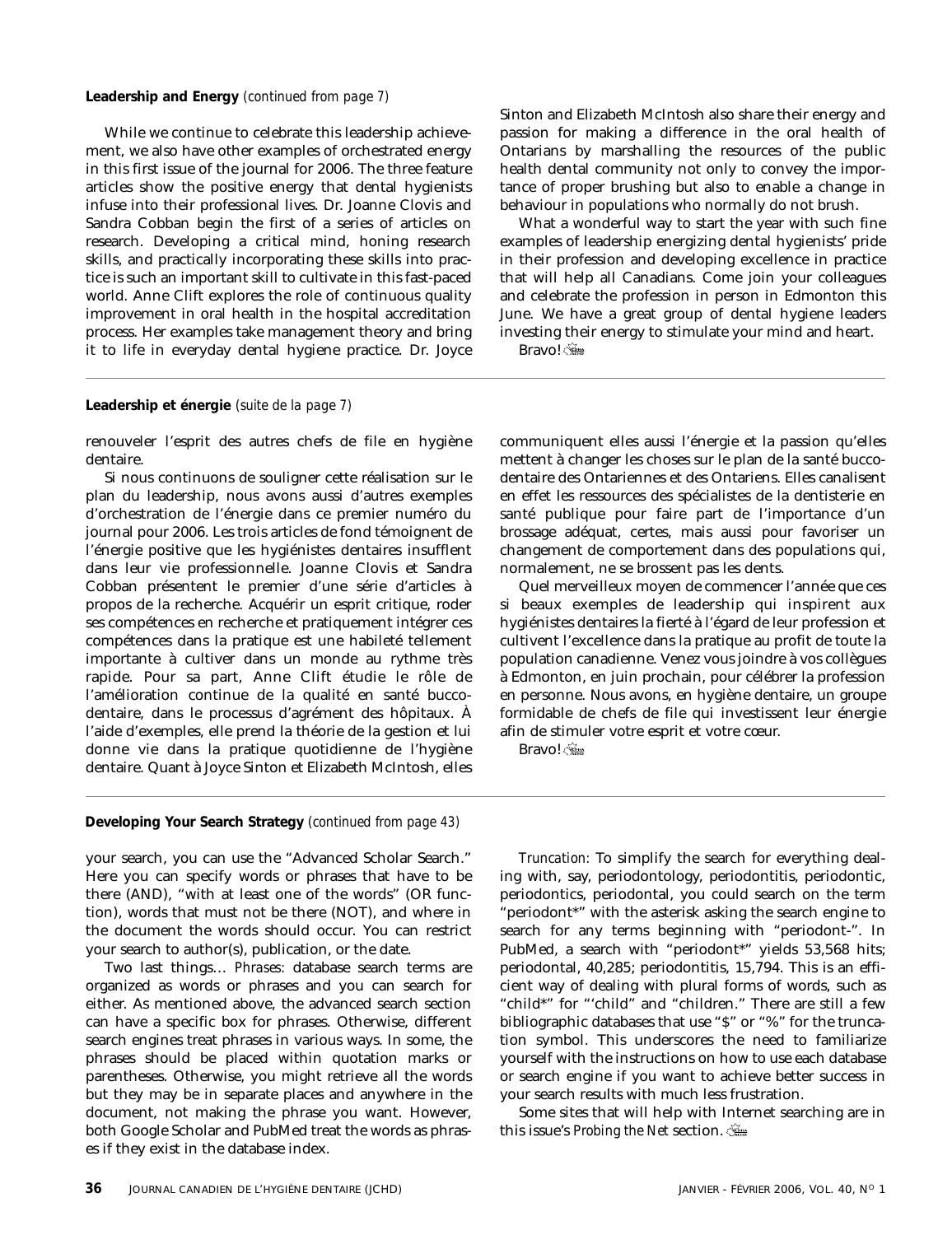



What starts with "E," ends with "N," is a place where you can learn, grow, mingle with colleagues, make new friends, and have loads of fun to boot…?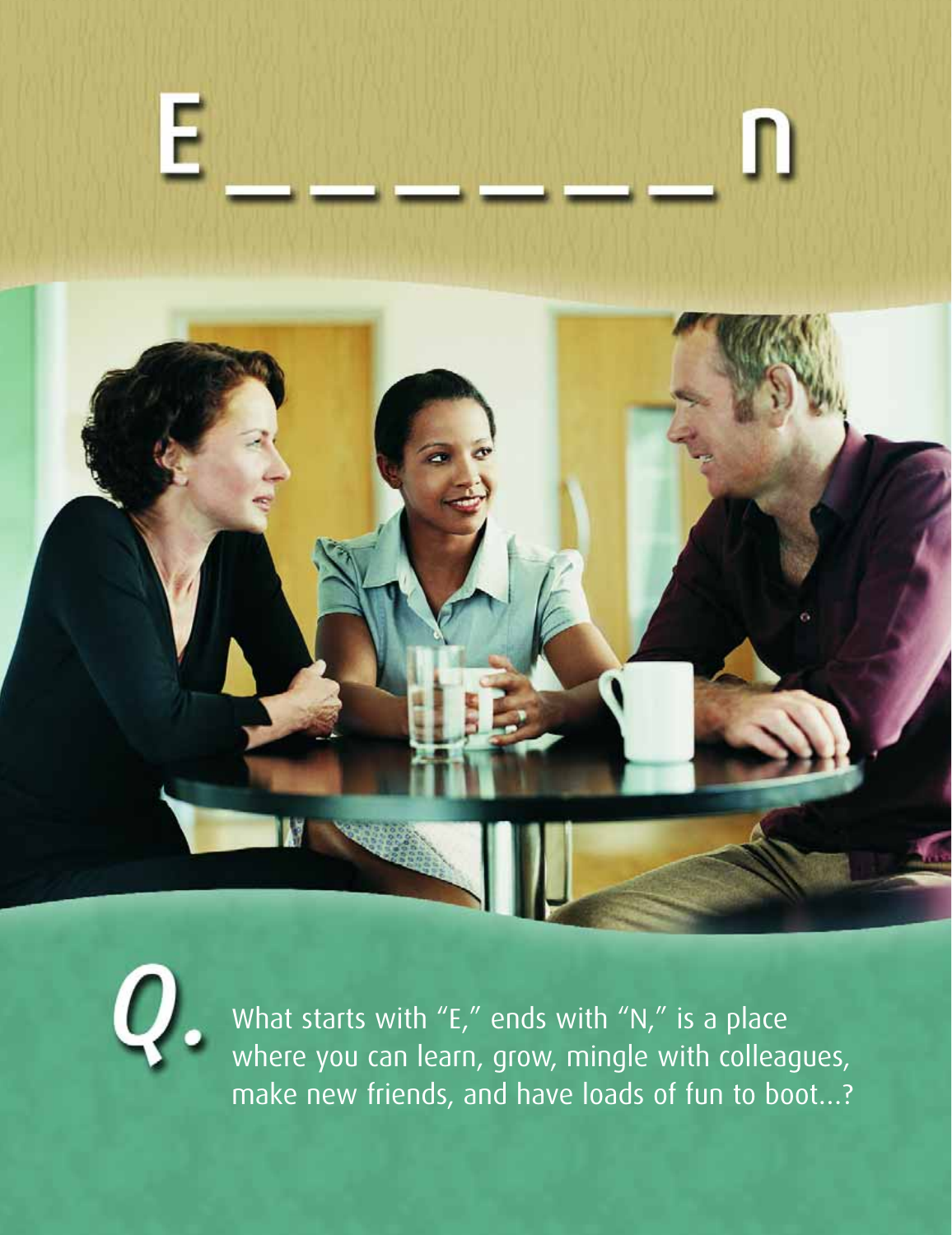# A. Edmonton

Join us in Edmonton, Alberta, June 16-18, 2006, for 3 value-packed days during CDHA's 17th Annual Professional Conference

### Here's why YOU should attend:

- An exceptional continuing education opportunity that covers the latest topics, issues, and trends affecting your profession
- A chance to share your experiences, network with colleagues, and make new contacts
- An exciting exhibit hall where you can meet with industry leaders to learn about the newest innovations in oral health care products and services
- An opportunity to take a break, connect with your profession, and be inspired
- A substantial discount on conference fees for CDHA members
- Plus we have lots of fun and some great surprises in store for you too!

ESS ...Create Yours

CDHA 17th Annual Conference Edmonton, Alberta - June 16 18, 2006

Attendees will receive a list of 10 Edmonton trivia questions in the conference delegate bags. The answers to the trivia questions will appear over the months leading up to the conference, in regularly scheduled broadcast e-mails to CDHA members and in the *Canadian Journal of Dental Hygiene*. And no need to worry if you don't collect all of the answers prior to attending the conference. You will still have a chance to get the answers during the conference by visiting the exhibit hall. Ten exhibitors (we won't tell you

which ones) will each have the answer to 1 of the 10 questions. If you answer all 10 questions correctly, your name will be placed in a draw for some great prizes including a special grand prize package. To start you off, here's your first answer to 1 of the 10 Edmonton trivia questions:

*Jasper Avenue is the main street in the heart of downtown Edmonton. The Shaw Centre, site of CDHA's 17th Annual Professional Conference, is located on Jasper Avenue.*

Win Some Fabulous Prizes, including a special grand prize package in our first ever Conference Trivia Contest!



THE CANADIAN DENTA<mark>L</mark><br>HYGIENISTS ASSOCIATIO .<br>OCIATION CANADIENNE<br>IYGIÉNISTES DENTAIRES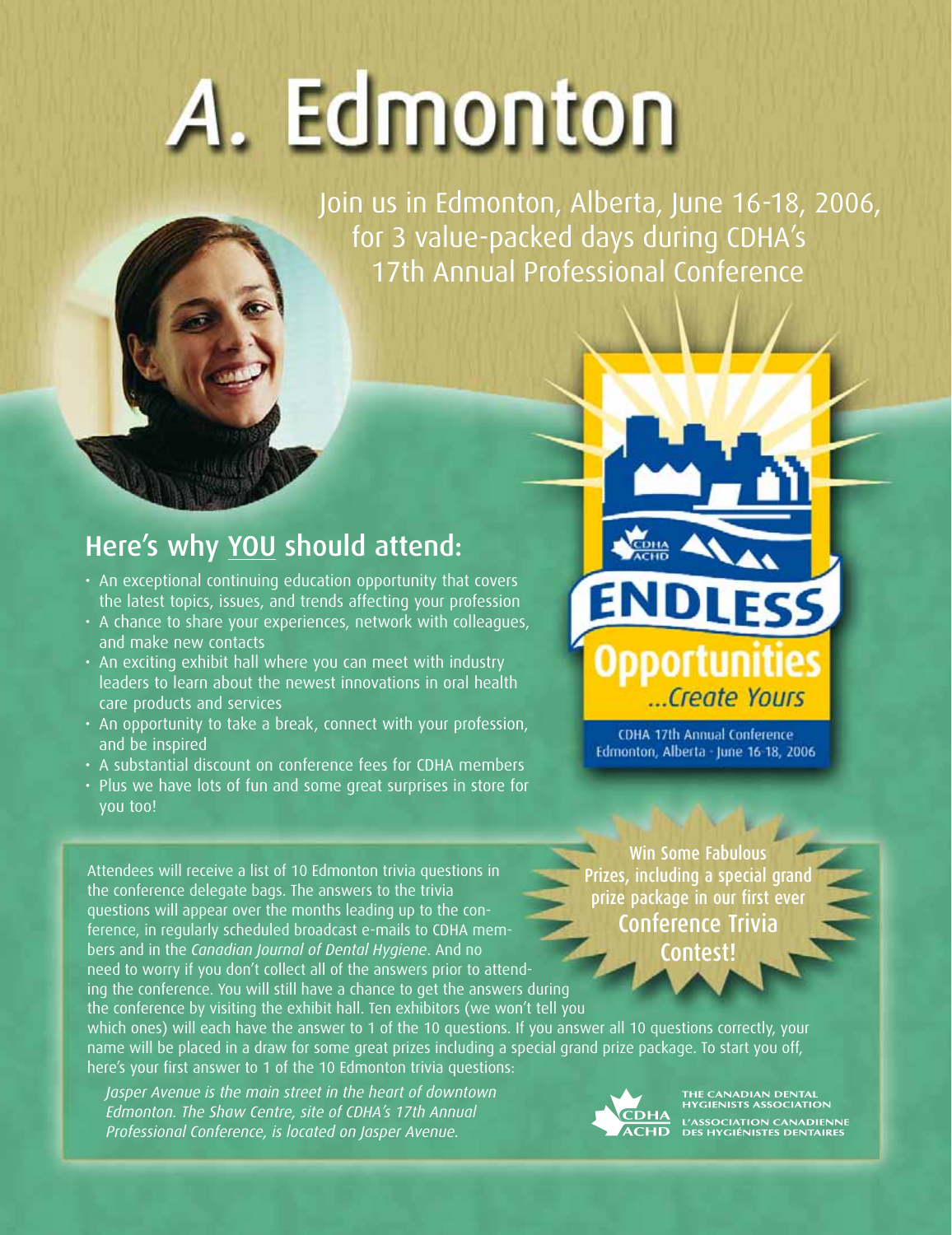### **Investing in Oral Health – Enhancing Canadians' Productivity**

Oral presentation to the House of Commons Standing Committee on Finance Pre-Budget Consultations, October 24, 2005

*by the Canadian Dental Hygienists Association*

 $\prod_{\alpha}$ HANK YOU FOR AFFORDING US THE OPPORTUNITY TO address concerns about Canada's fiscal priorities and productivity.

Our attention today focuses on two areas of public policy where the federal government can invest and look forward to dividends in the form of improved productivity. These two areas of public policy focus on oral health and tax incentives for continuing education.

### **CDHA calls on the federal government to invest in Canada's standard of living through improved oral health of Canadians.**

If a healthy workforce results in increased productivity and oral health status is an important measure of health, then we should ask ourselves, "Who accesses oral health services and who pays for these services?"

I will walk you through an analysis of "who pays for what" in the area of oral health:

- In the area of **public oral health spending**, Canada placed far below other OECD countries at 4.6% of total oral health spending. In comparison, Germany spent 68% and France 36%.1
- In fact, Canada has the second lowest per capita *public* oral health expenditures of all OECD countries.2
- In addition, Australia, New Zealand, and the United Kingdom all have universal, national, publicly funded programs for children's oral health care.3 However, Canada lags behind these leaders with provincial/territorial programs that vary in level of coverage; two provinces, Manitoba and New Brunswick, have no children's programs at all.4
- Furthermore, only three areas in Canada, including Alberta, Prince Edward Island, and the Northwest Territories, have seniors' programs.
- In the area of **private spending**, the private insurance industry carries the majority of the burden. However, only 58% of individuals have private oral health insurance. The remainder of the spending comes from individual citizens' pockets but 26% of Canadians report that they did not seek needed oral health care due to the cost.1

This analysis paints a picture of two large groups of citizens who **do not** have access to oral health services: the poor and those without oral health insurance.

The next question that we should ask ourselves is, "What are the consequences of poor oral health for the economy and productivity of the nation?"

Poor oral health often results in pain that affects daily functioning negatively. About 10% of the adult population experiences facial pain as a symptom of an untreated oral problem.5 Loss of productivity from oral diseases and dental visits in the United States accounts for more than 164 million work hours per year.6 This is a sizeable loss of productivity for the population as a whole.

### *About 10% of the adult population experiences facial pain as a symptom of an untreated oral problem.*

Tooth decay has not been eradicated. Tooth decay in primary teeth predicts future tooth decay in permanent teeth—children with tooth decay will grow up to be adults with tooth decay. A new report from the Centers for Disease Control indicates there is a 15.2% increase in tooth decay among the nation's youngest children aged two to five years.7 Canadian children with low socioeconomic status suffer twice as much tooth decay as their more affluent peers,<sup>8-12</sup> and Aboriginal children have two to five times the rate of tooth decay as non-Aboriginal children.13

Periodontal disease, historically considered to be a localized infection, is now considered a potential risk factor for a number of serious health problems, such as cardiovascular and respiratory disease, diabetes, and pre-term low birth weight babies.<sup>14-16</sup>

Fortunately, all of these oral diseases are preventable and can be reduced through health promotion and disease prevention programs. There is strong evidence for the effectiveness of these programs:

- Preventive health activities are estimated to be 6 to 45 times more effective than dealing with health problems after the fact.17
- The cost savings for workplace health promotion programs shows that an investment of every US\$1 saved US\$1.50 to \$2.50 on health care costs and absenteeism.18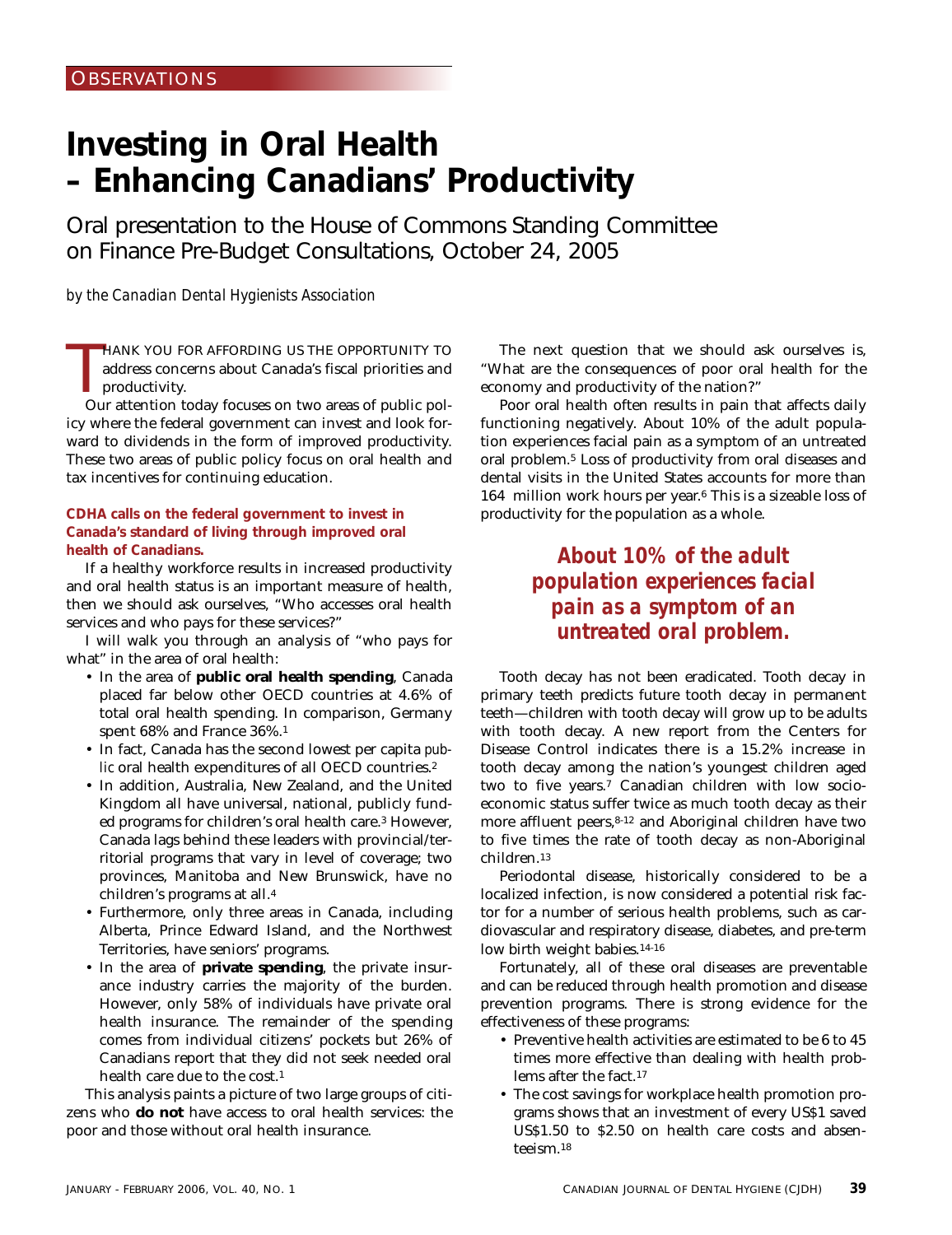- The use of sealants on teeth can prevent tooth and root decay. The \$15 cost of a sealant is minimal compared with the cost of treating a root canal for approximately \$1,000.19
- Water fluoridation has net benefits for the payer that are as high as \$5.3 million.19

### **CDHA proposes the following solutions to address poor oral health:**

To better prepare children to contribute as future productive citizens, we must focus greater attention on their needs now. We must provide prevention programs including early and routine prevention, fluoridation, fluoride varnish, fissure sealants, and perinatal parental education. We must shift the focus from invasive tooth surgery to preventive public oral health programs for children.

We are not suggesting the creation of an "oral sick care" system, which treats disease after is arises, but an oral health promotion and disease prevention system.

The development of oral health programs is at the discretion of the provinces/territories. Given the provincial/ territorial track record to date, it is now time for the federal government to step in and work with them to provide leadership and funding for national oral health programs for low-income Canadians, seniors, and persons with disabilities.

> *Canadian children with low socio-economic status suffer twice as much tooth decay as their more affluent peers.*

### **The CDHA recommends that the federal government:**

- work together with the provinces/territories to provide leadership and funding (36% of total oral health spending, or \$2,972M) for categorical national oral health programs for low-income Canadians, including those receiving social assistance and those working, children, persons with disabilities, and seniors;
- call on the provincial/territorial governments to earmark funding for public oral health activities, including sealant, fluoride, and early screening programs;
- provide an annual increase of 10.9% for the Non-Insured Health Benefits Program funding.

### **CDHA also calls on the federal government to invest in human capital through lifelong learning.**

Lifelong learning and continuing education are important investments in human capital, which directly enhance productivity. There are a number of arguments for encouraging continuing education through income tax incentives.

• Continuing education allows professionals to maintain their commitment to quality assurance and standards, standards that so many Canadians have come to depend on.

- Recent reports on continuing education identify gaps in infrastructure and a need to enhance access.20 Continuing education programs, such as on-line courses and conferences, address these issues. These programs have a high degree of accessibility and are geared toward efficient use of time, a feature that is important for busy professionals.
- Many professionals must meet continuing education requirements of their regulatory bodies. Continuing education allows professionals to keep abreast of constantly changing research, education, and technology and to use new research to inform evidence-based practice.

The CDHA also calls on the federal government to improve student loans. Many dental hygiene students are battling the high costs of education, totaling up to \$40,000. The federal government must provide increased support to students, through an improved grants program.

### **The CDHA recommends that the federal government:**

- expand definitions in section 118.6(1a and 1c) of the *Income Tax Act*:
	- "Designated educational institution" should include groups such as professional associations that deliver educational programming through conferences and courses (including on-line courses).
	- "Qualifying education program" should include programs that are fewer than 3 consecutive weeks duration, including conferences of 2 or more days, and on-line courses consisting of 15 or more hours of study.
	- "Certified educational institution" should include professional associations offering conferences and courses (including on-line courses).
- extend the first-year grants for low-income students to all other years and institute a sliding scale based upon the students'/families' income. Furthermore, there must be additional accessibility funding for underrepresented groups such as Aboriginal peoples, and those who would be the first in their family to attend college or university.

### **In closing…**

If Canada wants to improve productivity, it must make the right investment in its workforce by supporting oral health programs and providing tax incentives for continuing education programs.

Thank you.

### **ENDNOTES**

- 1. Canadian Institute for Health Information. Exploring the 70/30 split: how Canada's health care system is financed. Ottawa: CIHI; 2005.
- 2. Baldota KK, Leake JL. A macroeconomic review of dentistry in Canada in the 1990s. J Can Dent Assoc. 2004;70(9):604-9.
- 3. Birch S, Anderson R. Financing and delivering oral health care: What we can learn from other countries? J Can Dent Assoc. 2005;71(4):243.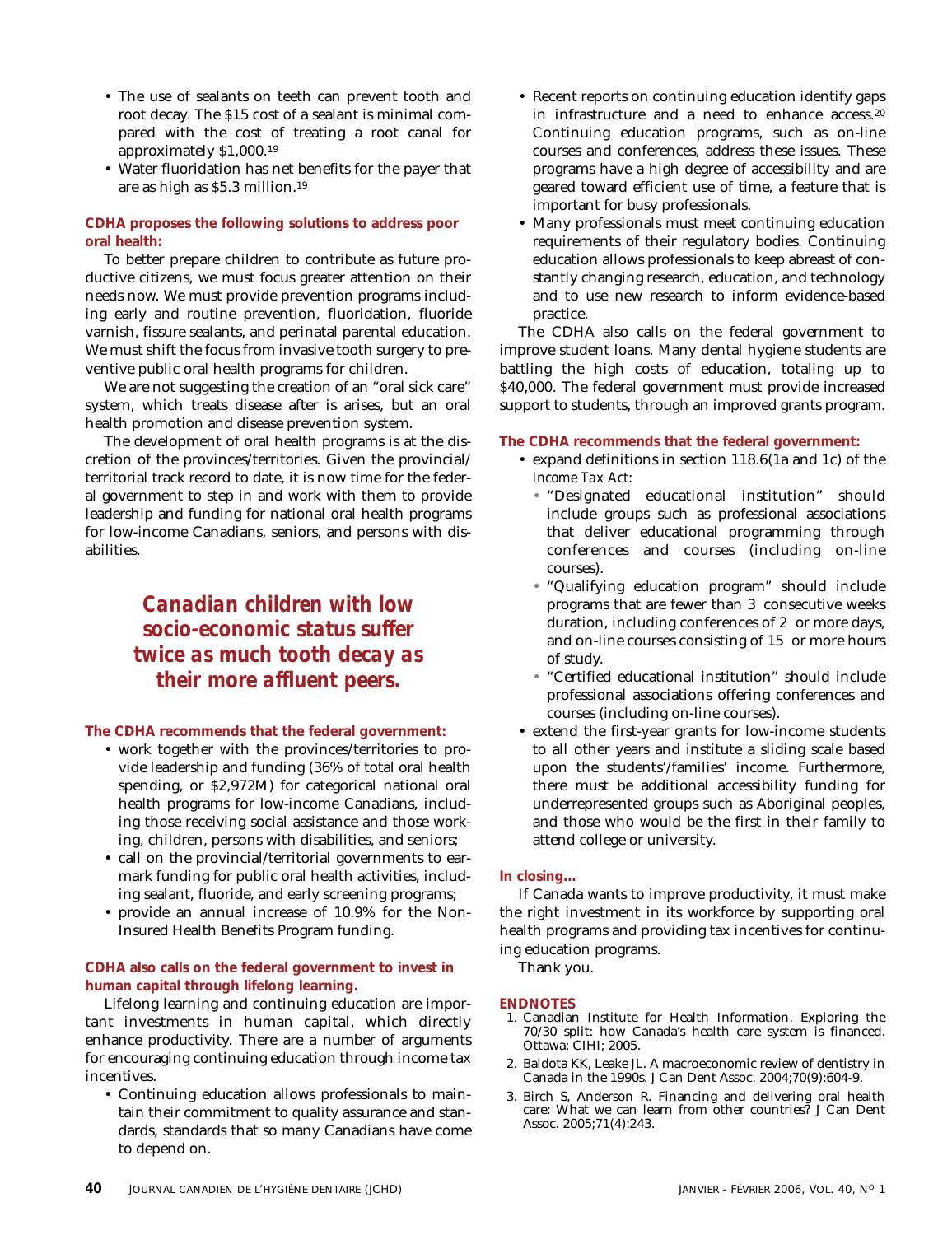- 4. Canadian Association of Public Health Dentistry. Public programs [on-line]. [s.l.]: CAPHD [cited 2005 Oct 15]. Available from: www.caphd-acsdp.org/index.html
- 5. National Institute of Dental and Craniofacial Research. Strategic Plan 2003-2008 [on-line]. Bethesda (MD): NIDCR; 2002 [cited 2005 Oct 15]. Available from: www.nidcr .nih.gov/aboutNIDCR/StrategicPlan/BurdenOralDiseases.htm
- 6. U.S. Department of Health and Human Services. National call to action to promote oral health [on-line]. Rockville (MD): U.S. Department of Health and Human Services, Public Health Service, National Institutes of Health, National Institute of Dental and Craniofacial Research. NIH Publication No. 03-5303; Spring 2003 [cited 2003 Sept 2]. Available from: www.nidr.nih.gov/sgr/nationalcalltoaction .htm
- 7. Centers for Disease Control and Prevention. Surveillance for dental caries, dental sealants, tooth retention, edentulism, and enamel fluorosis — United States, 1988–1994 and 1999–2002 [on-line]. Atlanta (GA): CDC; August 2005 [cited 2005 Oct 15]. Available from: www.cdc.gov/mmwr/preview/ mmwrhtml/ss5403a1.htm
- 8. Acs G, Lodolini G, Kaminsky S, Cisneros G. Effect of nursing caries on body weight in a pediatric population. Pediatr Dent 1992;14(5):302-5.
- 9. Ayhan H, Suskan E, Yidirim S. The effect of nursing or rampant caries on height, body weight and head circumference. J Clin Pediatr Dent 1996;20(3):209-12.
- 10. Acs G, Shulman R, Ng MW, Chussid S. The effect of dental rehabilitation on the body weight of children with early childhood caries. Pediatr Dent  $1999;21(2):109-13$ .
- 11. Burns R, Krause B. Policy academy: Improving children's oral health [on-line]. Washington (DC): National Governors Association and NGA Center for Best Practices [cited 2002 Sept 7]. Available from: www.nga.org/center/divisions/ 1,1188,T\_CEN\_HES^C\_ISSUE\_BRIEF^D\_3915,00.html
- 12. Dental caries: the medical term for cavity; decay and crumbling of a tooth; an infectious disease with progressive

destruction of tooth substance, beginning on the external surface by demineralization of enamel or exposed cementum.

- 13. Canada. Health Canada. A statistical profile on the health of First Nations in Canada. Ottawa: Health Canada; 2003 [cited 2004 Sept 14]. Available from: http://www.hc-sc.gc.ca/ fnihbdgspni/fnihb/sppa/hia/publications/statistical\_profile .pdf
- 14. Canadian Dental Hygienists Association, Lavigne S. Your mouth—portal to your body. Canadian Dental Hygienist Association position paper on the links between oral health and general health: Part l. Probe. 2004;38(3):115-34.
- 15. Canadian Dental Hygienists Association, Lavigne S. Your mouth—portal to your body. Canadian Dental Hygienist Association position paper on the links between oral health and general health: Part II. Probe 2004;38(4):155-71.
- 16. American Academy of Periodontology. Periodontal disease as a potential risk factor for systemic diseases. Position paper of the American Academy of Periodontology. J Periodontol 1998;69(7):841-50.
- 17. Office of the Auditor General of Canada, Health Canada. A proactive approach to good health. Chapter 9 [on-line]. In: Report of the Auditor General of Canada 2001. Ottawa: Auditor General; 2001 [cited 2003 Aug 28]. Available from: www.oag-bvg.gc.ca/domino/reports.nsf/html/0109ce.html.
- 18. Conference Board of Canada. Health promotion programs at work: a frivolous cost or a sound investment? Ottawa: Conference Board; October 2002.
- 19. Goldsmith LJ, Hutchison B, Hurley J. Economic evaluation across the four faces of prevention: a Canadian perspective. Hamilton (ON): McMaster University and Centre for Health Economics and Policy Analysis; May 2004.
- 20. Advisory Committee for On-line Learning. The e-learning e-volution in colleges and universities, 2001 http://www. cmec.ca/postsec/evolution.en.pdf (Cited 2005 October  $22)$ .  $\frac{12}{200}$

**Take Ownership of Your Profession!** *(continued from page 3)*

its good work, and to find out how to apply for research funding, please go to its web site at www.cfdhre.com.

These are only a few of the activities that your national association is working on. For more detailed information on all the many endeavours undertaken by CDHA, I invite you to visit the CDHA web site.

Now more than ever, CDHA needs your support and input as we move into the future. There will always be efforts to limit or reduce the scope of our profession. We need to counter these forces by advocating for the right to practise our full scope of practice based on dental hygiene's distinct knowledge base, and by staying current with changes in technology and treatment practices to better serve the public. It is through a strong and active membership that CDHA will be able to strengthen our profession.

Members of CDHA should see themselves as valued "customers" in the sense that membership confers a number of important benefits including liability insurance; exceptional group insurance plans for home and auto, long-term disability, life, and accidental death; an excellent group RRSP program; continuing education opportunities through courses and the annual conference. Membership has its advantages but even more importantly, it gives you an ownership role in guiding the future direction of our profession in Canada.

One of the purposes of organizations such as CDHA is to protect and promote the interests of its members-owners. Therefore you, as a member of CDHA, have an important responsibility to provide input to its board of directors as to what you want your association to do for you and your fellow dental hygienists. Please keep in mind that CDHA is a national organization and therefore must be responsive to the entire Canadian community of dental hygienists rather than individual desires. Over the next year, your board of directors will be developing an extensive linkage plan to make it easier for you to give your input. To this end, we have made it easier for you to contact your representative through CDHA's web site by assigning an e-mail address to each board member. Your representative looks forward to hearing from you regarding your vision for the dental hygiene profession in Canada. It is my hope that in 2006 you will all exercise your rights as an owner and help determine the future of our profession.

*You can contact Diane Thériault at <president@cdha.ca>.*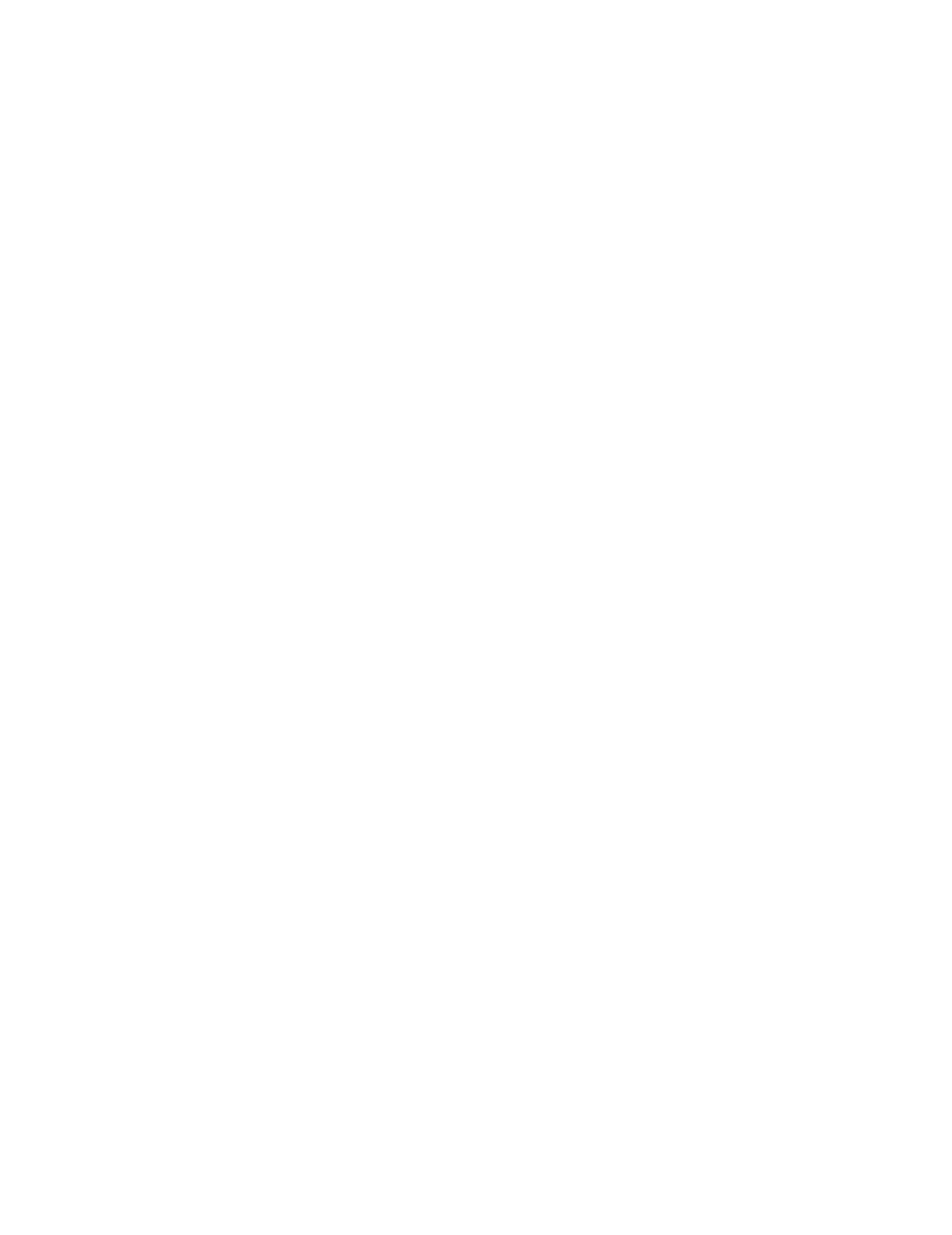### **Developing Your Search Strategy**

*by CDHA staff*

HE THIRD PART OF OUR SERIES ON "FINDING WHAT You Want" concentrates on how to formulate your search question. The last issue talked about finding appropriate search terms and dealing with different HE THIRD PART OF OUR SERIES ON "FINDING WHAT You Want" concentrates on how to formulate your search question. The last issue talked about finding spellings, plural and singular versions, and the different terms that describe the same concept or item. Now comes the formulation of the search inquiry that will determine the relevance of your search results. High-precision retrieval is the aim; it is far better to get fewer highly relevant hits than thousands or hundreds of thousands of hits that have little or nothing to do with your research.

Understanding Boolean logic is key to developing a productive search strategy. Boolean logic refers to the relationship between the different search terms you are using. There are three operators, AND, OR, NOT, that influence the retrieval. Say our two search terms are *gingivitis* and *periodontitis*. We can show the retrieval patterns with the following Venn diagrams:



This search retrieves documents containing *gingivitis*, those containing *periodontitis*, and those that contain both terms (the shaded area of overlap). This type of search results in the most number of hits.



This search retrieves only those documents that contain both terms, shown by the shaded overlap area. All other documents with just one or the other word are ignored.



This search retrieves documents that contain *gingivitis* but only if they do NOT contain the word *periodontitis*. In this diagram, documents are not retrieved from either the *periodontitis* area or the overlap area. The NOT function is rarely used. More often, the searcher, in reviewing the output from the original search, sees that there could be ambiguity among terms and chooses to refine the search terms rather than risk possibly retrieving even more unwanted results.

Before searching a database, read the search tips section or the advanced search section to find out how to use Boolean logic to refine your search. Most Internet databases allow Boolean searching but may present this to the user in different ways. The "advanced" search function might use the operators AND, OR, NOT. But they may have sentences with the choices, such as "must include the word" (the AND function), "may include any of these words" (the OR function), or "must not include this word" (the NOT function).

In PubMed, the advanced search page is found under the "Preview/Index" tab. Here you can select the field to search and then combine your search terms with AND, OR, NOT. These advanced search techniques can also include field searching. In addition to specifying the search terms, you can for example limit the search to the article title, abstract, full text, to the journal name, or to specific dates Alternatively, you could just enter this search term straight into the search box: "hospice OR hospital AND palliative care" and get the same results. This site also has short tutorials (one to three minutes each) on searching for author(s), subjects, or authors and subjects.

There is also implied Boolean searching. When searching, if you do not specify how the search terms should be linked, databases will default to the OR operator or to AND. More and more, AND is the default operator. PubMed's search engine (www.ncbi.nlm.nih.gov/entrez/ query.fcgi) defaults to AND; all words in the search box have to be in documents to be retrieved. This is also true of Google Scholar.

The Google Scholar site (http://scholar.google.com/) also has a number of slightly different ways of specifying what you want. If the word is a common one (these are often called "stop words") normally ignored in the search, you can put a plus sign + in front of it to force searching on it. You can put OR between terms; you can put "–" in front of a term to signify NOT. Rather than writing out

**Developing Your Search Strategy** *…continued on page 36*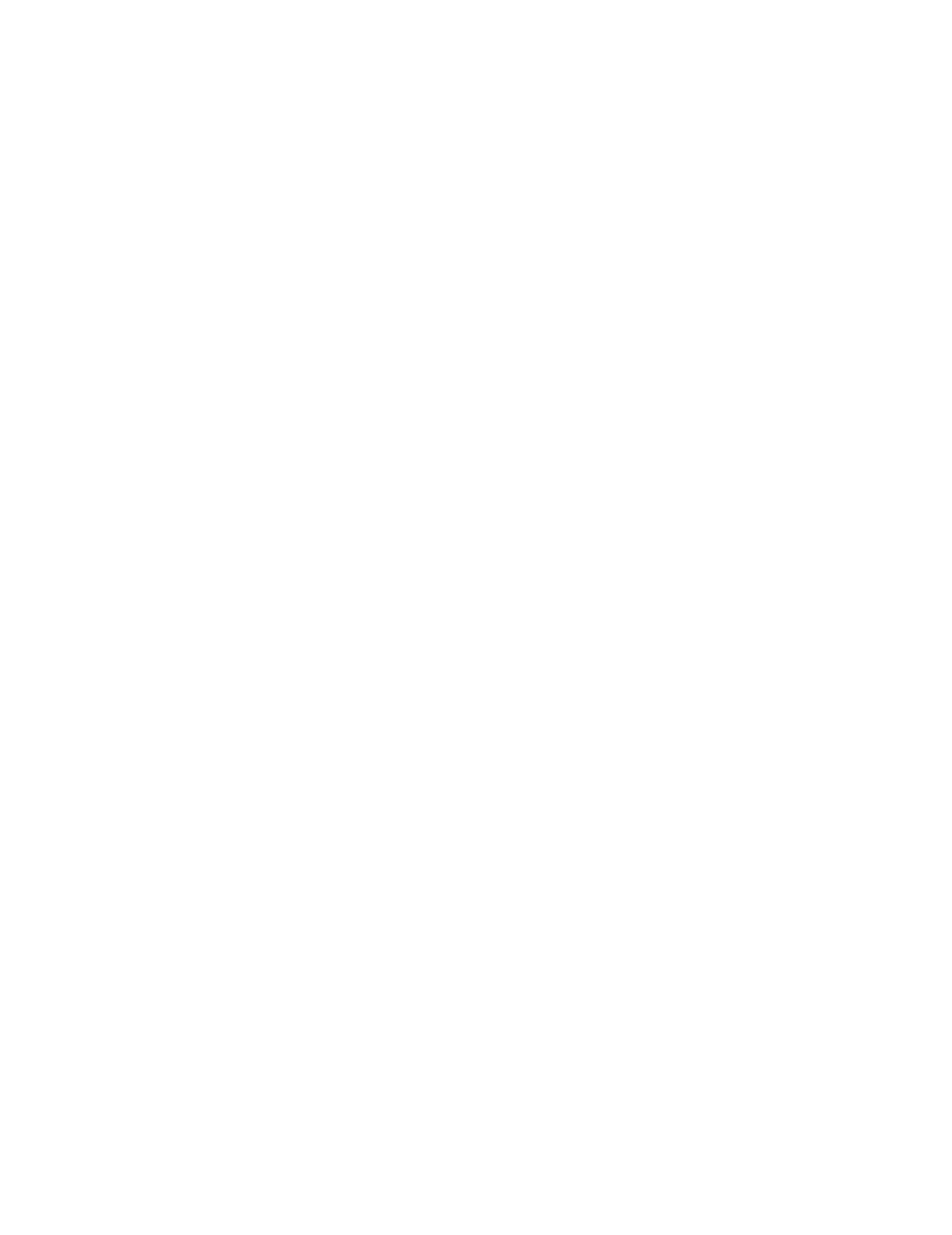### **Honing your searching skills**

*by CDHA Staff*

HE LIBRARY COLUMN IN THIS ISSUE DISCUSSED VARI-<br>ous search strategies, ways to improve the results of<br>your searches so all the hits are precisely on topic.<br>That sort of precision is, of course, the perfect scenario. HE LIBRARY COLUMN IN THIS ISSUE DISCUSSED VARIous search strategies, ways to improve the results of your searches so all the hits are precisely on topic. However, learning more about retrieval strategies will make any on-line research go faster and be more productive. Here are some websites that will either refresh your existing knowledge or introduce new ways of finding the information you want.

### *Boolean Searching on the Internet (State University of New York at Albany)*

http://library.albany.edu/internet/boolean.html

This is an excellent site with "A Primer in Boolean Logic" starting off the 9-page site. It is clear with lots of examples.

### *TheLearningSite – The Cyberlibrarians' Rest Stop*

www.thelearningsite.net/cyberlibrarian/reststop.html

A good place to learn about different search strategies. It is arranged as lessons or tutorials, as follows: (1) What is the Web and why can't I find what I want? (2) Where do I start? (Web directories); (2a) Evaluating what you find (tips for selecting resources); (3) What's next? (Web indexes and search engines); (4) Power search techniques (Boolean and field searching); (5) Locating images: photos, pictures & graphics; (5a) Photos, pictures & graphics – quick reference; (6) Using metasearch engines. These are very informative and written in easily accessible language with terms defined. A definite starting point for learning how to research using the Internet.

### *Infopeople Project's Best Search Tools Chart*

www.infopeople.org/search/chart.html

This chart lists the major search engines such as Google, Yahoo, Teoma, Librarians' Internet Index, divided into different categories: search engines, meta search engines, and subject directories. The chart describes the database; Boolean searching—what is the default, whether you can use "+" or "–"; lists search options such as truncation, wildcard symbols (to replace an unknown letter in the middle of words); and has useful information in the "Miscellaneous" column, information such as spell checkers, whether you can refine search results to narrow down the results.

### *Kathy Schrock's Guide for Educators*

http://school.discovery.com/schrockguide/yp/iypabout.html

The strength of this site lies in the annotations that accompany the links that are arranged into three main sections. The first section *(About the Internet, HTML, and Graphics)* has, for example, links to "Finding Information



### *Learning more about retrieval strategies will make any on-line research go faster and be more productive.*

on the Internet: A Tutorial"; "The HelpWeb: A Guide to Getting Started on the Internet"; "Learn the Net: Essential Internet Online"; "Internet 101," a basic tutorial for beginners. The *Internet Search Engines* section contains such links as "Spider's Apprentice" that is a "great tutorial on the use of the different search engines and techniques for successful searching"; "NoodleQuest" that asks you a few questions and then guides you to the best search tools and research strategies for your search; and "Sink or Swim: Internet Search Tools & Techniques." The *Internet Subject Directories* section has a good list of subject directories such as Librarians' Internet Index, Ask Jeeves, and LookSmart.

### *Bright Planet – Tutorial: Guide to Effective Searching of the Internet*

www.brightplanet.com/deepcontent/tutorials/search/index .asp

A comprehensive tutorial that has six major sections: *The Size of the Internet; Internet Search Basics and Why There's a Problem; Keywords – The Essence of the Search; Boolean Basics; Advanced Operators* [NEAR, BEFORE, AFTER, AND NOT]; *Advanced Construction* [of search queries]. There's even an Executive Summary highlighting the important aspects of searching and these are all linked to the more detailed discussion in the main tutorial. Very thorough and well worth exploring. BrightPlanet is a private U.S. company that specializes in "deep Web research."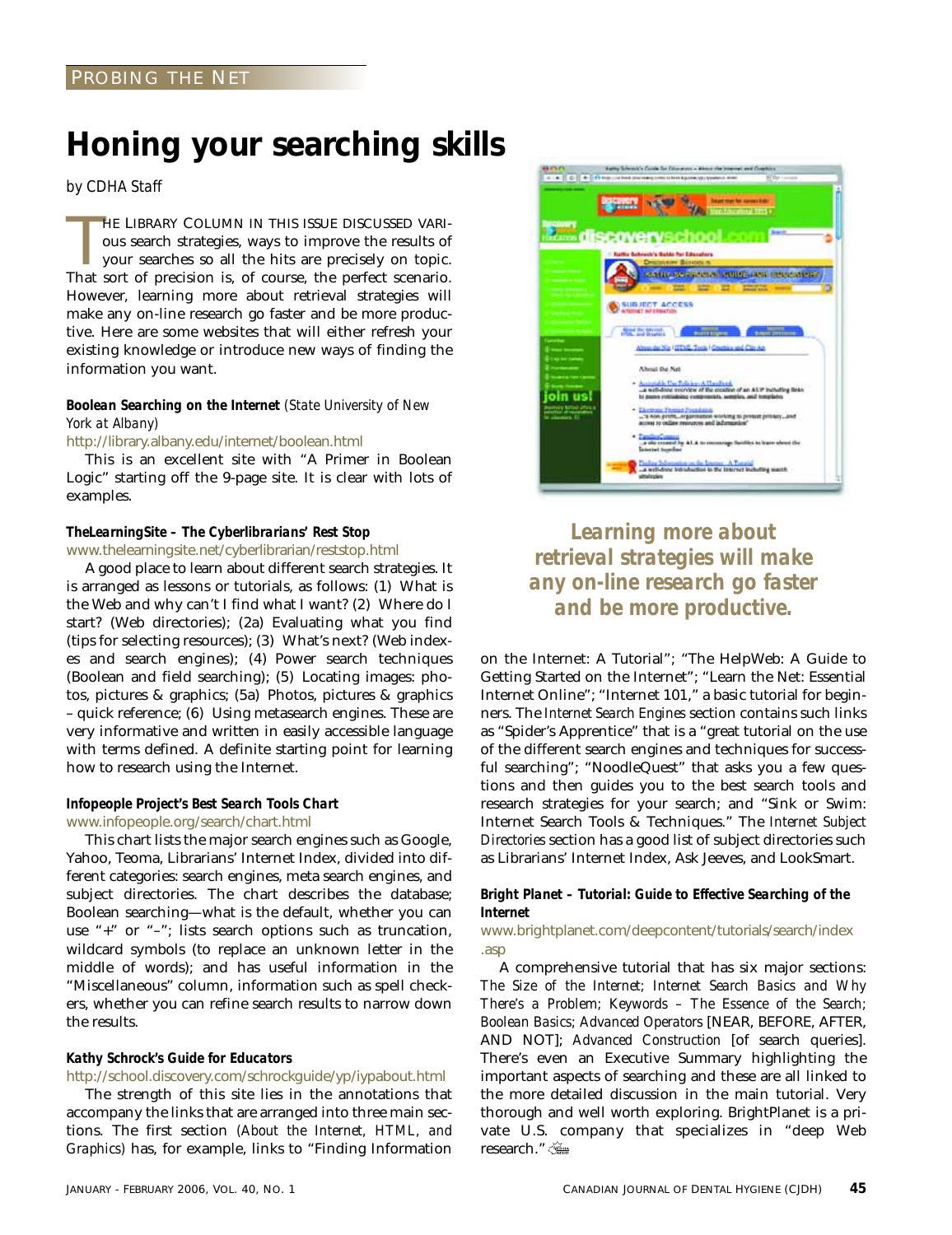### CLASSIFIED ADVERTISING

CDHA and *CJDH* take no responsibility for ads or their compliance with any federal or provincial/territorial legislation.

#### **BRITISH COLUMBIA**

**COQUITLAM** People-oriented dental hygienist needed to enhance established hygiene program. Modern family practice located close to the highlights of Vancouver, but nestled in the quiet suburb of Coquitlam. Pleasant work environment with staff. Starting date May 2006. Salary and benefits commensurate with experience. Please contact Luanne at Northside Dental or Dr. Robert Bortolussi. Days, **604-941-7600**; evenings, **604-944-0089**; fax, **604-552-0664**; e-mail, **robbortussi@shaw.ca**.

**SURREY** Experienced dental hygienist required for progressive dental practice. Need to establish dental hygiene department in the practice with laser skills. Very attractive wage with continuing education. Apply via e-mail to **dentalclinic@shaw.ca**. Fax: **604-591- 7507**.

#### **ALBERTA**

**DIDSBURY** Full-time dental hygienist wanted. Rural family practice located in Didsbury, AB (45 minutes north of Calgary). Ideal working conditions, pisioelectric, excellent dentists, patients and staff. Soft tissue management program, continuing education encouraged and supported. Send résumé to fax, **403-335-8625**; e-mail, **didsburydental@shaw.ca**; mail, Box 2160, Didsbury, AB T0M 0W0; telephone, **403-335-3855**.

**DRUMHELLER** A full-time dental hygienist wanted for modern dental practice close to Calgary. No evening or weekends. Ideal for new graduate willing to develop skills at a reasonable pace. If you are a dynamic, outgoing individual who enjoys working in a friendly atmosphere, this position is for you. Salary and benefits commensurate with experience. Riverside Dental Clinic, Box 699, Drumheller, AB T0J 0Y0. Tel: **403-823-7755**; fax: **403-823-3844**; e-mail: **bbastell@cablerocket.com**, Attn: Bev Bastell.

**LLOYDMINSTER** Looking for a full-time dental hygienist to begin work now that office renovations have been completed. Clinic is less than two years old, but we must grow to meet demand. We are fully computerized, including charts and radiographs. Office hours are weekdays only. The dental hygienist will have the use of a brand new operatory and equipment. Immediate start. Westlake Dental, Dr. Dean Sexsmith, 2630–50 Ave., Lloydminster, AB T9V 2S3. E-mail: **westlakedental@shaw.ca**.

### **CDHA CLASSIFIED ADS**

**Classified job ads** appear primarily on the CDHA's website (www.cdha.ca) in the Career Centre (*Members' Only* section). On-line advertisers may also have their ad (maximum of 70 words) listed in the journal *CJDH* for an additional \$50. If an advertiser wishes to advertise only in the print journal, the cost will be the same as an on-line ad. These classified ads reach over 11,000 CDHA members across Canada, ensuring that your message gets to the target audience promptly. Contact CDHA at **info@cdha.ca** or **613-224-5515** for more information.

**SLAVE LAKE** 1 full- or 2 part-time dental hygienists wanted to join a fun, well-established, team-oriented dental practice. Great opportunity for a hard-working individual to experience the "Alberta Advantage." We are looking for a dedicated dental hygienist to join our hygiene-driven practice. We offer significant coaching so you can practice the best dentistry around! \$45–\$47/hr. based on experience. Fax résumé to **780-849-3322**, Attn: Terri or call **780- 849-2233**. E-mail: **slavelakedentalclinic@snipercom.net**.

**WHITECOURT** Looking for a dental hygienist for modern, highgrossing practice in Whitecourt, Alberta. Successful applicant will be fully booked from first day. Please call **780-779-5263** or fax **780- 779-5293**.

### **INTERNATIONAL**

**SWITZERLAND** Dental hygienists wanted in Switzerland. Wonderful opportunities for travelling, languages, culture, and more! Very interesting salary & working conditions. Includes 4-wks min. paid vacation & 13th salary. Don't pass this up! Visit our website at **www.kanadent.ch**; e-mail, **kanadent@bluewin.ch**.

#### **OTHER**

**RESOURCE AVAILABLE FOR PURCHASE** "Summary Table of Powered and Manual Toothbrushes" to help dental hygienists in their everyday practice. Easy referral to brushing action, benefits, concerns, efficiency, costs, and targeted consumers of most of the popular brands on the market. \$10 each (including taxes and shipping). Please specify English or French. Send your order requests and write your cheque to: Christine Thibault, 11051 Chemin Du Saule, La Plaine, QC J7M 2A7, or e-mail **c.thibault.fc@videotron .ca** for more information.

**www.jobtrak.ca** Dental hygienists required immediately. Several locations available at this time. To submit a résumé and application form, please visit our website.

### **Advertisers' Index**

| British Columbia Dental Association 25   |
|------------------------------------------|
|                                          |
| Colgate-Palmolive Canada Inc. 4, 12, 33  |
|                                          |
| Hu-Friedy Manufacturing Company Inc. OBC |
|                                          |
|                                          |
|                                          |